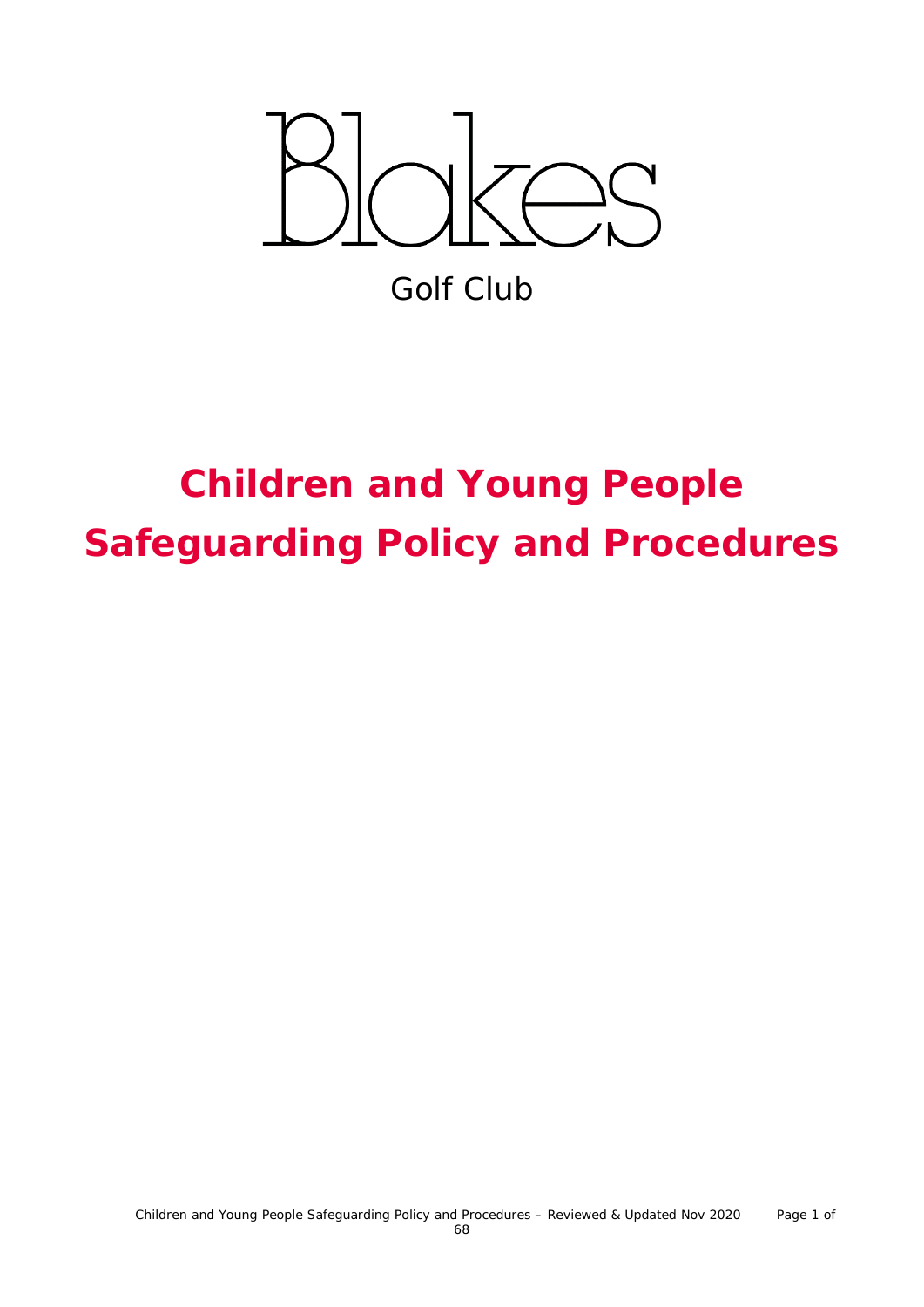# **Contents**

| Safeguarding Policy Statement                                  |  |  |  |  |
|----------------------------------------------------------------|--|--|--|--|
| Procedures:                                                    |  |  |  |  |
| 1. Recruitment and training                                    |  |  |  |  |
| 2. Complaints, concerns and allegations                        |  |  |  |  |
| 3. Flow Charts                                                 |  |  |  |  |
| 4. Emergencies and incidents                                   |  |  |  |  |
| 5. Supervision                                                 |  |  |  |  |
| 6. Good Practice Guidelines                                    |  |  |  |  |
| 7. Useful Contacts                                             |  |  |  |  |
| <b>Supporting Documents</b>                                    |  |  |  |  |
| 1. Volunteer/Staff Job Application form                        |  |  |  |  |
| 2. Self-disclosure                                             |  |  |  |  |
| 3. References                                                  |  |  |  |  |
| 4. Code of Conduct for coaches and volunteers                  |  |  |  |  |
| 5. Code of Conduct for Young Golfers                           |  |  |  |  |
| 6. Code of Conduct for Parents/Carers                          |  |  |  |  |
| 7. Managing Challenging Behaviour                              |  |  |  |  |
| 8. Incident Report Form                                        |  |  |  |  |
| 9. Accident Report Form                                        |  |  |  |  |
| 10. Junior Profile and Parental Consent Forms                  |  |  |  |  |
| 11. Photography Consent                                        |  |  |  |  |
| 12. Parental Guidance                                          |  |  |  |  |
| 13. Managing Young People on Away Trips                        |  |  |  |  |
| 14. Social Media Guidance                                      |  |  |  |  |
| 15. Whistleblowing Policy                                      |  |  |  |  |
| 16. England Golf DBS Flowchart                                 |  |  |  |  |
| 17. Categories of Child Abuse                                  |  |  |  |  |
| 18. Club Welfare Officer Poster                                |  |  |  |  |
| 19. Safeguarding Children and Young People - a short guide for |  |  |  |  |
| club members                                                   |  |  |  |  |
| 20. Photography Policy                                         |  |  |  |  |
| 21.Anti-Bullying Policy                                        |  |  |  |  |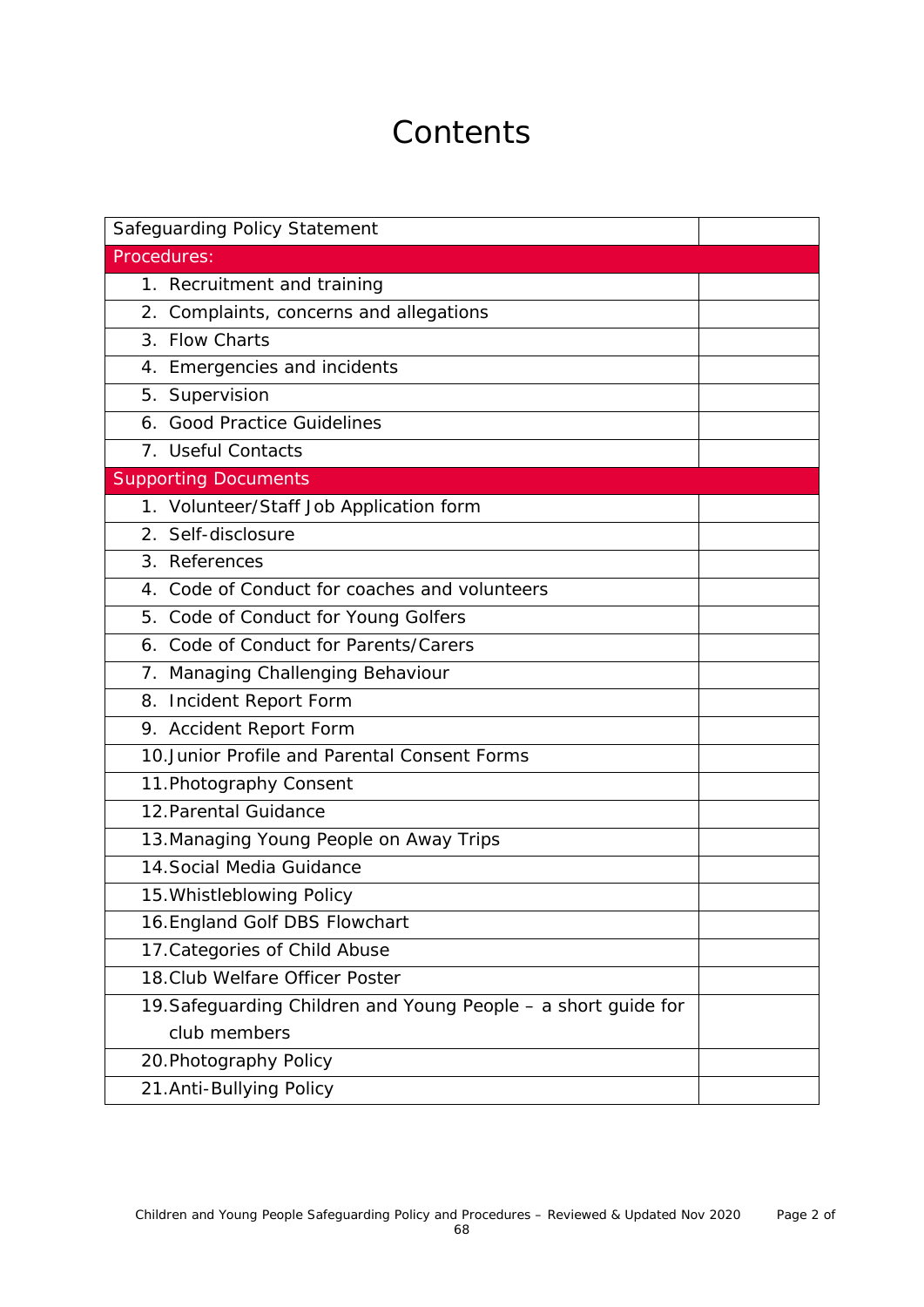# Children and Young People Safeguarding Policy

### **Introduction**

Everyone working with children and young people has a responsibility for keeping them safe, irrespective of their role, whether they are paid members of staff or volunteers.

England Golf is committed to ensure that the sport of golf is one within which all participants can thrive in a safe environment and that all children and young people have an enjoyable and positive experience when playing golf.

### Key principles

- The welfare of children is paramount.
- A child is defined by law in England and Wales as a person under the age of 18 years.
- All children, regardless of their Age, Race, Religion or Belief, Disability, Gender identity or Sexual Orientation, have the right to protection from abuse.
- All concerns and allegations of abuse and poor practice will be taken seriously and responded to swiftly and appropriately.
- All children have the right to be safe.
- All children have the right to be treated with dignity and respect.
- BLAKES GOLF CLUB will work with children, their parents/carers and external organisations to safeguard the welfare of children participating in golf.
- We recognise the authority of the statutory agencies and are committed to complying with Local Safeguarding Children Board Guidelines (LSCB), Working Together under the Children Act 2004, and any legislation and statutory guidance that supersedes these.
- BLAKES GOLF CLUB is committed to working in partnership with other key UK Golf Bodies to continually improve and to promote safeguarding initiatives across the sport.
- BLAKES GOLF CLUB owes a legal duty of care to children on their premises or engaged in their activities. That duty is to take reasonable care to ensure their reasonable safety and the duty is higher than it would be for adults.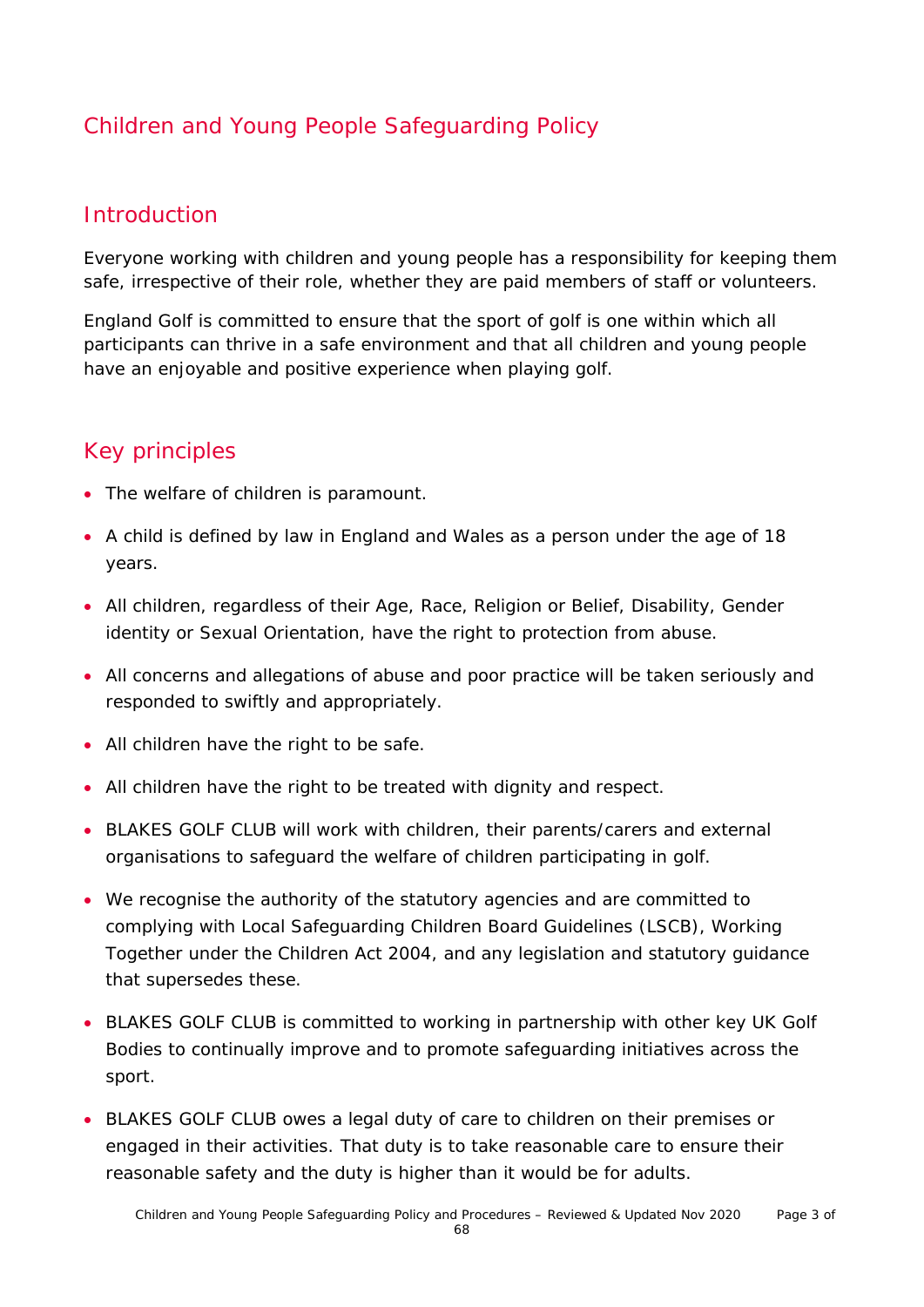# **Objectives**

The BLAKES GOLF CLUB aims to:

- Provide a safe environment for children and young people participating in golfing activities and try to ensure that they enjoy the experience.
- Ensure robust systems are in place to manage any concerns or allegations.
- Support adults (staff, volunteers, PGA Professionals, coaches, members and visitors) to understand their roles and responsibilities with regard to their duty of care and protection of children.
- Provide appropriate level training, support and resources for staff, volunteers & coaches to make informed and confident responses to specific safeguarding issues and fulfill their role effectively.
- Ensure that children and their parents/carers are informed and consulted and, where appropriate, fully involved in decisions that affect them.
- Reassure parents and carers that all children and young people will receive the best care possible whilst participating in club activities and communicate Policy and Procedure to them through website/letter/consents.

### Responsibilities and implementation

BLAKES GOLF CLUB will seek to promote the principles of safeguarding children by:

- Reviewing their policy and procedures every three years or whenever there is a major change in legislation. Guidance from England Golf will be sought as part of the review process.
- Conducting a risk assessment of club activities with regard to safeguarding and take appropriate action to address the identified issues within suitable timescales.
- Using appropriate recruitment procedures to assess the suitability of volunteers and staff working with children and young people in line with guidance from England Golf.
- Following National Governing Body (NGB) procedures to report concerns and allegations about the behaviour of adults and ensuring that all staff, volunteers, parents and children are aware of these procedures.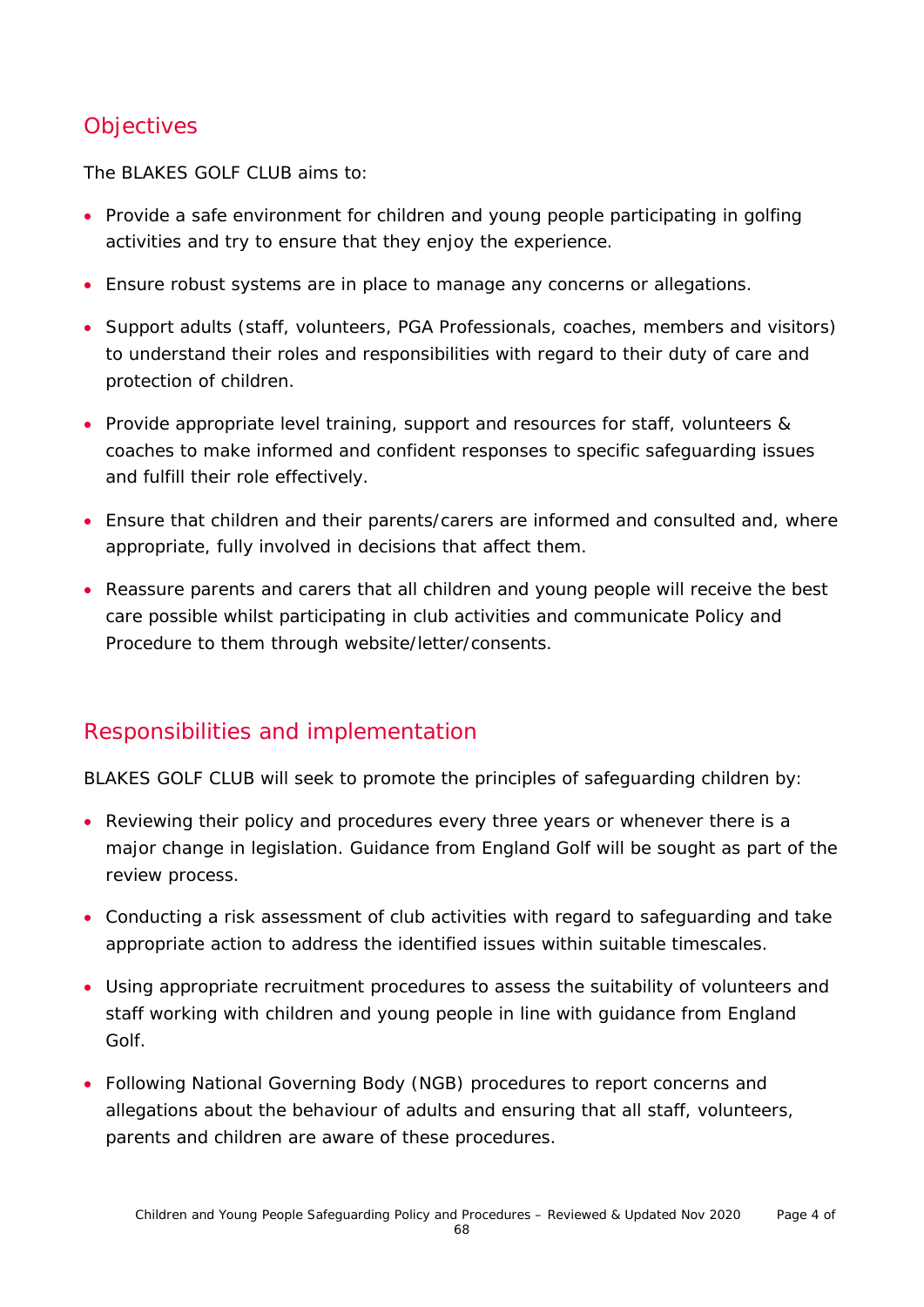• Directing staff, volunteers & coaches to appropriate safeguarding training and learning opportunities, where this is appropriate to their role.

### 1. Recruitment and training

BLAKES GOLF CLUB will endeavour to ensure that all volunteers and staff working with children and young people are appropriate and suitable to do so, and that they have all the information they require to undertake their job effectively and appropriately.

Each role which involves an element of responsibility with regard to children, particularly those involving the regular supervision of children, whether voluntary or paid, should be assessed by the recruiting body to establish which qualifications, checks and other requirements are necessary. These will include the following:

- An application form **(Appendix 1)**
- A self-disclosure form **(Appendix 2)**
- References from 2 people **(Appendix 3)**
- A signed Code of Conduct **(Appendix 4)**
- A Disclosure & Barring Service (DBS) check on people involved in 'regulated activity' with children **(Guidance on Regulated Activity & DBS- Appendix 16)**

Details of the requirements and the qualifications and checks of individuals will be recorded by the Club Welfare Officer/Secretary/Manager who will also hold copies of the necessary Safeguarding and Protecting Children (SPC) certificates. The nominated person will possess all relevant and appropriate contact details of all staff / volunteers and other relevant bodies.

All staff, volunteers & coaches will be offered access to appropriate child protection training. BLAKES GOLF CLUB recommends attendance at the UK Coaching Safeguarding and Protecting Children (SPC) workshop and will ensure that all volunteers and staff who have significant contact with children attend. An online UK Coaching refresher course should be completed and repeated every three years for those involved in "Regulated Activity."

All staff, volunteers & coaches working with children and young people will be asked to read and become familiar with BLAKES GOLF CLUB Safeguarding Policy and **Procedures**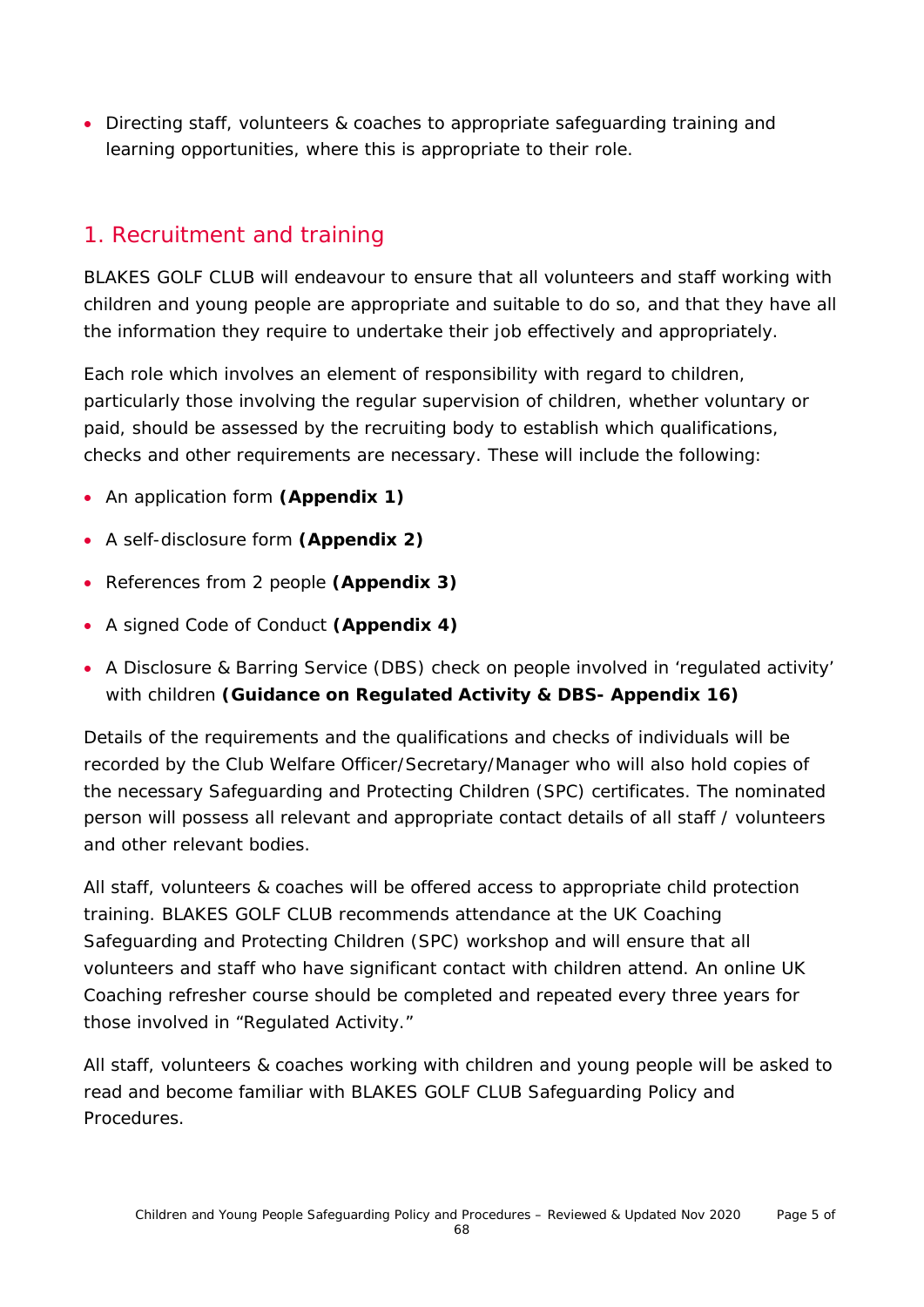All staff, volunteers & coaches involved with children and young people will be asked to read BLAKES GOLF CLUB Code of Conduct relevant to their role, and sign to indicate their understanding and agreement to act in accordance with the code. The code is linked to the BLAKES GOLF CLUB's Disciplinary Procedures. **(Codes of Conduct-Appendix 4,5,6)**

BLAKES GOLF CLUB are committed to the fact that every child and participant in golf should be afforded the right to thrive through being involved in sporting activity for life, in an enjoyable, safe environment, and be protected from harm. BLAKES GOLF CLUB acknowledge the additional vulnerability of some groups of children (e.g. disabled, looked after children, those with communication differences). BLAKES GOLF CLUB will ensure that the environment is appropriate for the child, and tailored to their needs so that they have a positive experience of their sport without risk of harm.

### 2. Complaints, concerns and allegations

- **2.1** If a player, parent/carer, member of staff or volunteer has a concern about the welfare of a child, or the conduct of another child/young person or an adult (whether they are a parent, coach, member, or otherwise), these concerns should be brought to the attention of the Club Welfare Officer without delay. The person reporting the concern is not required to decide whether abuse has occurred, but simply has a duty to pass their concerns and any relevant information to the Welfare Officer. Please refer to Flowcharts 1 & 2 for further details (see below).
- **2.2** All concerns will be treated in confidence. Details should only be shared on a "need to know" basis with those who can help with the management of the concern.
- **2.3** Concerns will be recorded on an Incident Report Form and sent to the England Golf Lead Safeguarding Officer and retained confidentially within the club. The England Golf Lead Safeguarding Officer can assist with completion of this form if required, tel: 01526 351824. **(Incident Report Form-Appendix 8)**
- **2.4** BLAKES GOLF CLUB will work with England Golf and other external agencies to take appropriate action where concerns relate to potential abuse or serious poor practice. BLAKES GOLF CLUB disciplinary procedures will be applied and followed where possible.
- **2.5** In the event of a child making a disclosure of any type of abuse, the following guidance is given: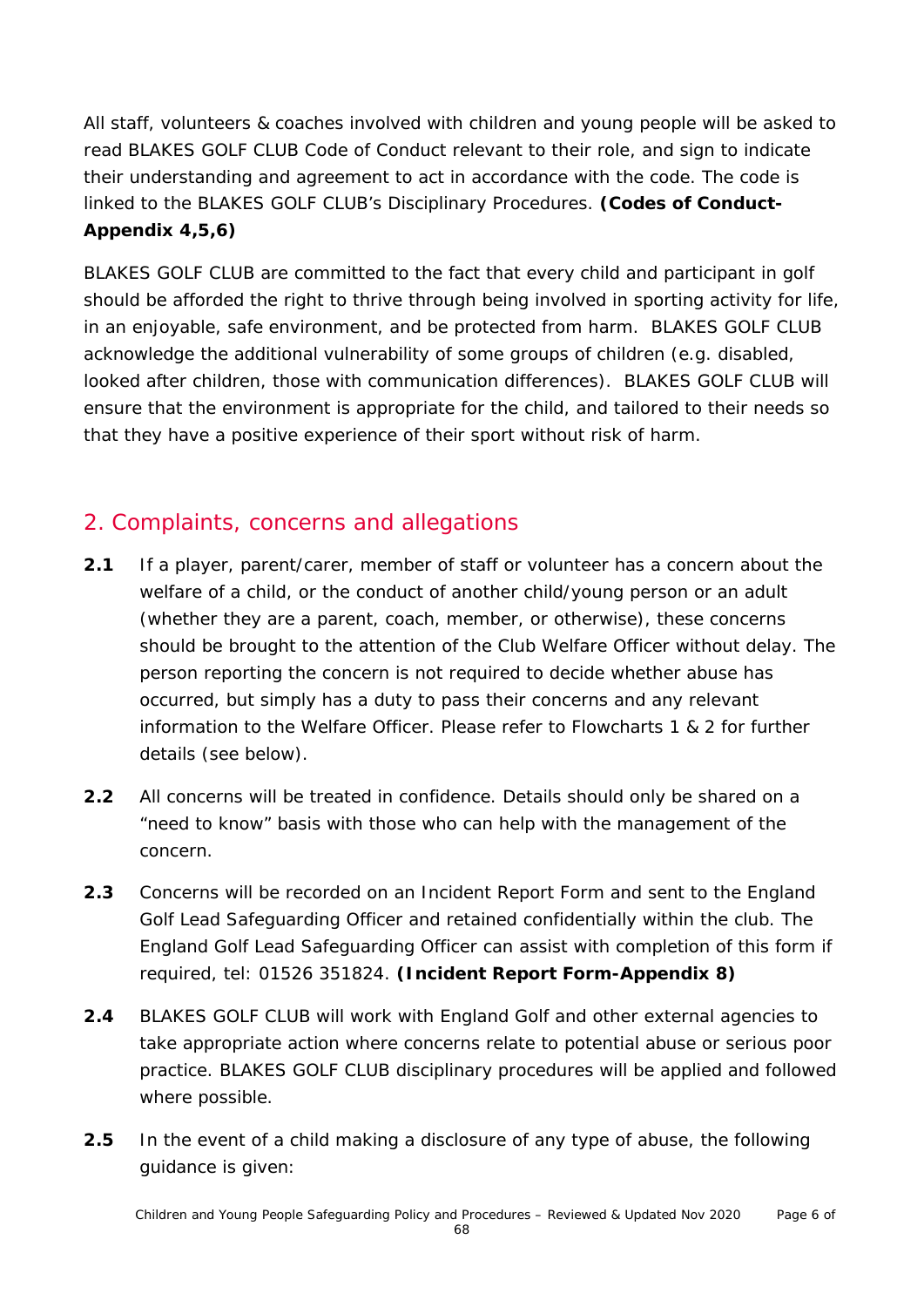- Reassure them that they have done the right thing to share the information
- Listen carefully
- Do not make promises that cannot be kept, such as promising not to tell anyone else
- Do not seek to actively question the child or lead them in any way to disclose more information than they are comfortably able to: this may compromise any future action. Only ask questions to clarify your understanding where needed e.g. can you tell me what you mean by the word **XXXX**?
- Record what the child has said as soon as possible on an incident report form.
- You should explain to children, young people and families at the outset, openly and honestly, what and how information will, or could be shared and why, and seek their agreement.
- Parents or Carers should be informed if the allegation does not involve them.
- **2.6** The NSPCC Helpline is available to discuss concerns regarding poor practice and abuse in confidence with members of the public who need support. Those with concerns are encouraged to use this service. The Helpline number is 0808 800 5000.
- **2.7** Safeguarding children and young people requires everyone to be committed to the highest possible standards of openness, integrity and accountability. BLAKES GOLF CLUB supports an environment where staff, volunteers, parents/carers and the public are encouraged to raise safeguarding and child protection concerns. Anyone who reported a legitimate concern to the organisation (even if their concerns subsequently appear to be unfounded) will be supported. All concerns will be taken seriously. **(Whistleblowing Policy-Appendix 15)**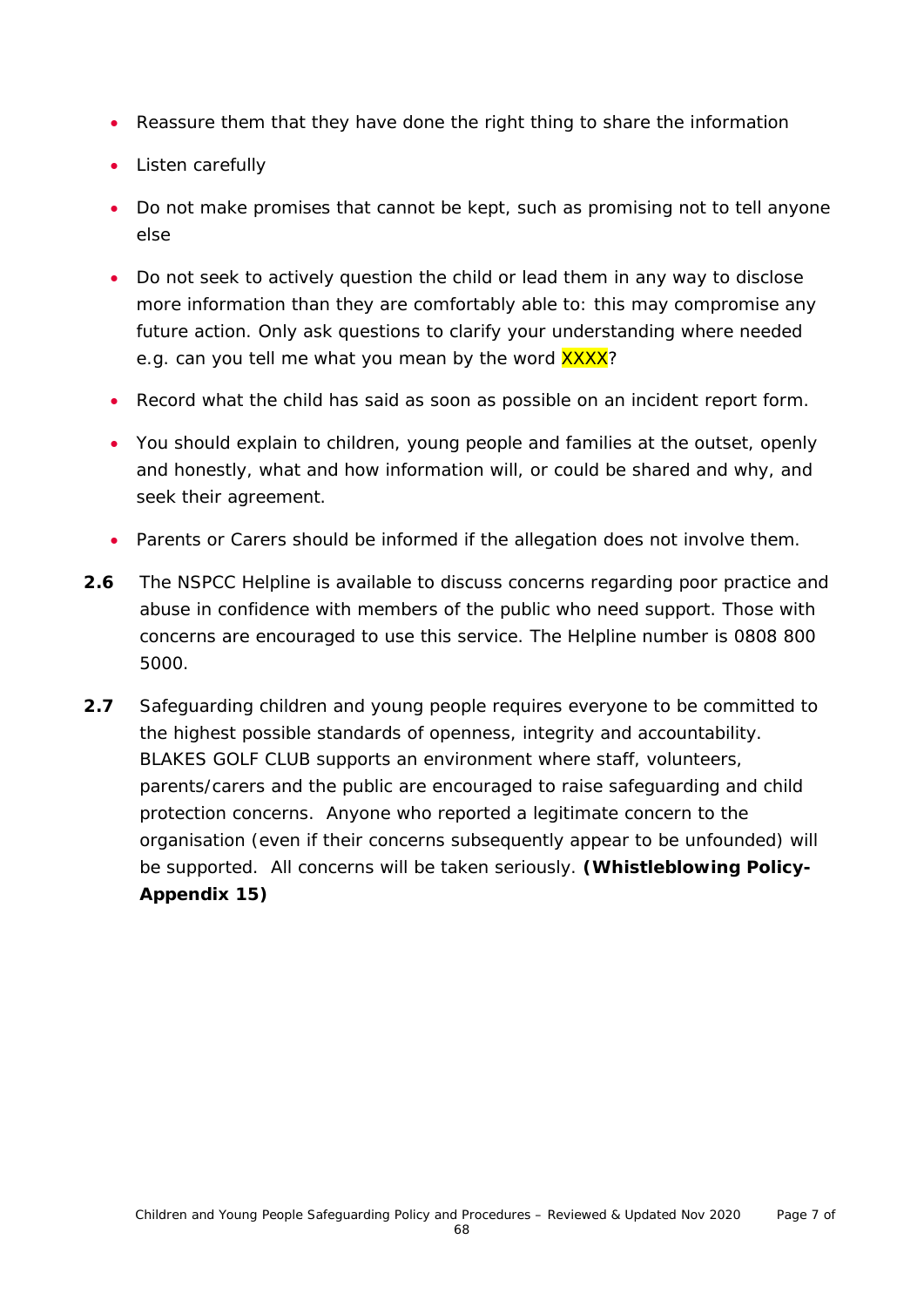### 3. FLOWCHART 1

**What to do if you are worried about what is happening to a child outside of the Club (but the concern is identified through the child's involvement in golf)**



\* If for any reason a Club Welfare Officer is not in post or is unavailable a principle of least delay is important. Please contact the England Golf Lead Safeguarding Officer 01526 351824 [safeguarding@englandgolf.org](mailto:safeguarding@englandgolf.org)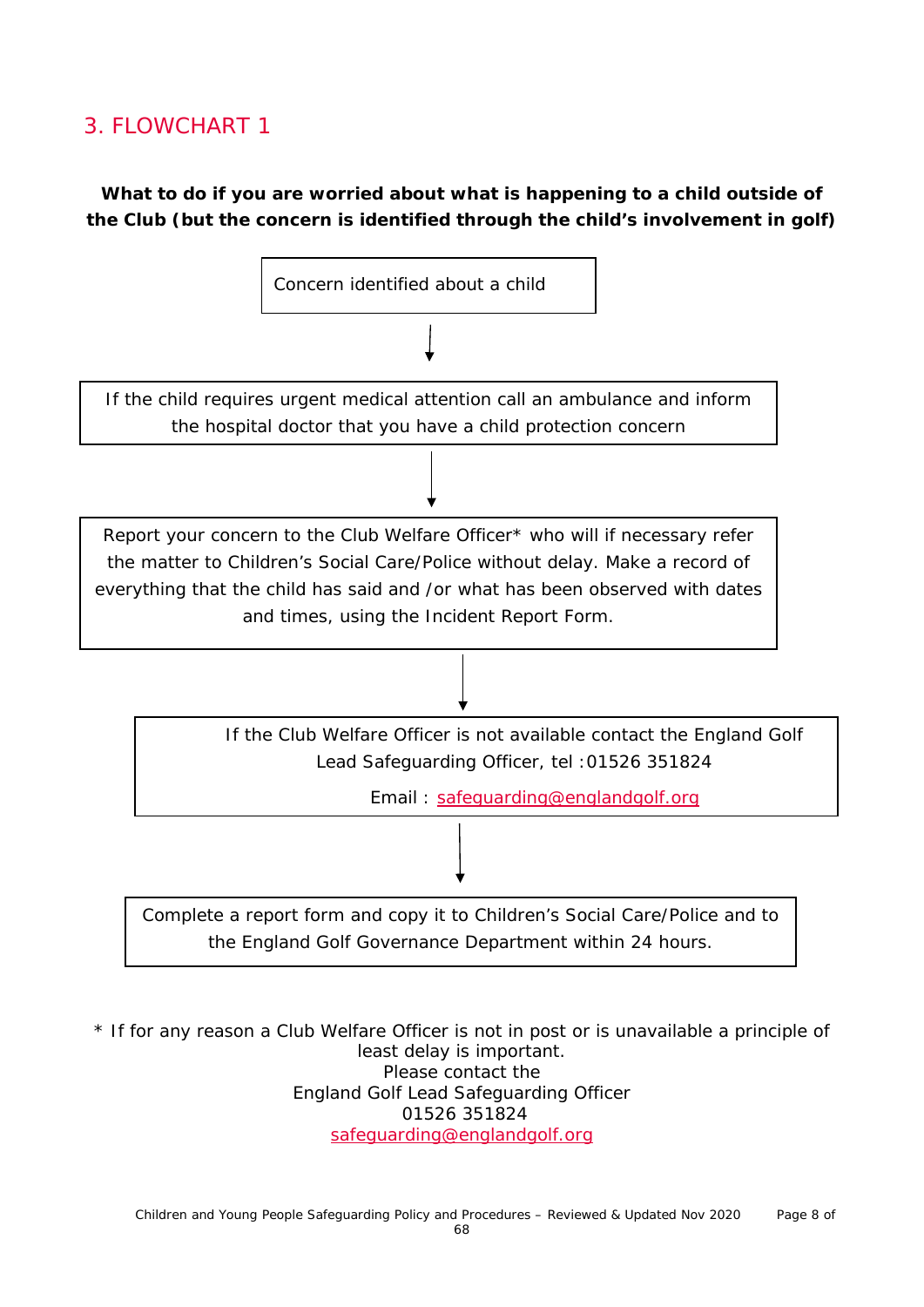# FLOW CHART 2

### **What to do if you are worried about the behaviour of any member, parent/carer, volunteer, staff, Professional, coach or official in golf or affiliated organisations**

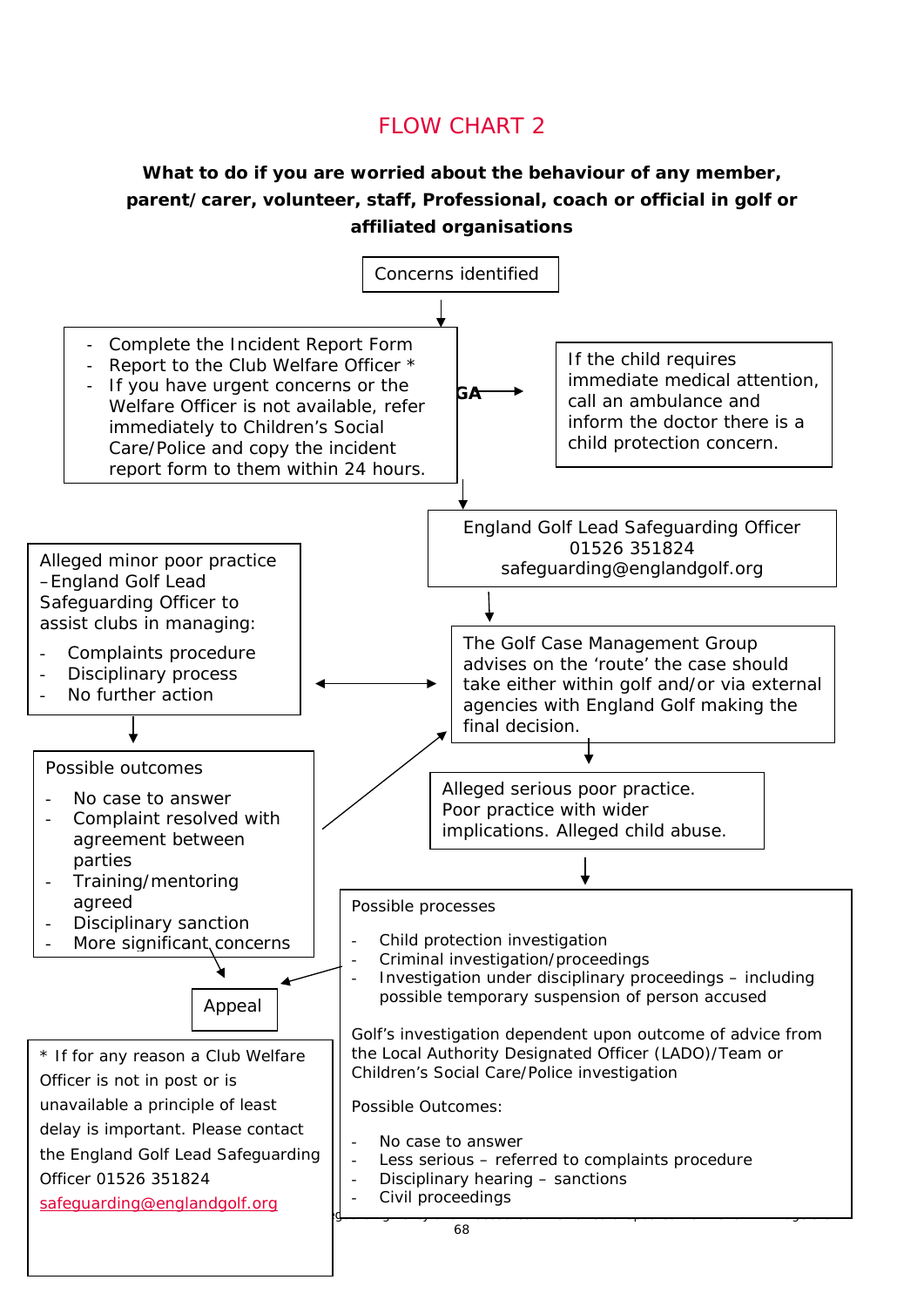### 4. Emergencies and incidents

- **4.1** Parental Consent Forms will be obtained and retained by BLAKES GOLF CLUB for all children who are participating in events or activities, or attending coaching organised by the club. These forms will be treated in confidence and only shared with those who require the information they contain to perform their role effectively. **(Junior Profile and Parental Consent Forms-Appendix 10)**
- **4.2** In the event of a child requiring medical attention:
	- The parents will be contacted immediately.
	- In the event of failure to contact parents, the alternative emergency contacts will be used.
	- The consent form will be consulted to establish whether parents have given their consent for a club representative to act in loco parentis.
	- An adult club representative will accompany the child to seek medical attention, if appropriate, ensuring that they take the consent form with them.
	- A record of the action taken will be made and retained by a club representative.
- **4.3** Where a parent is late in collecting their child the following procedure will apply:
	- Attempt to contact the parent/carer using the contact details on the Parental Consent Form
	- Attempt to contact the first, then the second emergency contact nominated on the Consent Form
	- Wait with the young person(s) at the venue with, wherever possible, other staff/volunteers or parents.
	- If no one is reachable, contact the Club's Welfare Officer for advice.
	- If all attempts to make contact fail, consideration should be given to contacting the police for their advice.
	- Staff, volunteers and coaches should try to avoid:
	- Taking the child home or to another location without consent.
	- Asking the child to wait in a vehicle or the club with them alone.
	- Sending the child home with another person without permission.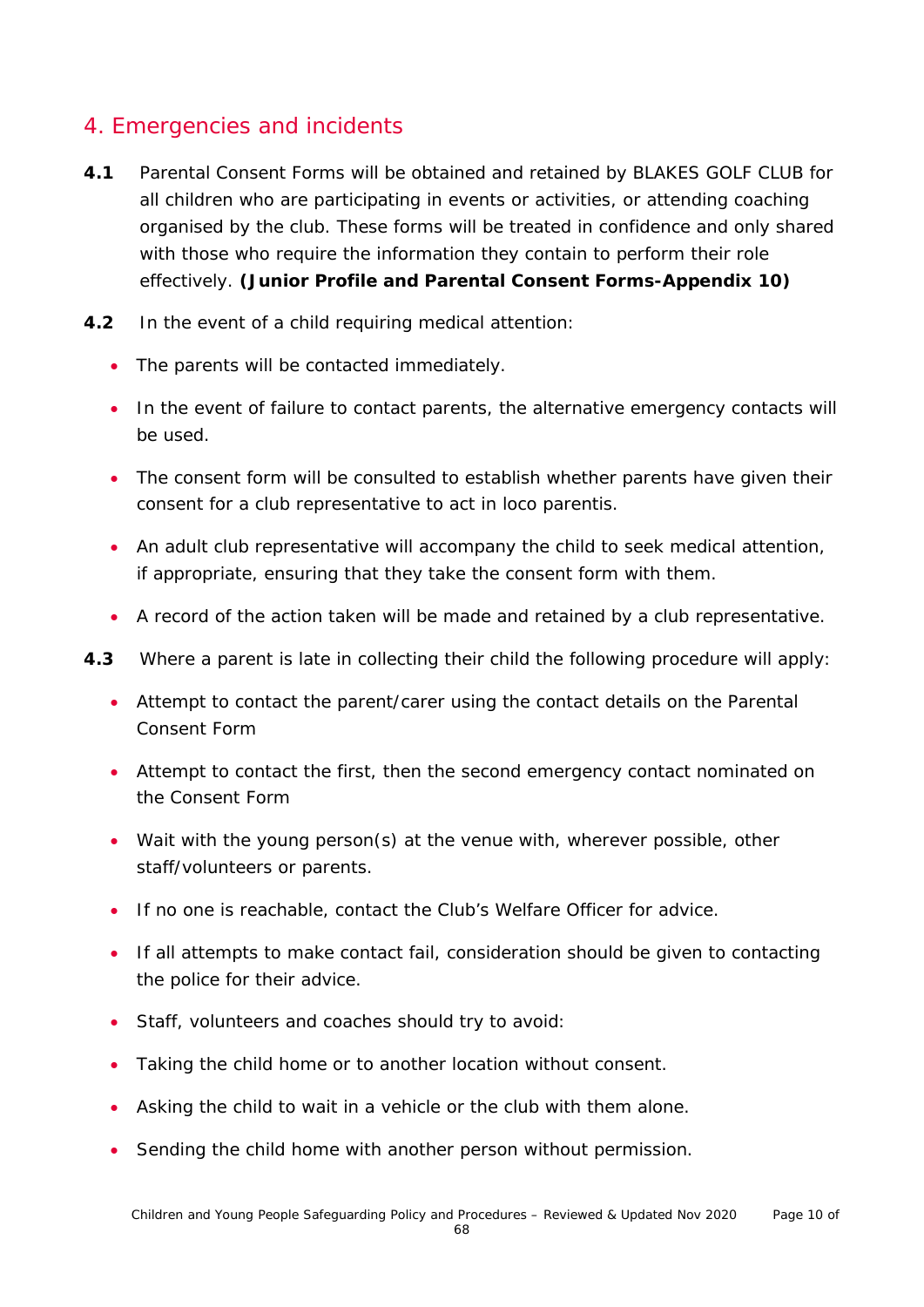### 5. Supervision

- **5.1** During coaching sessions, coaches should conduct a risk assessment to inform decision making about appropriate supervision levels. Regardless of the recommended ratio of adults to participants, it is recommended that a minimum of two adults should be present. This ensures at least basic cover in the event of something impacting on the availability of one of the adults during the activity.
- **5.2** Parents may be encouraged to stay for coaching/competitions & other events where their children are of an age where greater levels of parental supervision are required.
- **5.3** Wherever possible adults will avoid changing or showering at the same time as children but parents will be made aware that with limited changing room space there will be occasions when adults and children may need to share the facilities.
- **5.4** Parents should be aware that if children are left at a venue unsupervised, other than to attend specific coaching sessions, competitions, or other organised events, the club cannot accept supervisory responsibility.
- **5.5** Special arrangements will be made for away trips. Parents will receive full information about arrangements for any such trip and will be required to provide their consent for their child's participation. **(Managing Young People on Away Trips-Appendix 13)**

### 6. Good practice Guidelines

### **6.1 Behaviour of adults and children**

- **6.1.1** Adults who work with children are placed in a position of trust in relation to children, and therefore it is important they behave appropriately and provide a strong positive role model for children, both to protect children and those working with children from false allegations of poor practice. Codes of conduct will be issued to junior members & adults working with them to promote good practice.
- **6.1.2** BLAKES GOLF CLUB requires that all staff and volunteers working with children and young people adhere to the standards set out in the Code of Conduct relevant to their role. Similarly, children are expected to follow their own Code of Conduct to ensure the enjoyment of all participants and assist the club in ensuring their welfare is safeguarded.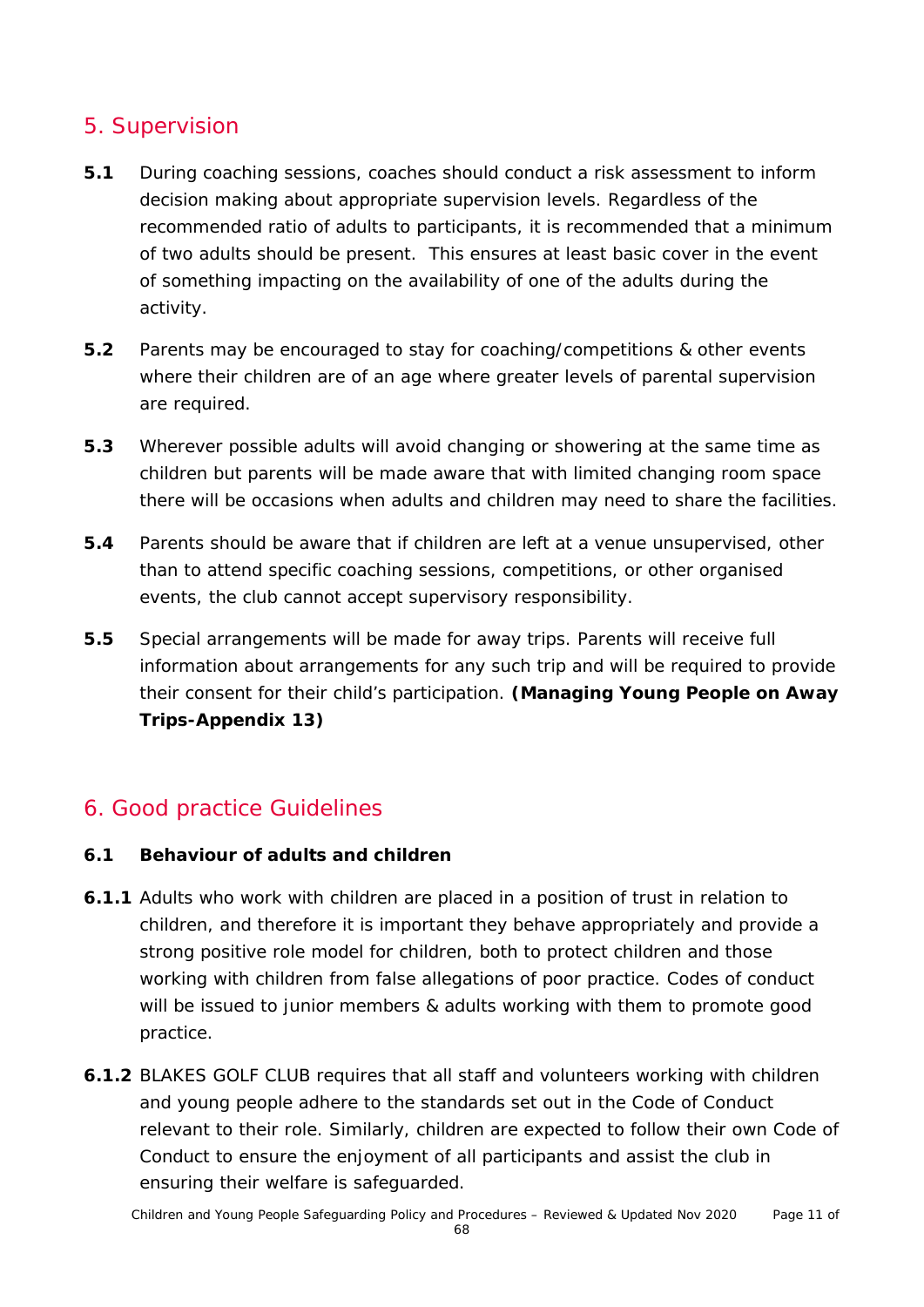- **6.1.3** BLAKES GOLF CLUB requires that all staff and volunteers working with children adhere to the guidelines on Managing Challenging Behaviour. **(Managing Challenging Behaviour-Appendix 7).**
- **6.1.4** Parents and carers should also work together with the club to ensure that the welfare of all children is safeguarded. A sheet on "Parental Guidance" is provided to assist them in understanding how they can best assist the club **(Parental Guidance-Appendix 12)**

### **6.2 Adults and Children playing golf together**

One of the reasons for the popularity of golf is that the game is not restricted by ability, age or gender. Responsible interaction between adults and children helps bring mutual respect and understanding and will be encouraged as part of club activities. Adults should always be aware however that age related differences do exist and conduct themselves in a manner that both recognises this and prioritises the welfare of any children involved.

### **6.3 Physical Contact**

Physical contact with children by coaches or volunteers should always be intended to meet the needs of the child and the sport, not the adult. That is, to develop golf technique, to protect the child from injury, to provide first aid or treat an injury. It should always take place in an open environment, and should not, as a general principle, be made gratuitously or unnecessarily.

### **6.4 Transport**

- **6.4.1** The club believes it is primarily the responsibility of parents/carers to transport their child/children to and from events. It is not the responsibility of club volunteers or coaches to transport children and young people to and from events, activities, tournaments or matches.
- **6.4.2** The club may make arrangements for transport in exceptional circumstances, such as team events. Where this is the case, the written permission of the parents of the relevant children will be sought. The drivers used will be checked for their suitability to transport and supervise children (see Section 1 Recruitment and Training) and their insurance arrangements verified.
- **6.4.3** Children and young people are often involved in competition. When taking young people away from their home club, consideration and planning needs to be paramount to ensure the duty of care for the young people within the team is fulfilled.

### **6.5 Photography/ Videoing**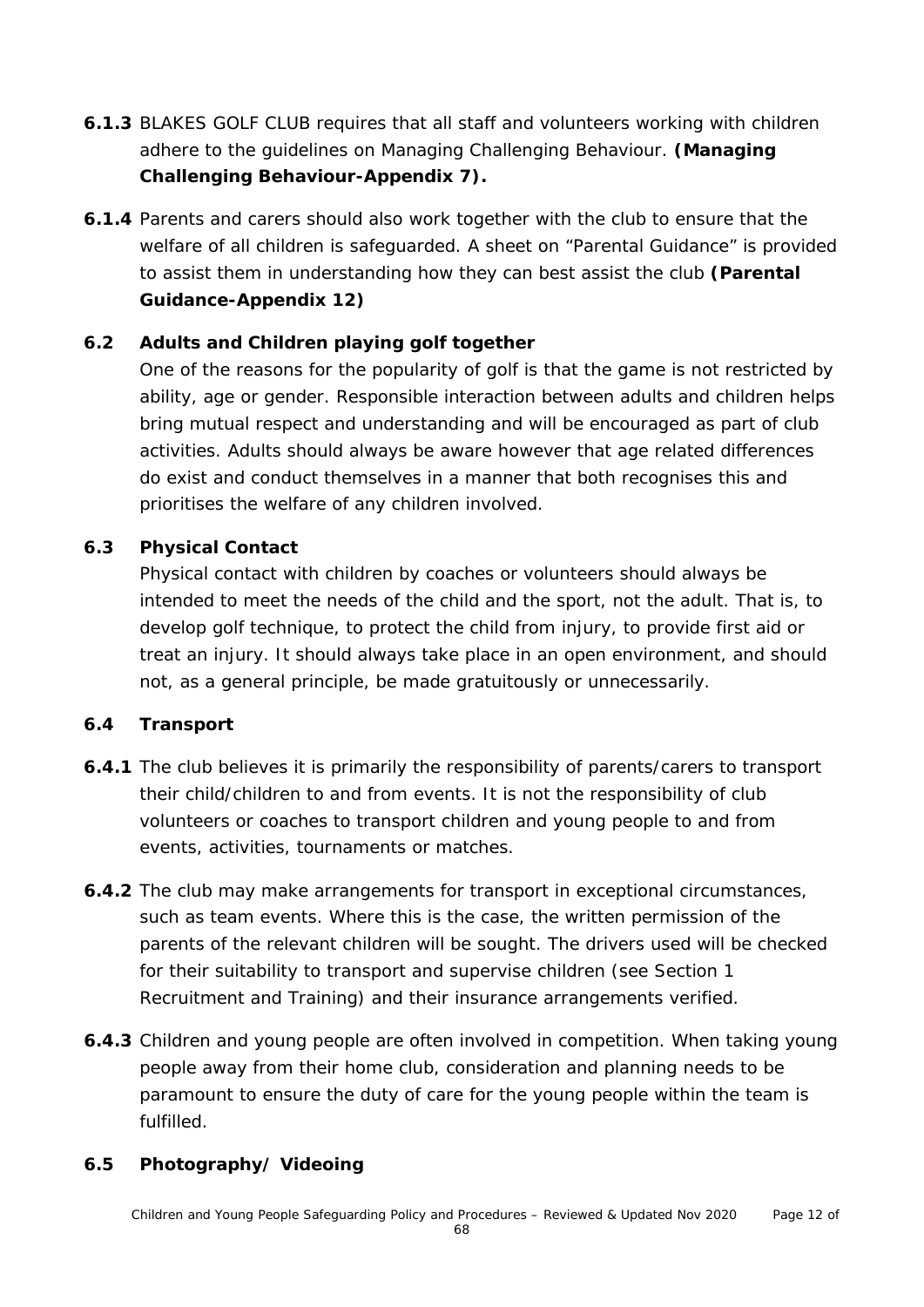- **6.5.1** Permission will be sought from parents prior to the publication or use of any video or photographic images of their child, for instance in newspapers, websites or for coaching purposes. The personal details of the child will not be used in any promotional material. **(Photography Consent-Appendix 11)**
- **6.5.2** Any press/official photographers attending events will be required to seek permission from the club before taking photographs and also permission of parents to use the images. **(Photography Policy – Appendix 20)**

### **6.6 Social Media**

Social media provides unique opportunities for the club to engage and develop relationships with people in a creative and dynamic forum where users are active participants. It is important that all staff, volunteers, coaches, officials/referees, board members, or anyone working on behalf of the club are aware of the club Social Media policy **(Social Media Guidance–Appendix 14)**

### **6.7 Anti-Bullying Procedures**

- **6.7.1** We believe that every effort must be made to eradicate bullying in all its forms. Bullying can be difficult to define and can take many forms which can be categorised as;
	- Physical hitting, kicking, theft
	- Verbal homophobic or racist remarks, threats, name calling
	- Emotional isolating an individual from activities or a group

All forms of bullying include;

- Deliberate hostility & aggression towards an individual(s)
- A victim who is weaker and less powerful than the bully or bullies
- An outcome which is always painful & distressing for the victim

Bullying behaviour may also include;

- Other forms of violence
- Sarcasm, spreading rumours, persistent teasing
- Tormenting, ridiculing, humiliation
- Racial taunts, graffiti, gestures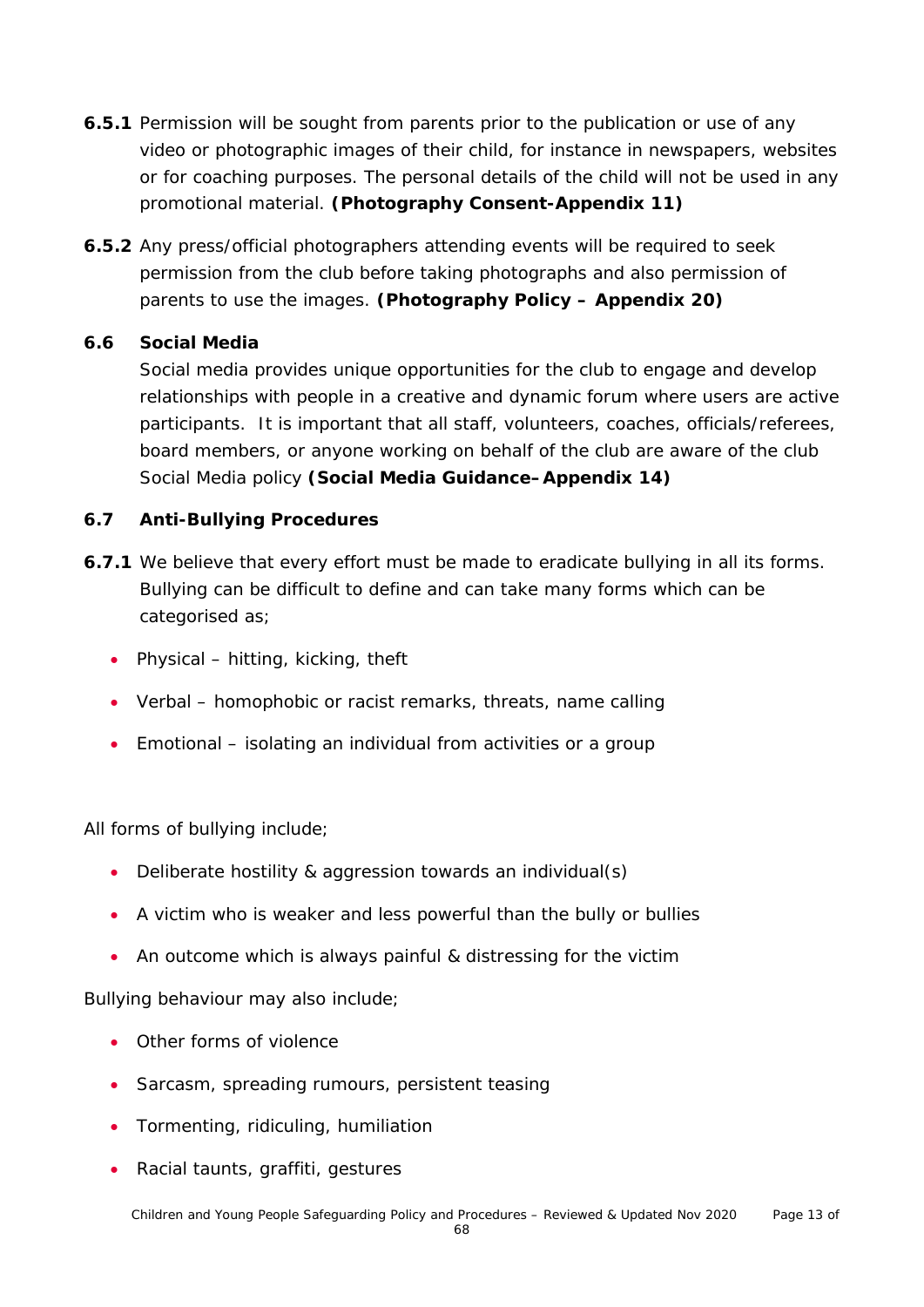• Unwanted physical contact or abusive or offensive comments of a sexual nature.

The Club and its Staff, Volunteers & Coaches will not tolerate bullying in any of its forms during club matches, competitions, coaching or at any other time while at the club. **(Anti-Bullying Policy -Appendix 21)**

**6.7.2** We will:

- Provide a point of contact where those being bullied can report their concerns in confidence – The Club Welfare Officer.
- Take the problem seriously.
- Investigate any and all incidents and accusations of bullying.
- Talk to bullies and their victims separately along with their parents/carers.
- Impose sanctions where appropriate
- Keep a written record of all incidents referred to England Golf and the action taken.
- Have discussions about bullying and why it matters.

#### **6.8 Confidentiality**

- **6.8.1** Details of all juniors will be kept on file in the office and will not be shared with a third party without parent/carer consent.
- **6.8.2** All concerns/allegations will be dealt with confidentially by the club and information will only be shared on a need to know basis, either internally or externally depending on the nature/seriousness of the concern/allegation.

#### **6.9 Changing rooms**

The changing rooms are used by all members & visitors. Juniors will only be supervised if needed at club organised events. Parents will be made aware that adults use the changing rooms throughout the day for changing & showering. Where a parent/carer does not consent to their child accessing the changing rooms, it is their responsibility to either supervise the child while in the changing rooms or ensure that they do not use them.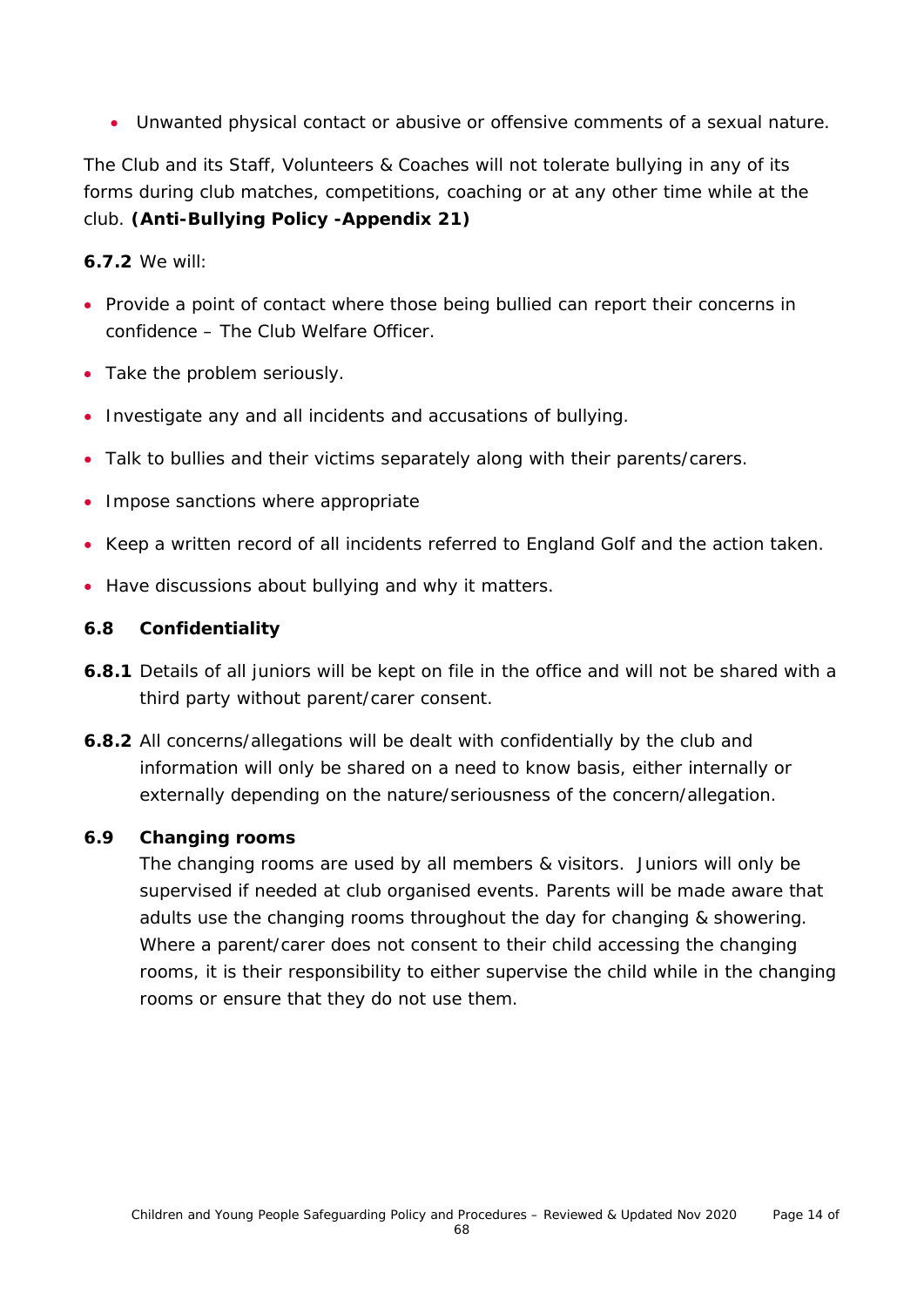### 7. Useful Contacts

| <b>Golf Contacts</b>                             |                                                                                                                       |                                                         |
|--------------------------------------------------|-----------------------------------------------------------------------------------------------------------------------|---------------------------------------------------------|
| Name                                             | Address                                                                                                               | Number                                                  |
| Club Welfare Officer -<br>Lauren Rogers          |                                                                                                                       | Mob: 07399 559349<br>Email: info@blakes.co.uk           |
| <b>England Golf Lead</b><br>Safeguarding Officer | <b>England Golf</b><br><b>National Golf Centre</b><br>The Broadway<br>Woodhall Spa<br>Lincolnshire<br><b>LN10 6PU</b> | 01526 351824<br>safeguarding@englandgolf.org            |
| Club Secretary -<br>Tony Blackburn               | <b>BLAKES</b><br><b>Epping Road</b><br>North Weald, Epping<br>Essex CM16 6RZ                                          | Mob: 01992 525151<br>Email:<br>golf@woolstonmanor.co.uk |
|                                                  |                                                                                                                       |                                                         |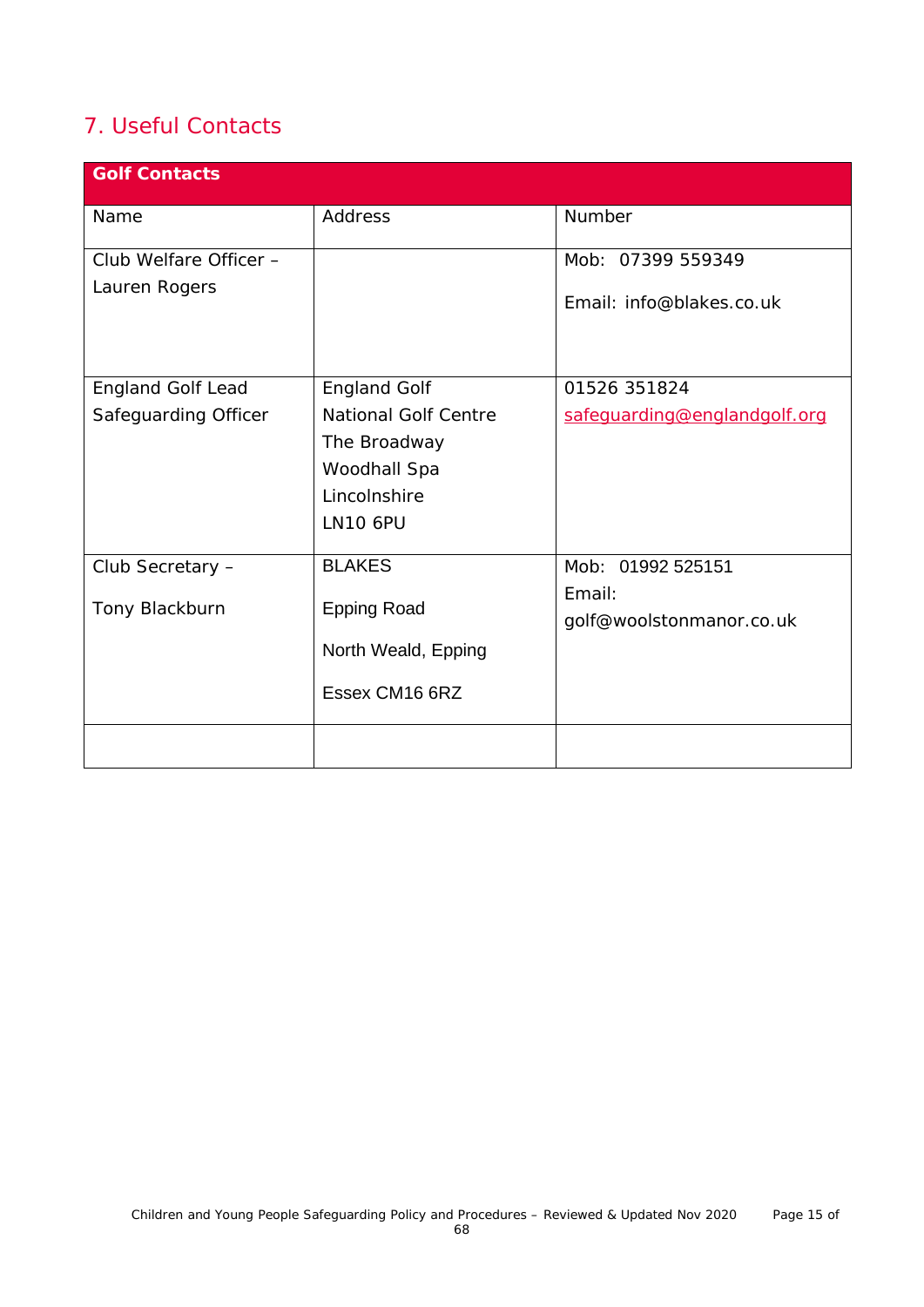| <b>Local Contacts</b>         |                                               |                                                                                       |
|-------------------------------|-----------------------------------------------|---------------------------------------------------------------------------------------|
| <b>Epping Forest District</b> | <b>Epping Forest District</b>                 | 01992 564000 Switchboard                                                              |
| Council - Safeguarding        | Council, Civic Offices,                       | <b>Office Hours</b>                                                                   |
| Adults                        | 323 High Street,<br>Epping, Essex CM16<br>4BZ | After 5pm or at the weekends<br>please contact The Emergency<br>Social Work Duty Team |
| <b>Epping Forest District</b> | <b>Epping Forest District</b>                 | Telephone; 0345 606 1212                                                              |
| <b>Council Social Care</b>    | Council, Civic Offices,                       | Email:                                                                                |
| <b>Emergency Duty Team</b>    | 323 High Street,                              | socialcaredirect@essex.gov.uk                                                         |
|                               | Epping, Essex CM16                            |                                                                                       |
|                               | 4BZ                                           |                                                                                       |
| Samaritans                    |                                               | 08457 90 90 90                                                                        |
| Local Police child protection |                                               |                                                                                       |
| teams                         |                                               |                                                                                       |
| In an emergency contact       |                                               |                                                                                       |
| 999                           |                                               |                                                                                       |
| <b>NSPCC Freephone</b>        |                                               | 0808 800 5000                                                                         |
| 24 hour Helpline              |                                               |                                                                                       |
| <b>NSPCC Whistleblowing</b>   |                                               | 0808 028 0285                                                                         |
| Helpline for Professionals    |                                               |                                                                                       |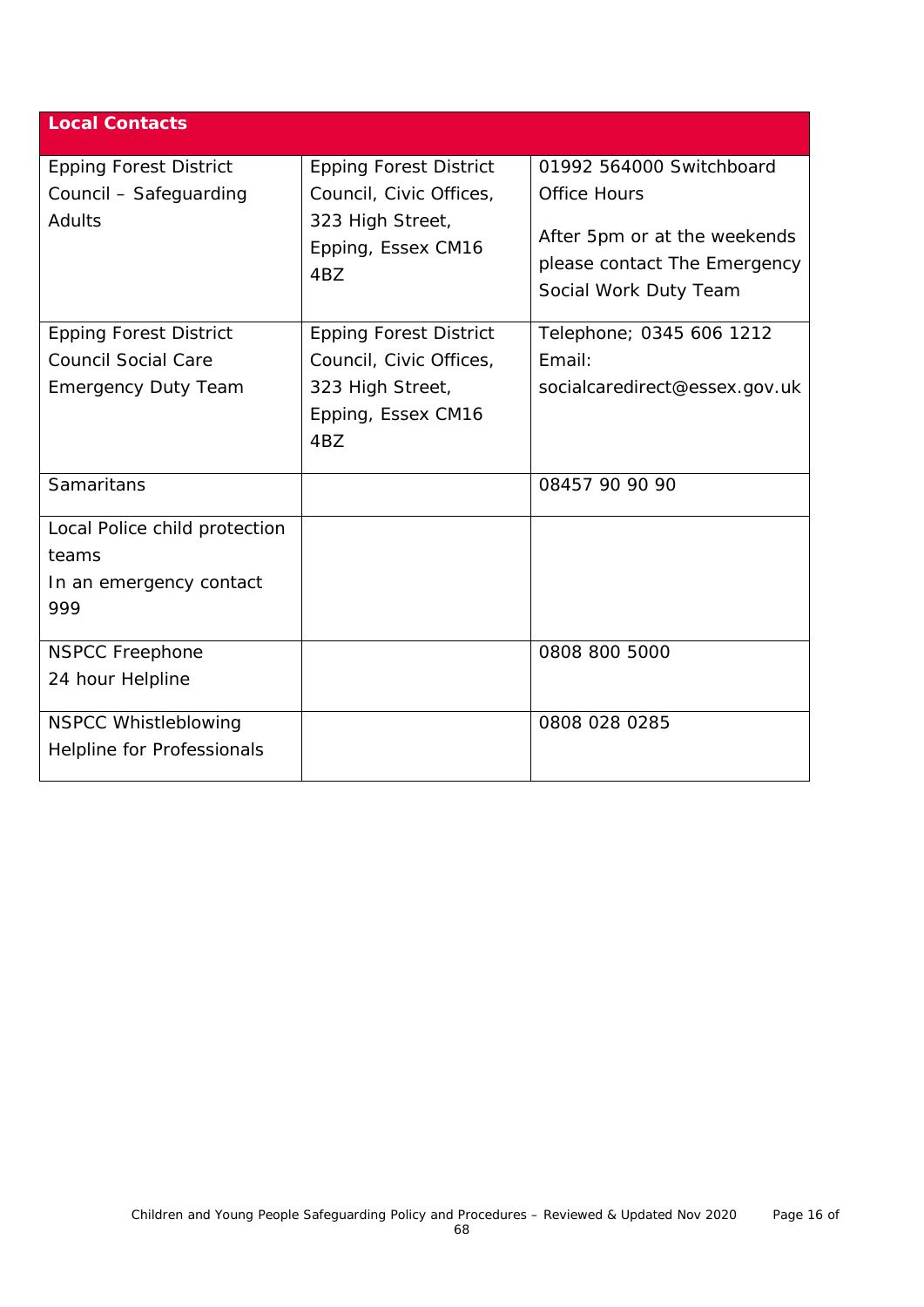| <b>National Contacts</b>         |                        |                    |
|----------------------------------|------------------------|--------------------|
| The NSPCC                        | <b>National Centre</b> | Tel: 0808 800 5000 |
|                                  | 42 Curtain Road        | help@nspcc.org.uk  |
|                                  | London                 |                    |
|                                  | EC2A 3NH               |                    |
|                                  |                        |                    |
| Childline UK                     | Freepost 1111          | Tel: 0800 1111     |
|                                  | London N1 OBR          |                    |
|                                  |                        |                    |
| NI Childline                     | 74 Duke Street         | Tel: 028 90 327773 |
|                                  | Londonderry            |                    |
|                                  |                        |                    |
| <b>NSPCC Child Protection in</b> | 3 Gilmour Close        | Tel: 0116 234 7278 |
| Sport Unit                       | Beaumont Leys          | cpsu@nspcc.org.uk  |
|                                  | Leicester              |                    |
|                                  | LE4 1EZ                |                    |
|                                  |                        |                    |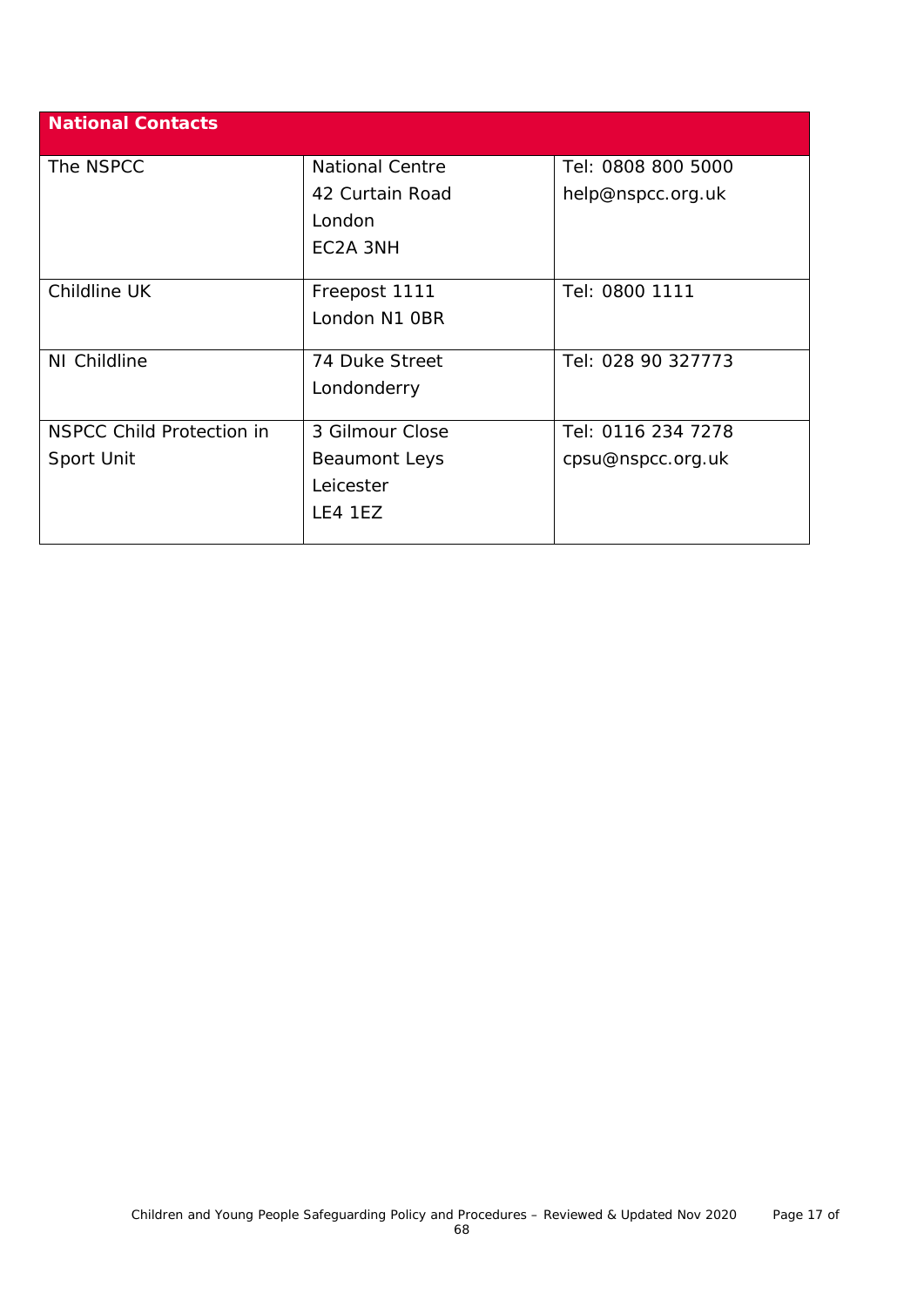Volunteer / Staff Job Application Form – BLAKES GOLF CLUB

| <b>Position Applied for:</b>                                                                                                                                                                                                   |  |
|--------------------------------------------------------------------------------------------------------------------------------------------------------------------------------------------------------------------------------|--|
| <b>Personal Details</b>                                                                                                                                                                                                        |  |
| Title: Mr/Mrs/Miss/Dr/Other (please specify) ___________________________________                                                                                                                                               |  |
|                                                                                                                                                                                                                                |  |
|                                                                                                                                                                                                                                |  |
|                                                                                                                                                                                                                                |  |
|                                                                                                                                                                                                                                |  |
|                                                                                                                                                                                                                                |  |
|                                                                                                                                                                                                                                |  |
|                                                                                                                                                                                                                                |  |
|                                                                                                                                                                                                                                |  |
|                                                                                                                                                                                                                                |  |
|                                                                                                                                                                                                                                |  |
| Role: The contract of the contract of the contract of the contract of the contract of the contract of the contract of the contract of the contract of the contract of the contract of the contract of the contract of the cont |  |
|                                                                                                                                                                                                                                |  |
| Relevant Experience including any previous experience of working with<br>children and young people:                                                                                                                            |  |
|                                                                                                                                                                                                                                |  |
|                                                                                                                                                                                                                                |  |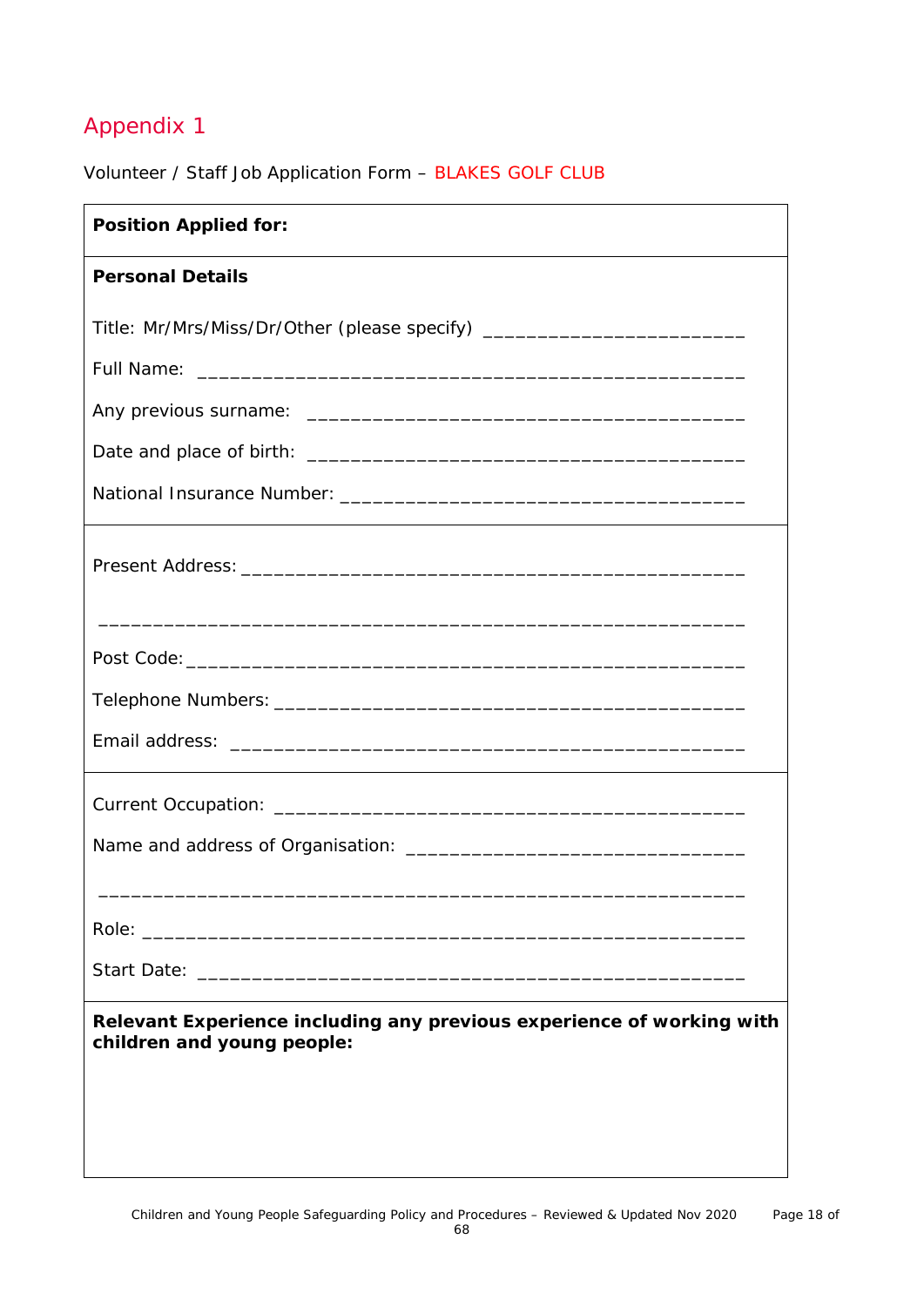### **Reasons for applying:**

#### **References:**

Please provide the names and addresses of two people who know you well (one personal, one professional – current or previous employer, who are not related to you) whom we can contact to obtain a reference:

| Name:                    | Name:                    |
|--------------------------|--------------------------|
| <b>Address:</b>          | <b>Address:</b>          |
|                          |                          |
|                          |                          |
| <b>Telephone Number:</b> | <b>Telephone Number:</b> |

### **Data Protection Notification:**

Information you have provided in completing this form will be used to process your application. BLAKES GOLF CLUB will keep the information you have supplied confidential and will not divulge it to third parties, except where required by law, or where we have retained the services of a third party representative to act on yout/our behalf.

#### **Authorisation:**

I have read the Data Protection notification and understand and agree to the use of my personal data in accordance with the Data Protection Act 2018, GDPR and all relevant data protection legislation.

| Date: |
|-------|
|       |

### **Declaration:**

I confirm that the information I have provided is correct and that any false or misleading information may lead to the termination of my appointment.

**Signed: Date:**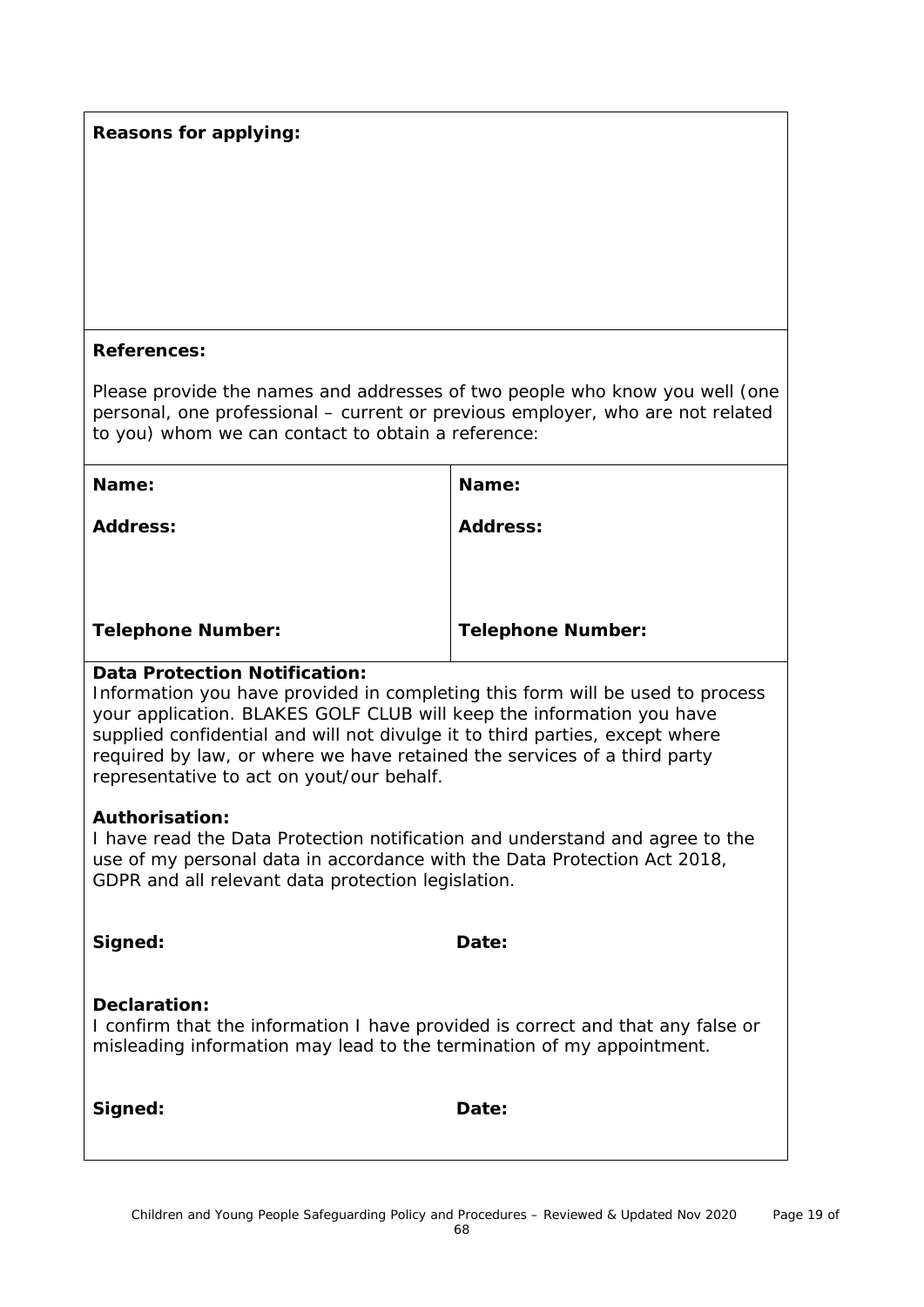### **Self-Disclosure Form – BLAKES GOLF CLUB**

To be completed at the same time as the application form:

Private and Confidential

For roles involving contact with children (under 18 year olds).

All information will be treated as confidential and managed in accordance with relevant data protection legislation and guidance. You have a right of access to information held on you under the Data Protection Act 2018.

#### **Part One**

| For completion by the organisation: |                                  |          |        |  |  |
|-------------------------------------|----------------------------------|----------|--------|--|--|
| Name:                               |                                  |          |        |  |  |
|                                     |                                  |          |        |  |  |
|                                     |                                  |          |        |  |  |
| <b>Address and</b>                  |                                  |          |        |  |  |
| Postcode:                           |                                  |          |        |  |  |
|                                     |                                  |          |        |  |  |
|                                     |                                  |          |        |  |  |
|                                     |                                  |          |        |  |  |
| Telephone/Mobile No:                |                                  |          |        |  |  |
|                                     |                                  |          |        |  |  |
| Date of Birth:                      |                                  |          |        |  |  |
|                                     |                                  |          |        |  |  |
| Gender:                             | <b>Male</b>                      | $\prime$ | Female |  |  |
|                                     |                                  |          |        |  |  |
|                                     | Identification (tick box below): |          |        |  |  |
|                                     |                                  |          |        |  |  |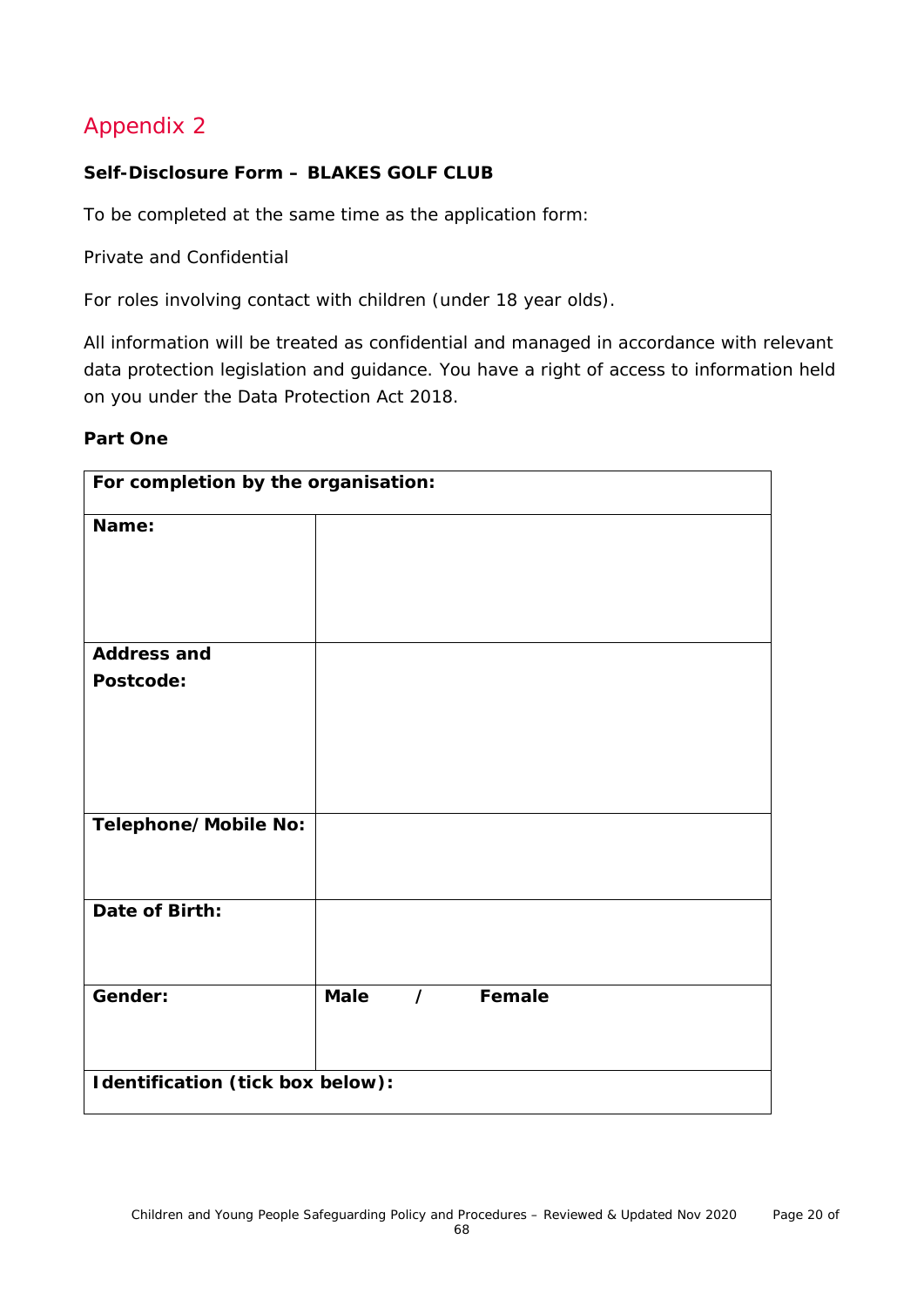| I confirm that I have seen identification documents relating to |                                                                 |  |  |
|-----------------------------------------------------------------|-----------------------------------------------------------------|--|--|
|                                                                 | this person, and I confirm to the best of my ability that these |  |  |
| are accurate.                                                   |                                                                 |  |  |
|                                                                 |                                                                 |  |  |
|                                                                 |                                                                 |  |  |
| <b>Either</b>                                                   |                                                                 |  |  |
|                                                                 |                                                                 |  |  |
| <b>UK Passport Number and Issuing</b>                           |                                                                 |  |  |
| <b>Office</b>                                                   |                                                                 |  |  |
|                                                                 |                                                                 |  |  |
| <b>UK Driving Licence Number (with</b>                          |                                                                 |  |  |
| picture)                                                        |                                                                 |  |  |
|                                                                 |                                                                 |  |  |
|                                                                 |                                                                 |  |  |
| <b>Plus</b>                                                     |                                                                 |  |  |
| <b>National Insurance Card or</b>                               |                                                                 |  |  |
| current Work Permit Number                                      |                                                                 |  |  |
|                                                                 |                                                                 |  |  |
| <b>Signature of authorised</b>                                  |                                                                 |  |  |
| <b>Employing Officer:</b>                                       |                                                                 |  |  |
|                                                                 |                                                                 |  |  |
|                                                                 |                                                                 |  |  |
|                                                                 |                                                                 |  |  |
| <b>Print name:</b>                                              |                                                                 |  |  |
|                                                                 |                                                                 |  |  |
|                                                                 |                                                                 |  |  |
|                                                                 |                                                                 |  |  |
|                                                                 |                                                                 |  |  |
| Date:                                                           |                                                                 |  |  |
|                                                                 |                                                                 |  |  |
|                                                                 |                                                                 |  |  |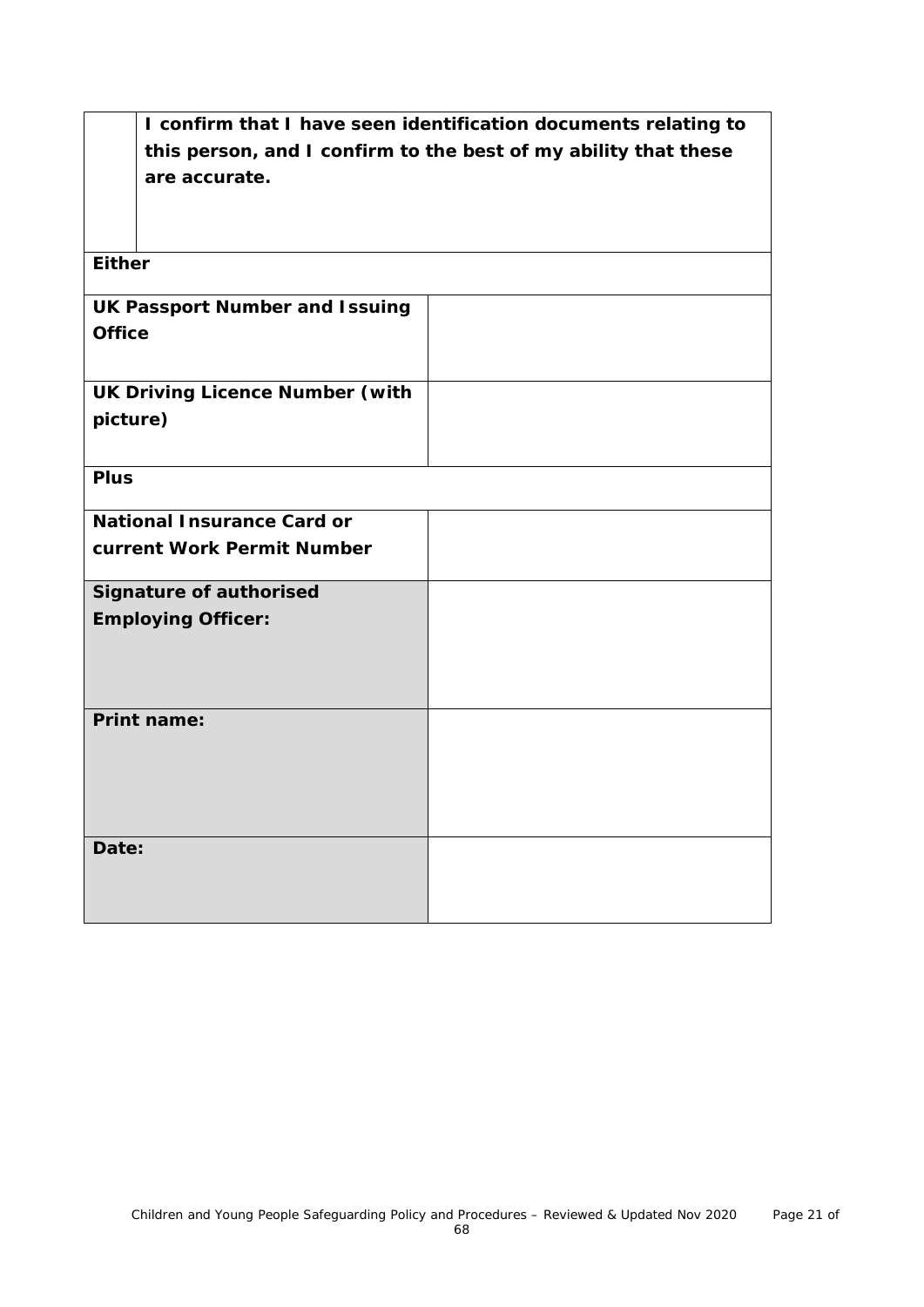### **Part Two**

**NOTE:** If the role you have applied for involves frequent or regular contact with or responsibility for children you will also be required to provide a valid DBS (Disclosure and Barring Service) certificate which will provide details of criminal convictions; this may also include a Barring List check depending on the nature of the role (see organisational guidance about eligibility for DBS checks).

| For completion by the individual (named in Part one):                                                            |                                                                                      |
|------------------------------------------------------------------------------------------------------------------|--------------------------------------------------------------------------------------|
| Have you ever been known to any Children's Services<br>department as being a risk or potential risk to children? | <b>YES</b><br><b>NO</b><br>(if Yes, please provide<br>further information<br>below): |
|                                                                                                                  |                                                                                      |
| Have you been the subject of any disciplinary investigation                                                      | <b>YES</b><br><b>NO</b><br>$\prime$                                                  |
| and/or sanction by any organisation due to concerns about                                                        | (if Yes, please provide                                                              |
| your behaviour towards children?                                                                                 | further information)                                                                 |
| Confirmation of Declaration (tick box below)                                                                     |                                                                                      |
| I agree that the information provided here may be processed in connection with                                   |                                                                                      |
| recruitment purposes and I understand that an offer of employment may be                                         |                                                                                      |
| withdrawn or dismissal may result if information is not disclosed by me and                                      |                                                                                      |
| subsequently come to the organisation's attention.                                                               |                                                                                      |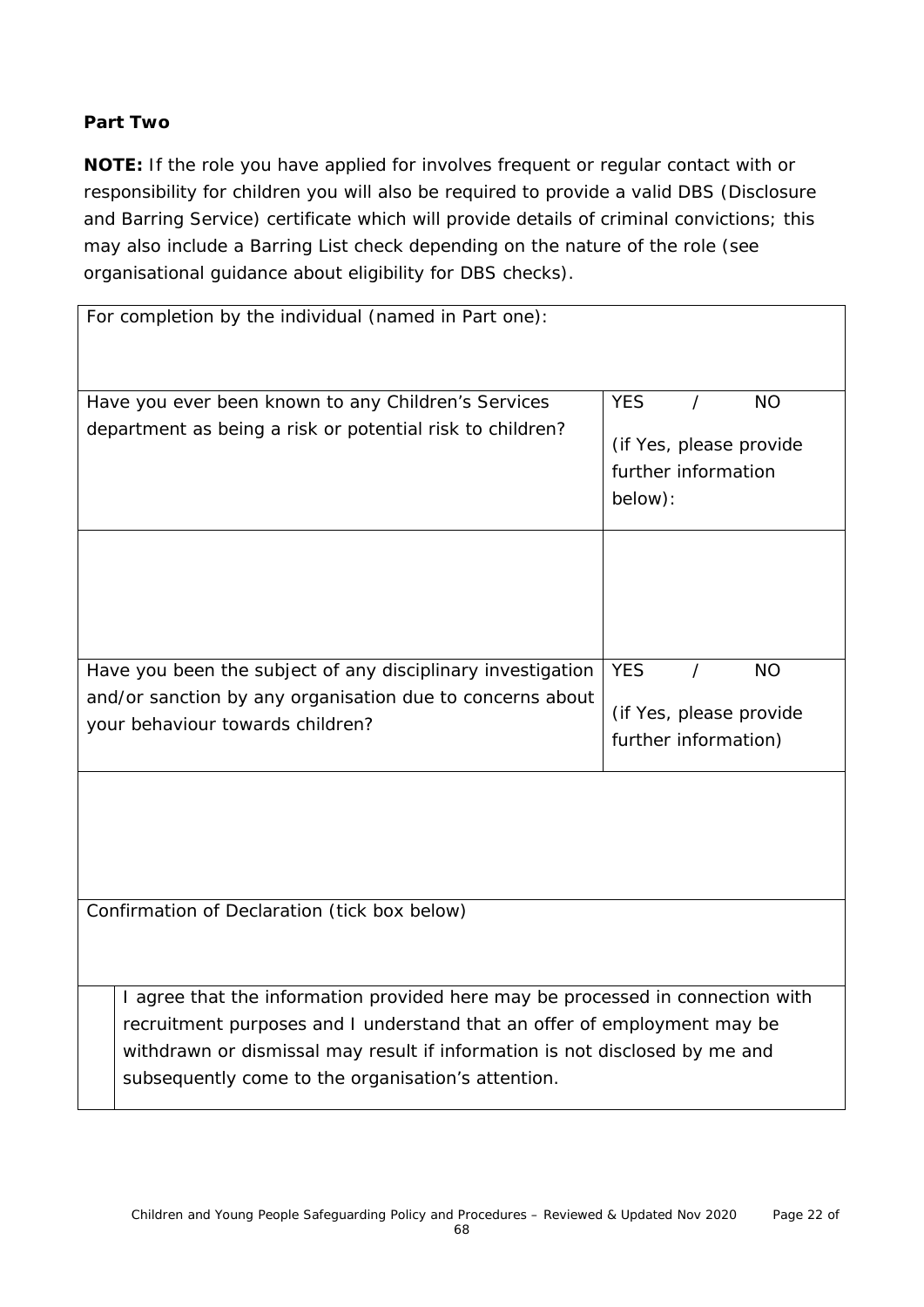|       | In accordance with the organisation's procedures if required I agree to provide a |  |  |  |  |
|-------|-----------------------------------------------------------------------------------|--|--|--|--|
|       | valid DBS certificate and consent to the organisation clarifying any information  |  |  |  |  |
|       | provided on the disclosure with the agencies providing it.                        |  |  |  |  |
|       | I agree to inform the organisation within 24 hours if I am subsequently           |  |  |  |  |
|       | investigated by any agency or organisation in relation to concerns about my       |  |  |  |  |
|       | behaviour towards children or young people.                                       |  |  |  |  |
|       | I understand that the information contained on this form, the results of the DBS  |  |  |  |  |
|       | check and information supplied by third parties may be supplied by the            |  |  |  |  |
|       | organisation to other persons or organisations in circumstances where this is     |  |  |  |  |
|       | considered necessary to safeguard other children.                                 |  |  |  |  |
|       | Signature:                                                                        |  |  |  |  |
|       |                                                                                   |  |  |  |  |
|       | Print name:                                                                       |  |  |  |  |
|       |                                                                                   |  |  |  |  |
|       |                                                                                   |  |  |  |  |
| Date: |                                                                                   |  |  |  |  |

**Club Welfare Officer …………………………………………..:**

**I have seen and checked the above responses, if any of the boxes above are ticked YES, I have referred this form to England Golf Governance Department for a risk assessment and advice.**

Signed: **and Signed: date: date: date:**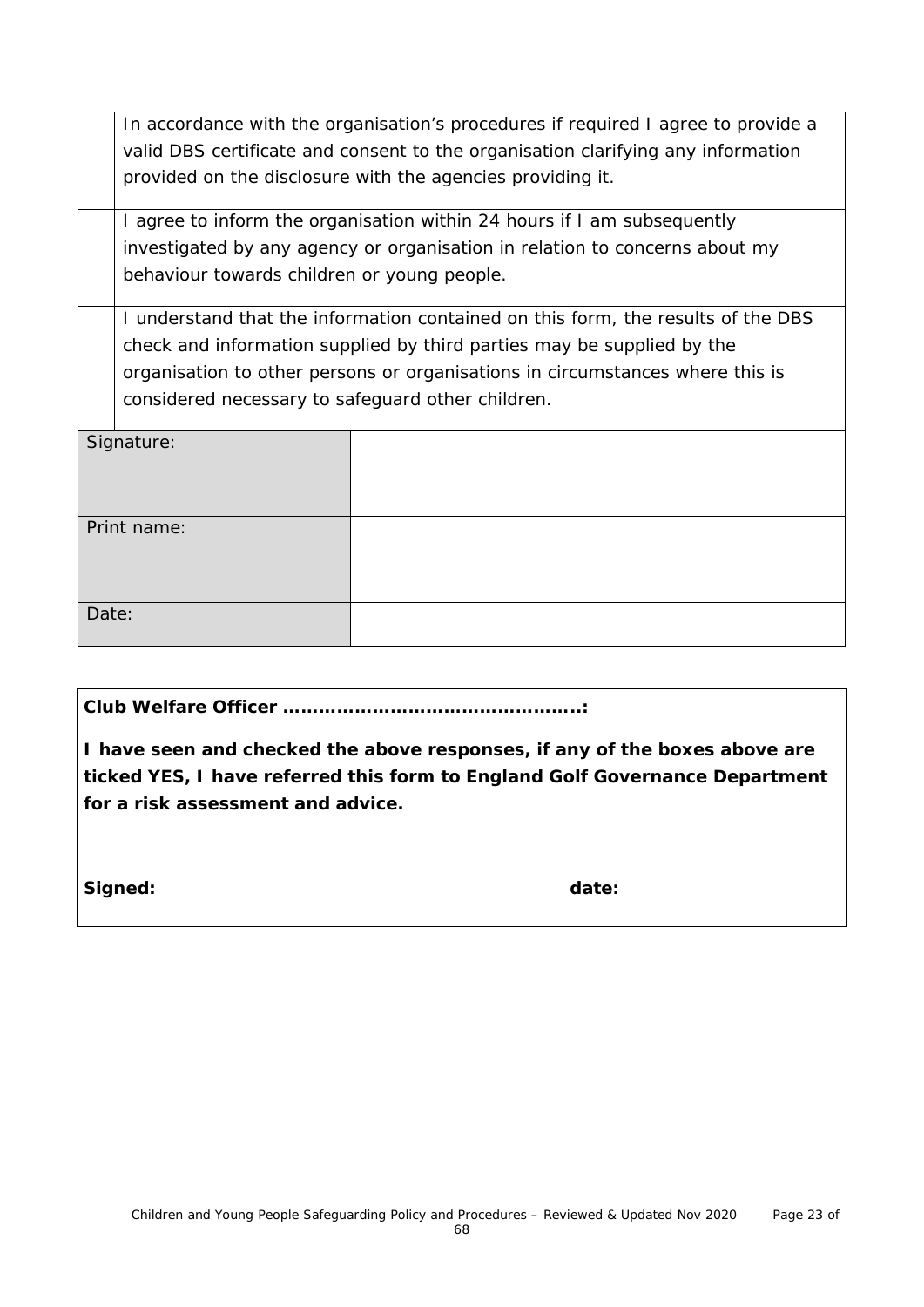Reference form - BLAKES GOLF CLUB

Reference form

### (Name)

has expressed an interest in becoming a club member of staff, volunteer / coach\* (\*delete as appropriate) and has given your name as a referee.

As this post involves substantial access to children and as an organisation committed to safeguarding children, it is important that if you have any reason to be concerned about this applicant that you do not complete the following form, but please contact me on:

Telephone:

Name:

Organisation:

Any information disclosed in this reference will be treated in confidence and in accordance with relevant legislation and guidance, and will only be shared with the person conducting the assessment of a candidate's suitability for a post, if he or she is offered the position in question.

- How long have you known the person?
- In what capacity?
- What attributes does this person have which would make him/her suited to a role working with children?
- How would you describe his/her personality?

Signed:

Date: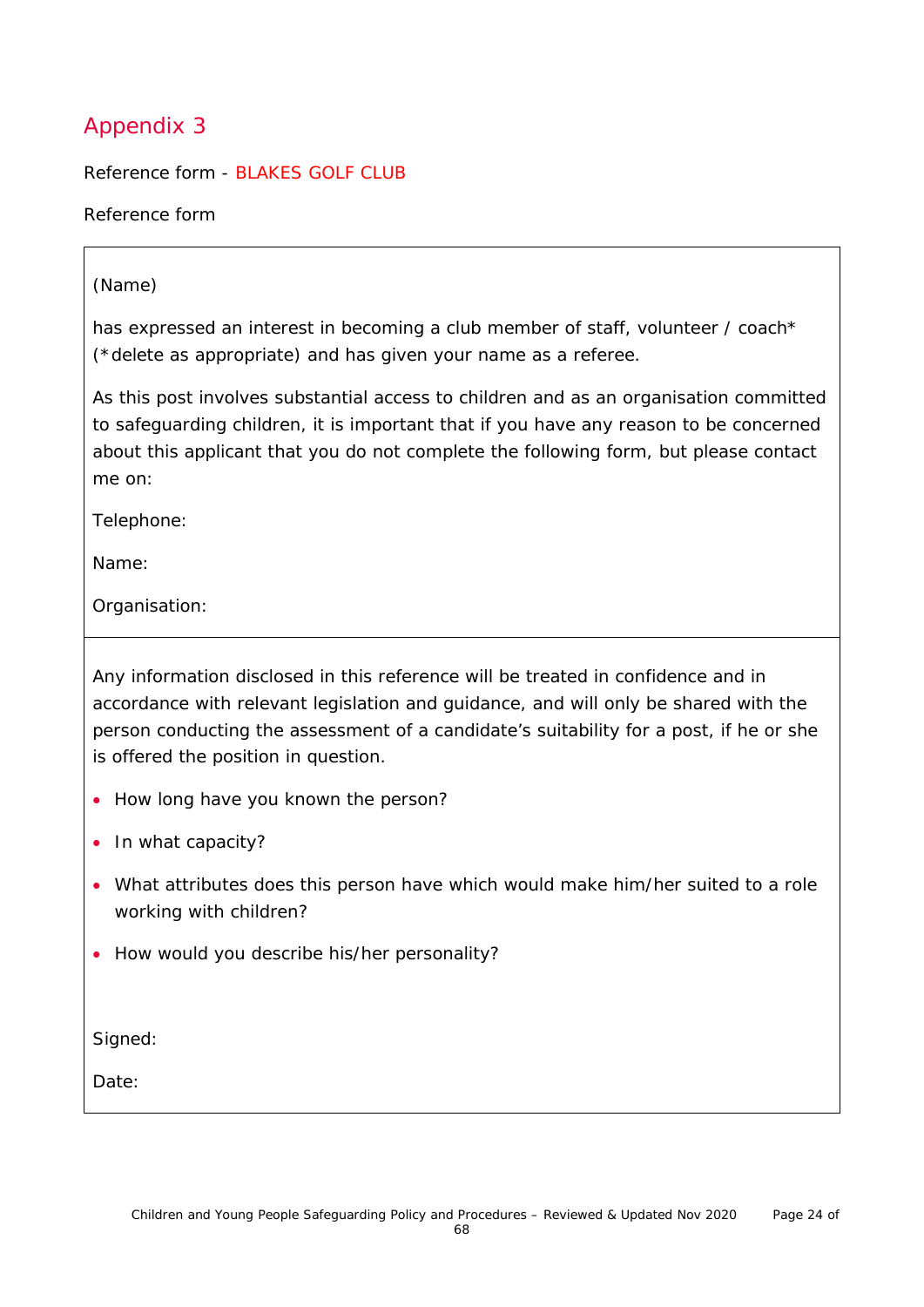

### **Code of Conduct for staff, coaches & volunteers**

- Respect the rights, dignity and worth of every person within the context of golf
- Treat everyone equally and do not discriminate on the grounds of age, gender, race, religion or belief, sexual orientation or disability
- If you see any form of discrimination, do not condone it or allow it to go unchallenged
- Place the well-being and safety of the young person above the development of performance
- Develop an appropriate working relationship with young people, based on mutual trust and respect
- Ensure that physical contact is appropriate and necessary and is carried out within recommended guidelines with the young person's full consent and approval
- Always work in an open environment (e.g. avoid private or unobserved situations and encourage an open environment)
- Do not engage in any form of sexually related contact with a young player. This is strictly forbidden as is sexual innuendo, flirting or inappropriate gestures and terms
- You should not have regular contact outside your club role with the juniors and should not engage in regular communication through text, email or social network sites
- Know and understand BLAKES GOLF CLUB Child Safeguarding Policies and Procedures
- Respect young people's opinions when making decisions about their participation in golf
- Inform players and parents of the requirements of golf
- Be aware of and report any conflict of interest as soon as it becomes apparent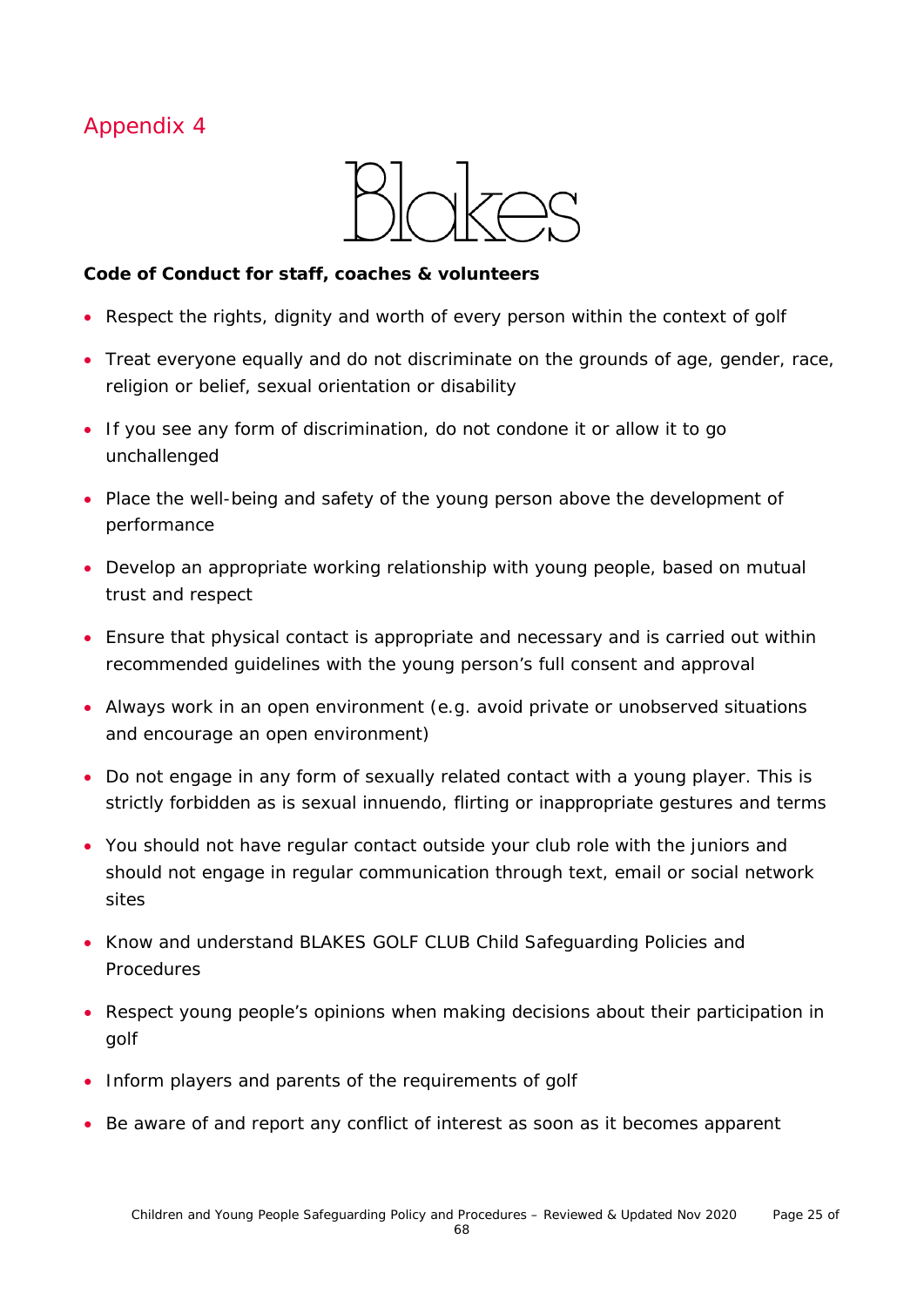- Display high standards of language, manner, punctuality, preparation and presentation
- Do not smoke, drink or use recreational drugs while actively working with young people in the club. This reflects a negative image and could compromise the safety of the young people
- Do not give young people alcohol when they are under the care of the club
- Hold relevant qualifications and insurance cover. All Staff, Volunteers & Coaches who work regularly with children must have current DBS clearance, approved by England Golf Governance Department
- Ensure the activities are appropriate for the age, maturity, experience and ability of the individual
- Promote the positive aspects of golf e.g. fair play
- Display high standards of behaviour and appearance
- Follow Club Procedures & good practice guidelines
- Ensure that you attend appropriate training to keep up to date with your role and the welfare of young people
- Report any concerns you may have in relation to a child or the behaviour of an adult, following reporting procedures laid down by the BLAKES GOLF CLUB

| Signed:            | Date: |
|--------------------|-------|
| <b>PRINT NAME:</b> |       |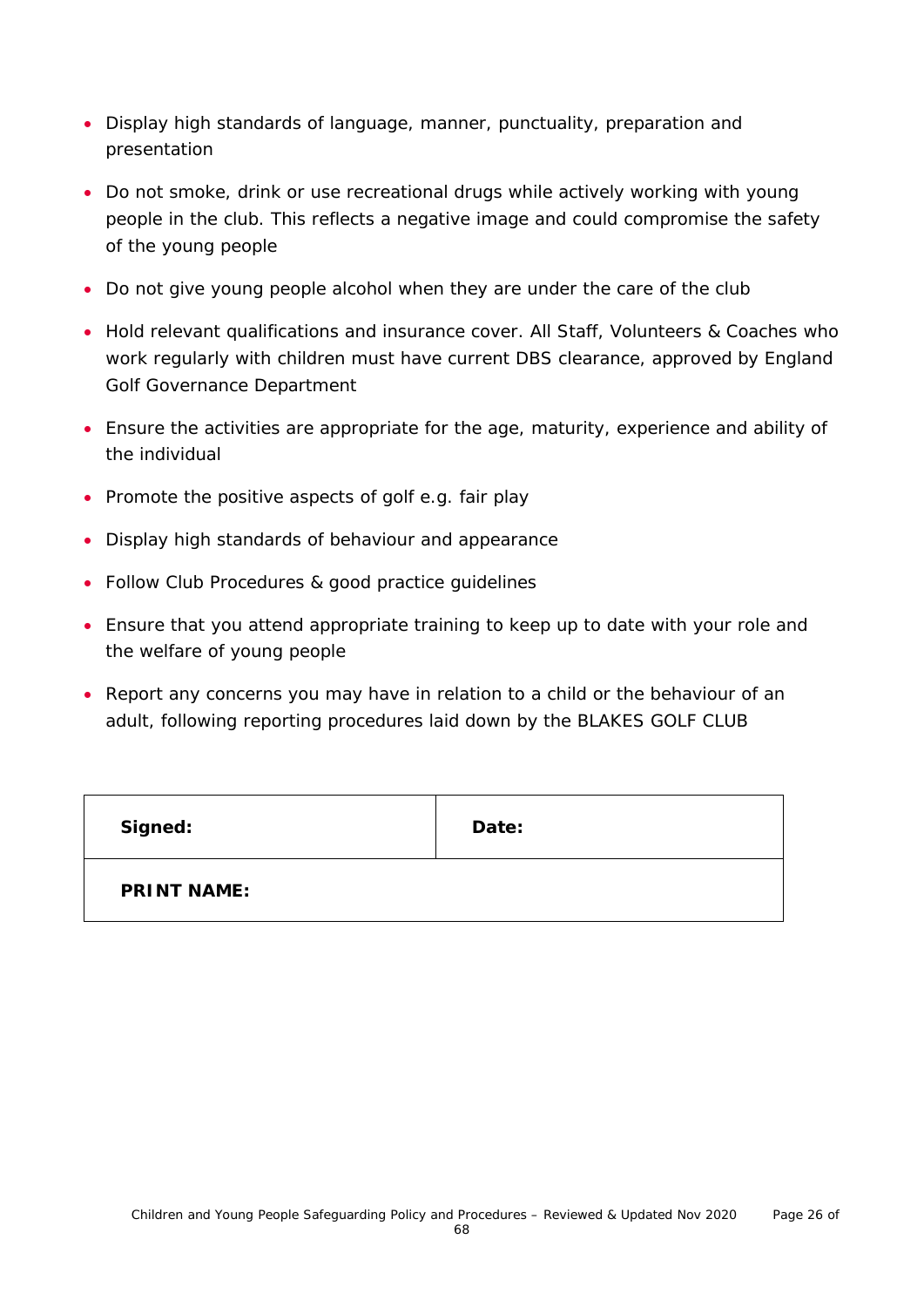

### **Code of Conduct for Young Golfers**

As a young golfer taking part in a BLAKES GOLF CLUB activity, you should:

- Help create and maintain an environment free of fear and harassment
- Demonstrate fair play and apply golf's standards both on and off the course
- Understand that you have the right to be treated as an individual
- Respect the advice that you receive
- Treat others as you would wish to be treated yourself
- Respect other people and their differences
- Look out for yourself and for the welfare of others
- Speak out (to your parents or a club representative) if you consider that you or others have been poorly treated
- Be organised and on time
- Tell someone in authority if you are leaving the venue
- Accept that these guidelines are in place for the well-being of all concerned
- Treat organisers and coaches with respect
- Observe instructions or restrictions requested by the adults looking after you

You should not take part in any irresponsible, abusive, inappropriate or illegal behaviour which includes:

- Smoking
- Using foul language
- Publicly using critical or disrespectful descriptions of others either in person or through text, email or social network sites
- Consuming alcohol, illegal performance-enhancing drugs or stimulants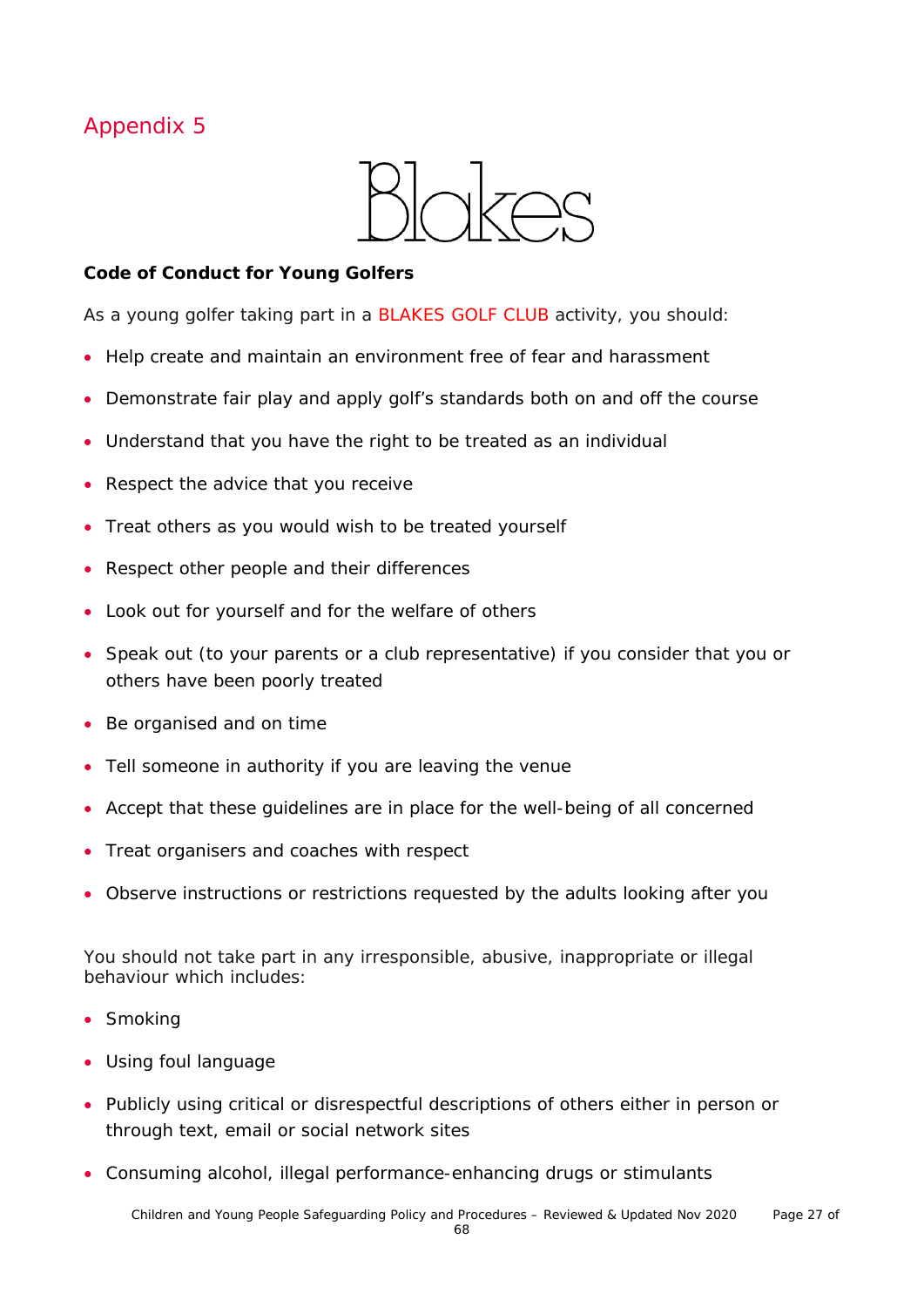| Child Signature        | <b>Print Name</b> |
|------------------------|-------------------|
| Parent/Carer Signature | <b>Print Name</b> |
|                        |                   |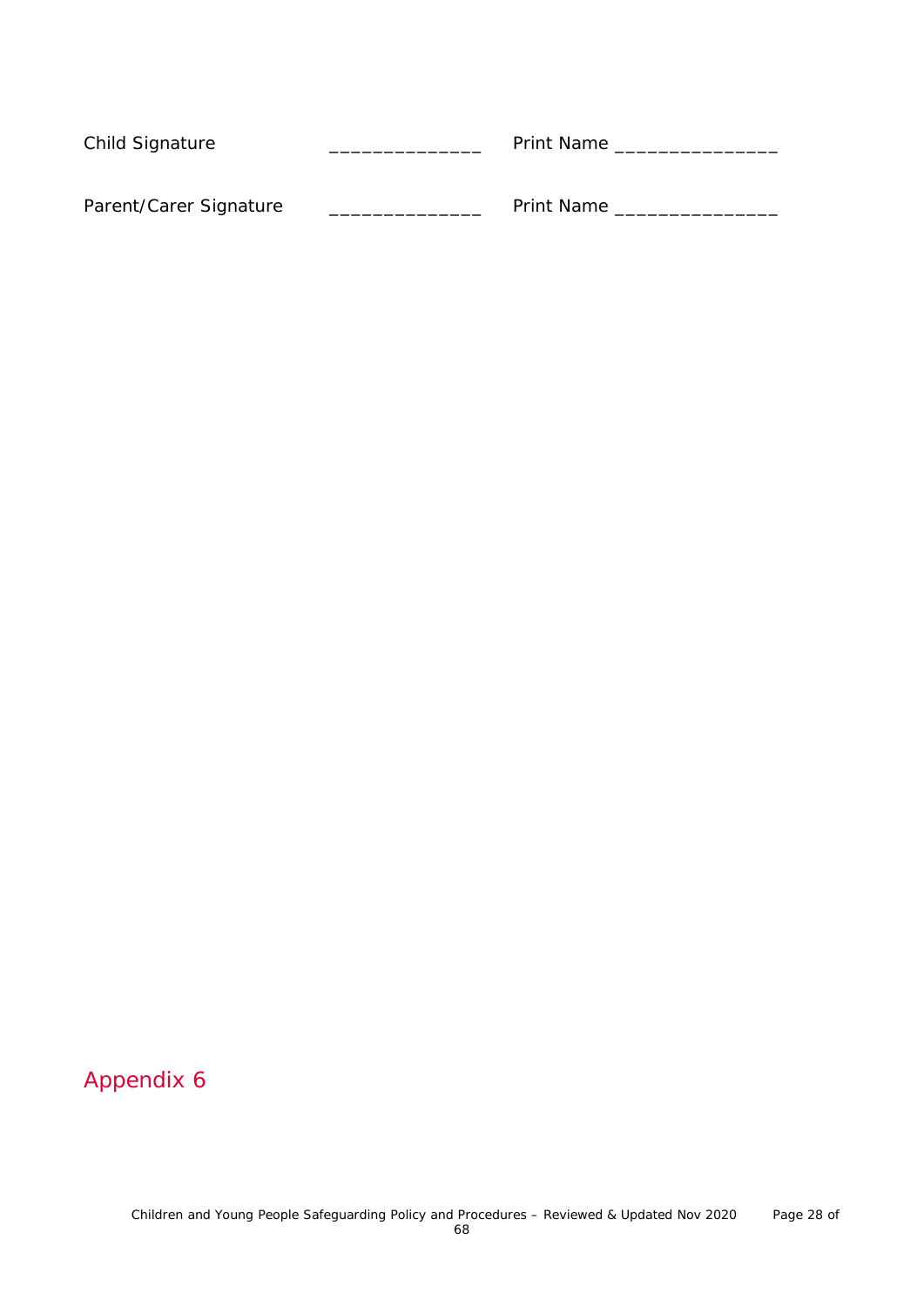Code of Conduct for Parents/Carers of Young Golfers

As parents you are expected to:

- Positively reinforce your child and show an interest in their chosen activity
- Do not place your child under pressure or push them in to activities they do not want to do
- Be realistic and supportive
- Promote your child's participation in playing sport for fun
- Complete and return the Player Profile Form and Consents pertaining to your child's participation in activities at BLAKES GOLF CLUB
- Report and update BLAKES GOLF CLUB with any changes relevant to your child's health and wellbeing
- Deliver and collect your child punctually before and after coaching sessions/competitions
- Ensure your child has clothing and kit appropriate to the weather conditions
- Ensure you child has appropriate equipment, plus adequate food and drink
- Ensure that you child understands the rules of Golf
- Teach your child that they can only do their best
- Ensure that your child understands their Code of Conduct
- Behave responsibly at BLAKES GOLF CLUB and on the golf course; do not embarrass your child
- Show appreciation and support the coaches, volunteers and staff at BLAKES GOLF CLUB
- Accept the decision and judgement of the officials during events and competition

As a parents/carer you have the right to:

• Be assured that your child is safeguarded during their participation in the sport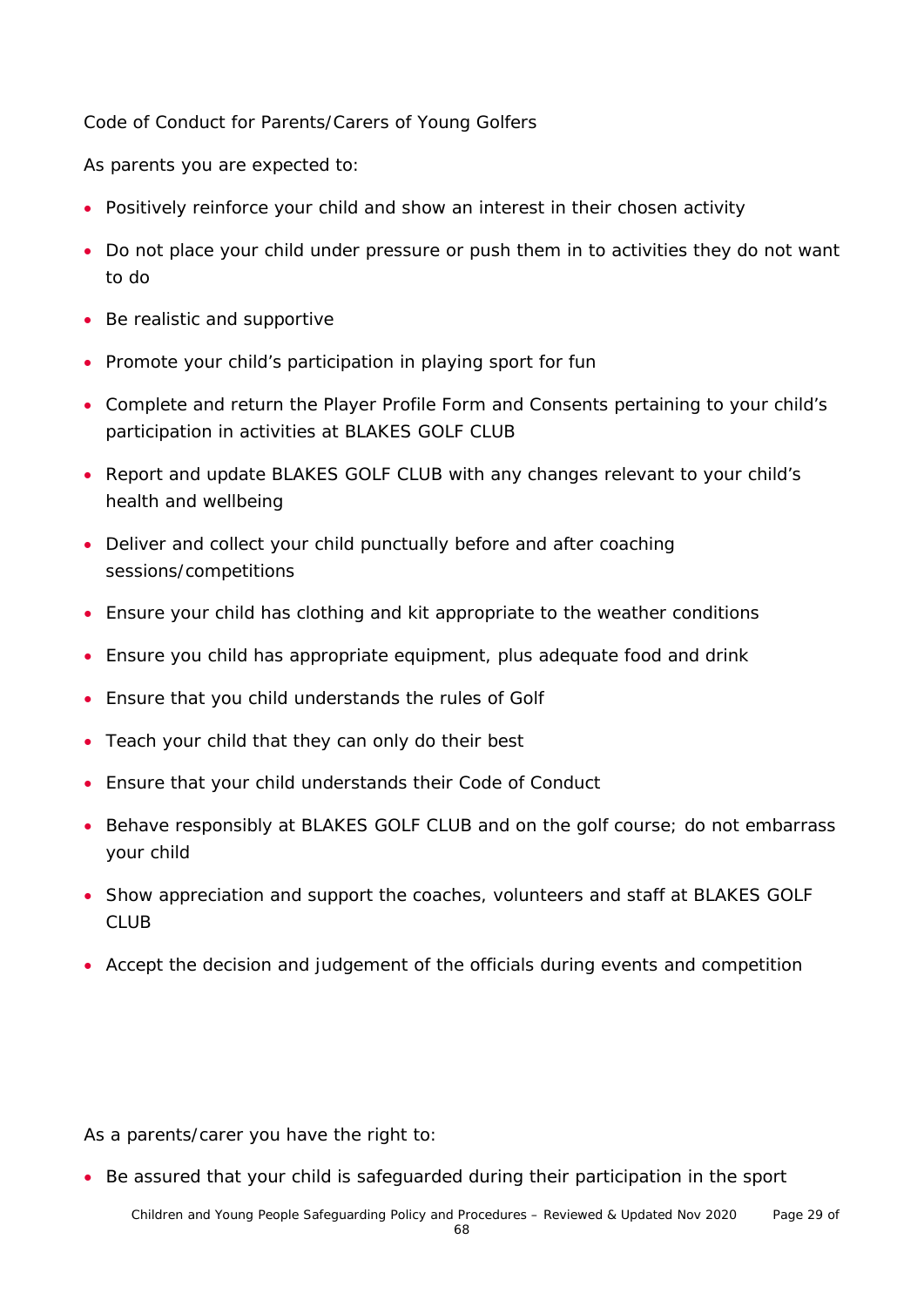- Be informed of problems or concerns relating to your child
- Be informed if your child is injured
- Have consent sought for issues such as trips and photography
- Contribute to the decisions of the club
- Have any concerns about any aspect of your child's welfare listened to and responded to

Any breaches of this code of conduct will be dealt with immediately by ……………………………. at BLAKES GOLF CLUB. Persistent concerns or breaches may result in you being asked not to attend games if your attendance is considered detrimental to the welfare of young participants.

The ultimate action should a parent/carer continue to breach the code of conduct may be BLAKES GOLF CLUB regrettably asking your child to leave the session, event or club.

| Signed:     | Date: |
|-------------|-------|
| PRINT NAME: |       |

### Appendix 7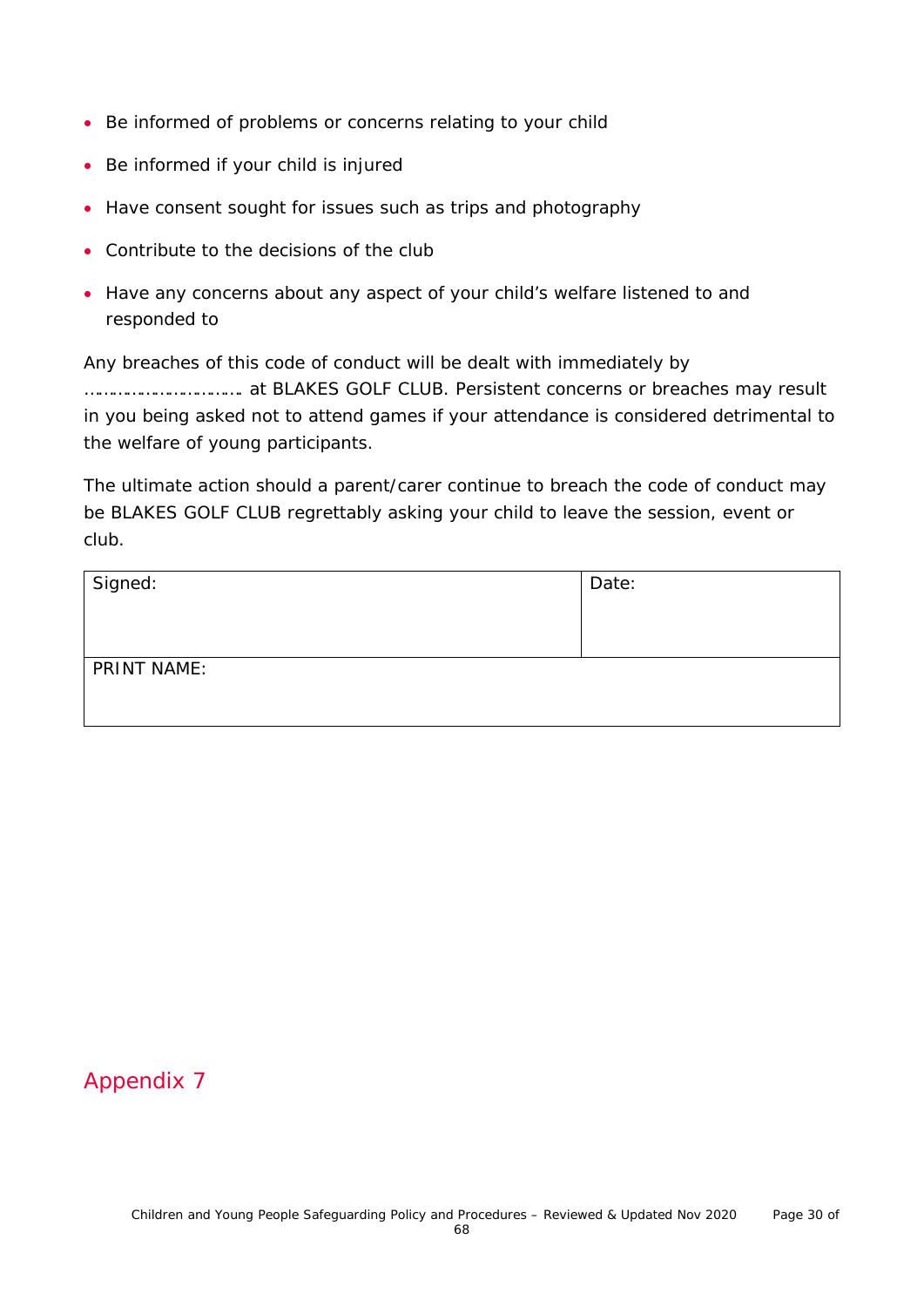

### **Managing Challenging Behaviour**

Staff/volunteers who deliver sports activities to children may, on occasions, be required to deal with a child's challenging behaviour.

These guidelines aim to promote good practice and are based on the following principles:

- The welfare of the child is the paramount consideration.
- Children must never be subject to any form of treatment that is harmful, abusive, humiliating or degrading.
- The specific needs a child may have (e.g. communication, behaviour management, comprehension and so on) should be discussed with their parent/carer and where appropriate the child, before activities start. Where appropriate it may be helpful to record the details of any agreed plan or approach and provide copies to all parties.
- Every child should be supported to participate. Consideration to exclude a child from activities should apply only as a last resort and after all efforts to address any challenge have been exhausted, in exceptional circumstances where the safety of that child or of other children cannot be maintained.

### **Planning Activities**

Planning for activities should include consideration of whether any child involved may need additional support or supervision to participate safely. This should address:

- Assessment of additional risk associated with the child's behaviour
- Appropriate supervision ratios and whether numbers of adults should be increased
- Information sharing for all/volunteers on managing any challenging behaviour to ensure a consistent approach
- Specialist expertise or support that may be needed from carers or outside agencies. This is particularly relevant where it is identified that a child may need a level of physical intervention to participate safely (see below).

### **Agreeing Acceptable and Unacceptable Behaviours**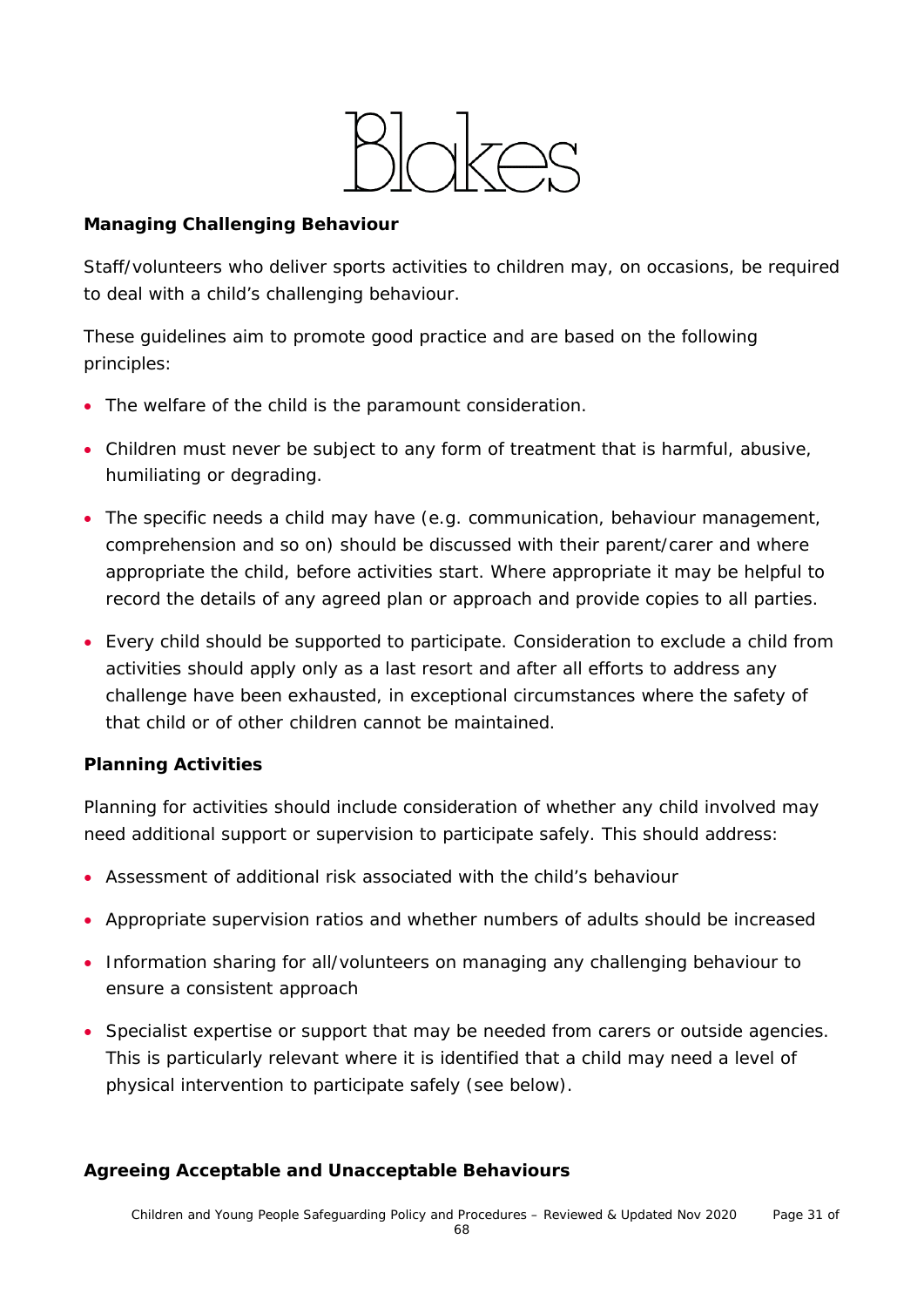Staff, volunteers, children, young people and parents/carers should be involved in developing an agreement about:

- what constitutes acceptable and unacceptable behaviour (code of conduct)
- the range of sanctions which may be applied in response to unacceptable behaviour.

This can be done at the start of the season, in advance of a trip away from home or as part of a welcome session at a residential camp. It should involve the views of children and young people to encourage better buy in and understanding.

Where challenges are anticipated in light, for example of a child's impairment or other medical condition, a clear plan/agreement should be established and written down.

Ensure that parents/carers understand the expectations on their children and ask them to reinforce this ahead of any trip or activity.

### **Managing Challenging Behaviour**

In responding to challenging behaviour the response should always be:

- Proportionate to the actions you are managing.
- Imposed as soon as is practicable.
- Fully explained to the child and their parents/carers.

In dealing with children who display negative or challenging behaviours, staff and volunteers might consider the following options:

- Time out from the activity, group or individual work.
- Reparation the act or process of making amends.
- Restitution the act of giving something back.
- Behavioural reinforcement rewards for good behaviour, consequences for negative behaviour.
- De-escalation of the situation talking with the child and distracting them from challenging behaviour.
- Increased supervision by staff/volunteers.
- Use of individual 'contracts' or agreements for the child's future or continued participation.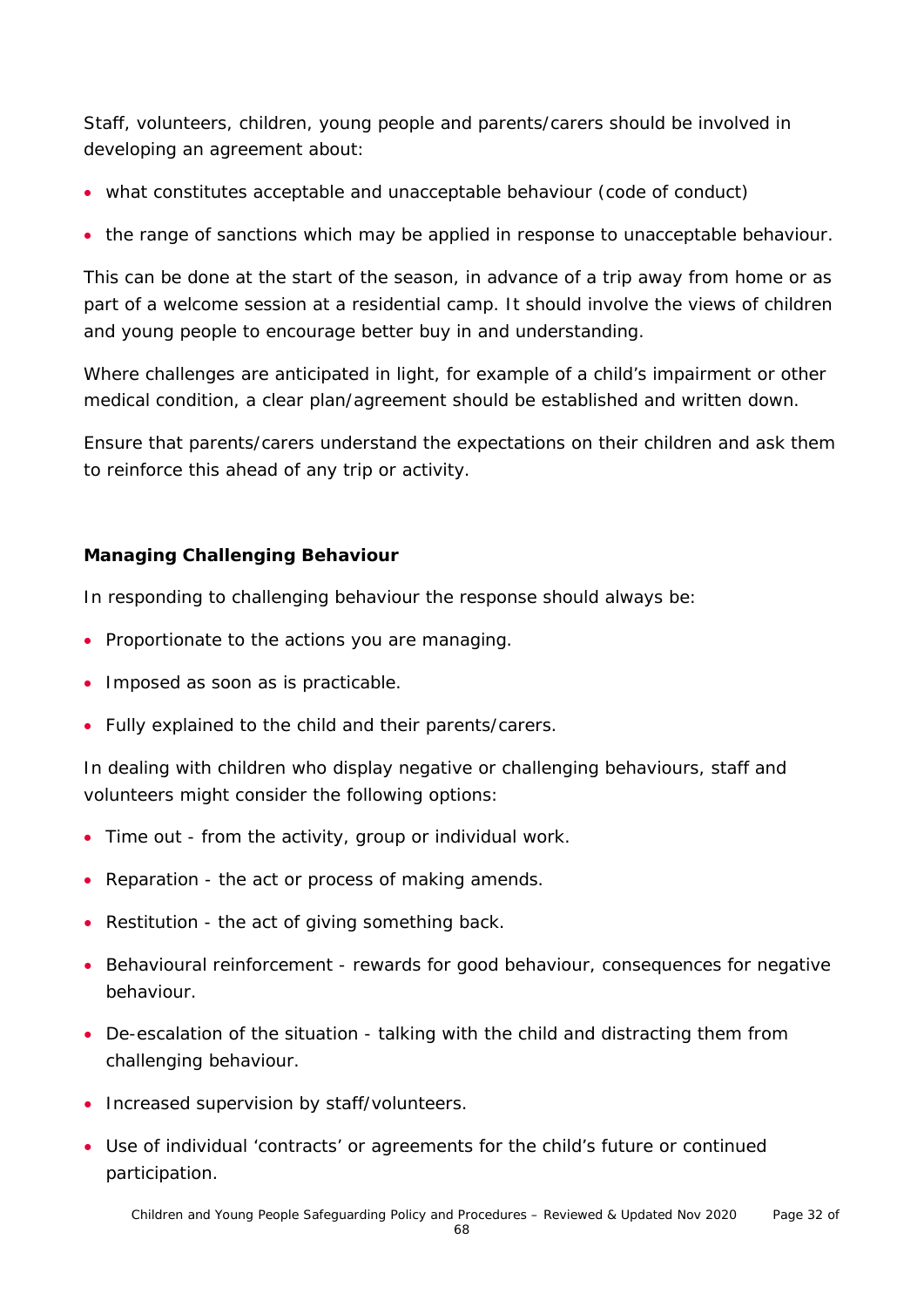- Sanctions or consequences e.g. missing an outing or match
- Seeking additional/specialist support through working in partnership with other agencies.
- Temporary or permanent exclusion.

The following should never be permitted as a means of managing a child's behaviour:

- Physical punishment or the threat of such.
- Refusal to speak to or interact with the child.
- Being deprived of food, water, access to changing facilities or toilets or other essential facilities.
- Verbal intimidation, ridicule or humiliation.

Staff/volunteers should consider the risks associated with employing physical intervention compared with the risks of not employing physical intervention.

The use of physical intervention should always:

- Be avoided unless it is absolutely necessary to prevent a child injuring themselves or others, or causing serious damage to property.
- Aim to achieve an outcome that is in the best interests of the child whose behaviour is of immediate concern.
- Form part of a broader approach to the management of challenging behaviour.
- Be the result of conscious decision-making and not a reaction to an adult's frustration.
- Employ the minimum force needed to avert injury to a person or serious damage to property - applied for the shortest period of time.
- Used only after all other strategies have been exhausted.
- Be recorded as soon as possible using the appropriate organisational reporting form and procedure.

Parents should always be informed following an incident where a coach/volunteer has had to physically intervene with their particular child.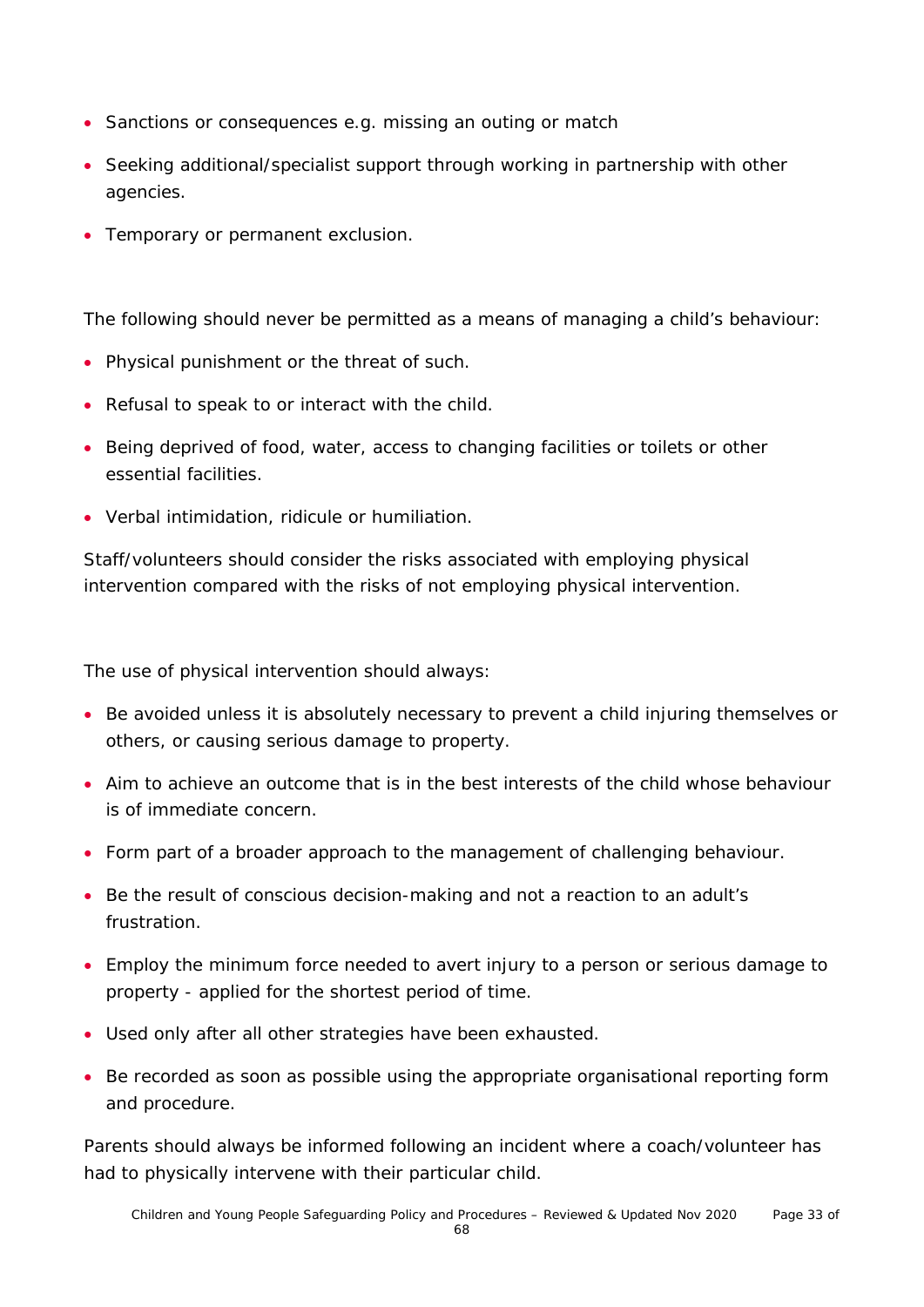Physical intervention must not:

- Involve contact with buttocks, genitals and breasts.
- Be used as a form of punishment.
- Involve inflicting pain.

### **Views of the child**

A timely de-brief for staff/volunteers, the child and parents should always take place in a calm environment following an incident where physical intervention has been used. Even children who haven't directly been involved in the situation may need to talk about what they have witnessed.

There should also be a discussion with the child and parents about the child's needs and continued safe participation in the group or activity.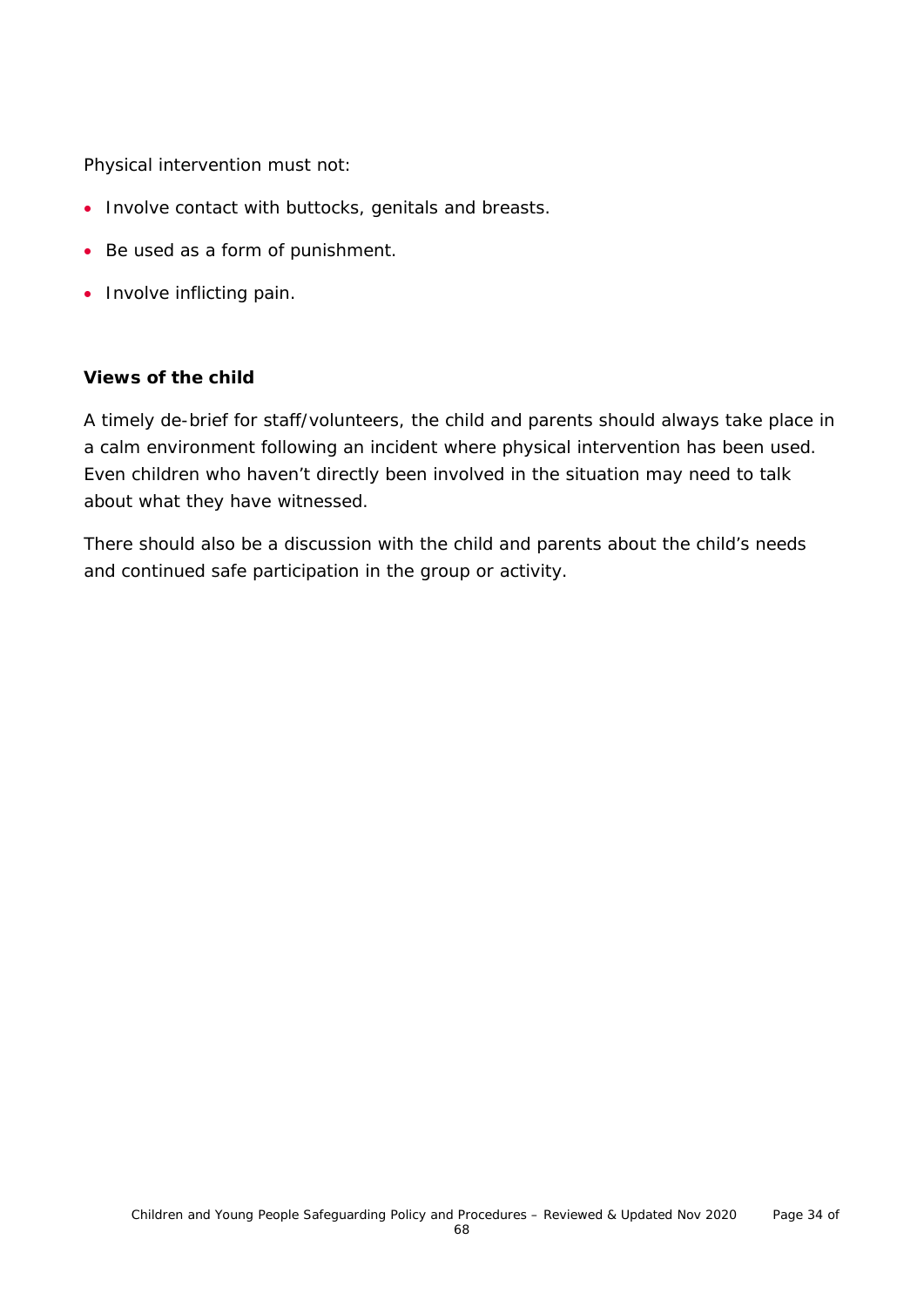### **Incident Report Form - BLAKES GOLF CLUB**

| Recorder's Name: |               |
|------------------|---------------|
| Address:         |               |
| Post Code:       | Telephone No: |

| Child's Name: |               |
|---------------|---------------|
| Address:      |               |
| Post Code:    | Telephone No: |

| <b>Complainant's Name:</b> |               |
|----------------------------|---------------|
| Address:                   |               |
| Post Code:                 | Telephone No: |

|  |  | Details of the allegations: [include: date; time; location; and nature of the incident] |
|--|--|-----------------------------------------------------------------------------------------|
|  |  |                                                                                         |
|  |  |                                                                                         |
|  |  |                                                                                         |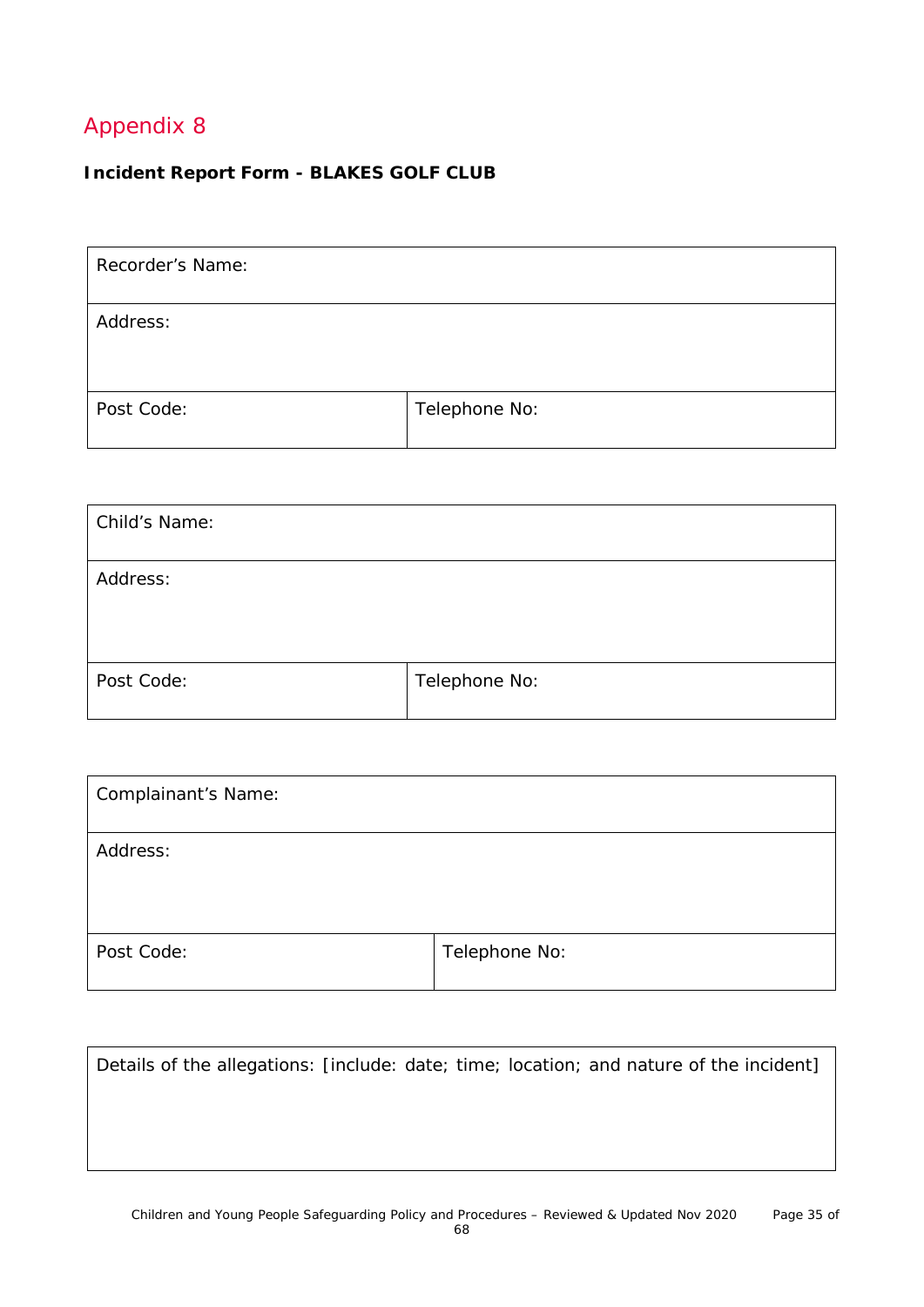| Additional information: [include: witnesses; corroborative statements; etc.] |       |
|------------------------------------------------------------------------------|-------|
|                                                                              |       |
| England Golf Governance department notified (01526 351824)                   |       |
| Case Number (if allocated):                                                  |       |
| Name of person spoken to:                                                    |       |
| Date:                                                                        | Time: |
|                                                                              |       |
| Action taken:                                                                |       |
|                                                                              |       |
| Date:                                                                        | Time: |
|                                                                              |       |
| Signature of Recorder:                                                       |       |
|                                                                              |       |
| Signature of Complainant:                                                    |       |
|                                                                              |       |
|                                                                              |       |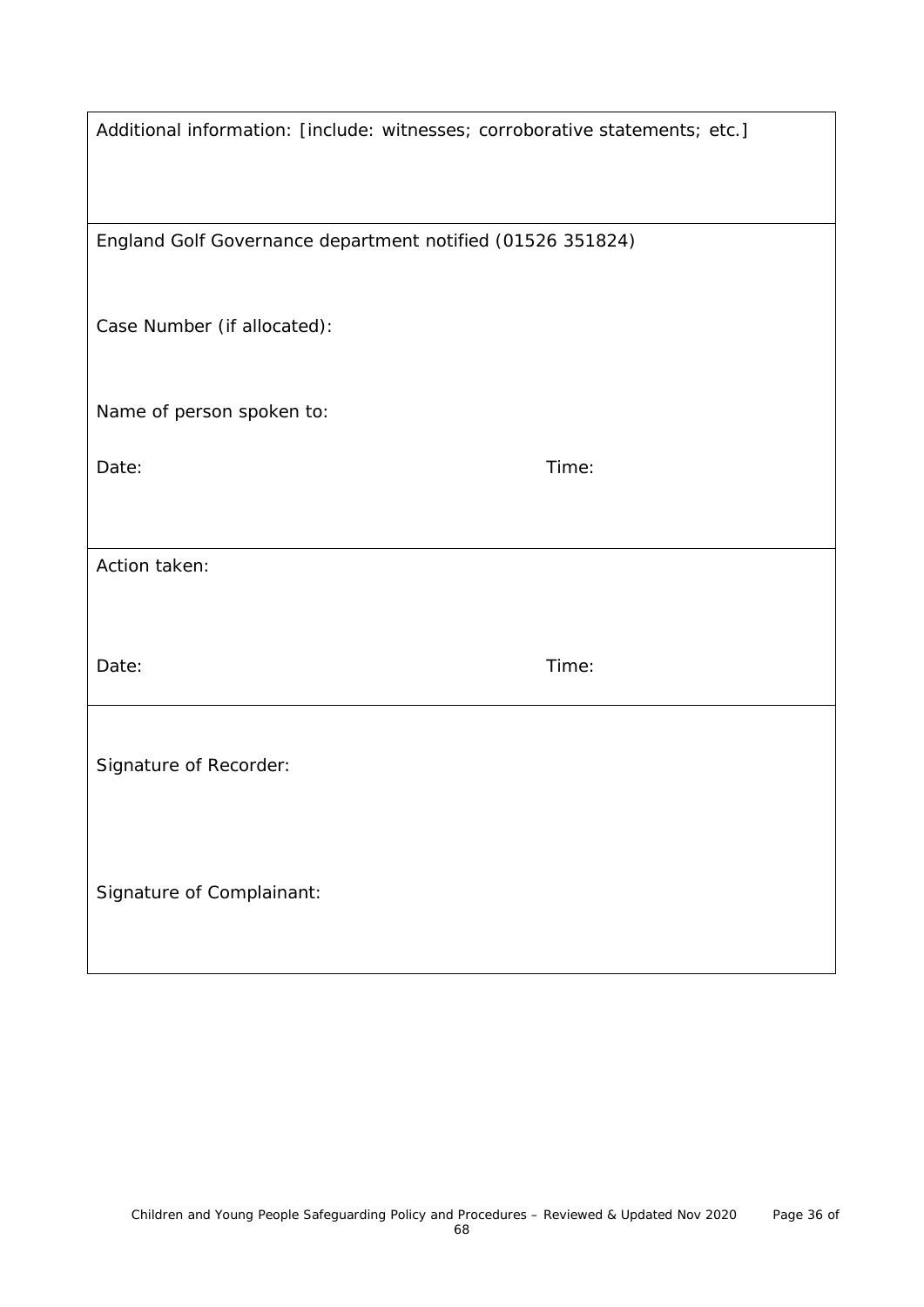### **Data protection:**

BLAKES GOLF CLUB and England Golf Governance Department may use the information in this form (together with other information they obtain as a result of any investigation) to investigate the alleged incident and to take whatever action is deemed appropriate, in accordance with their Children and Young People Safeguarding Policy and Procedures.

Strict confidentiality will be maintained and information will only be shared on a "need to know" basis in the interests of safeguarding and in accordance with the company's data protection policy. This may involve disclosing certain information to a number of organisations and individuals including relevant clubs and County bodies, individuals that are the subject of an investigation and/or Statutory agencies such as the Police and Children's Social Care.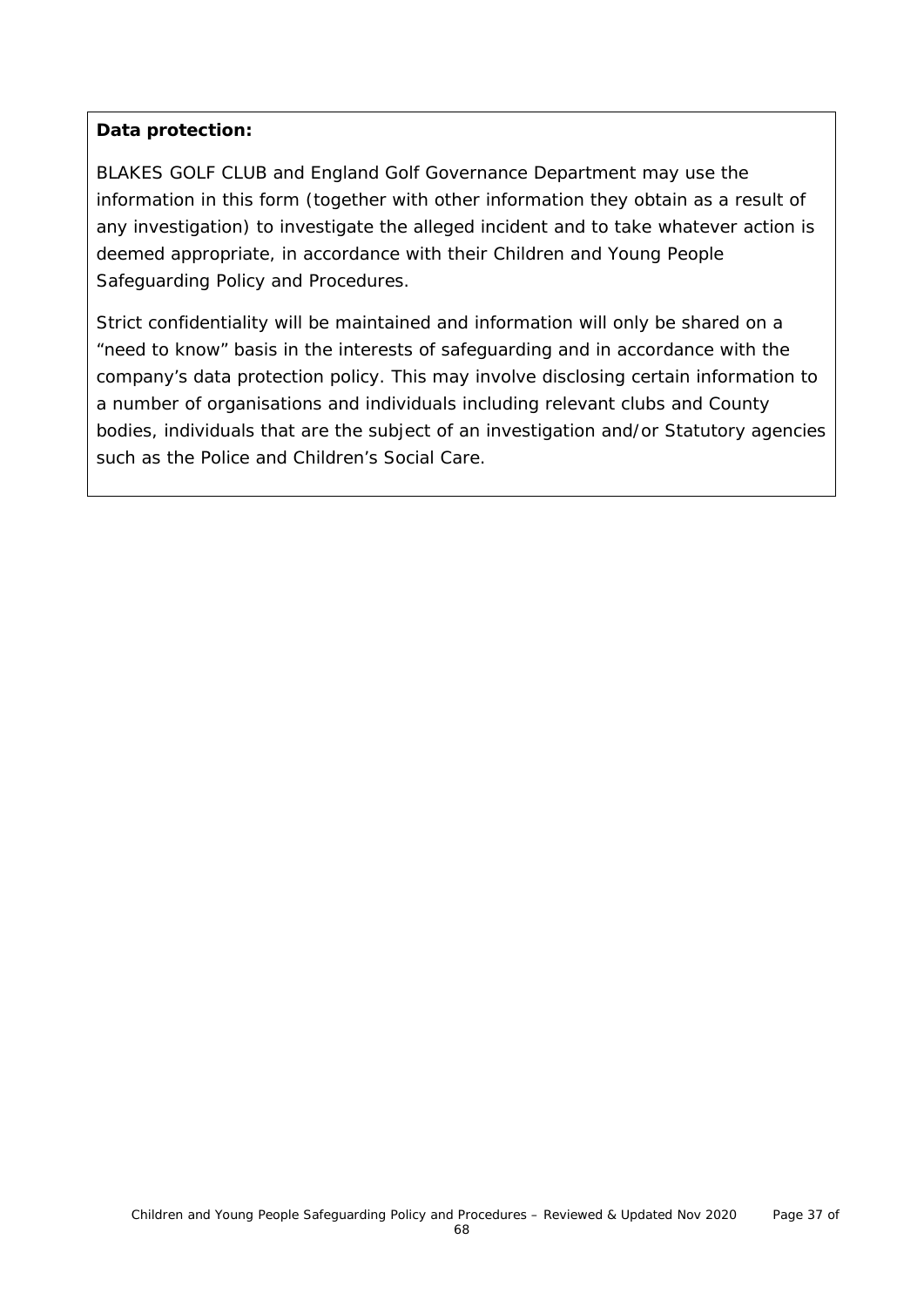### **Accident Report Form – BLAKES GOLF CLUB**

| Recorder's Name:                                                                             |               |  |
|----------------------------------------------------------------------------------------------|---------------|--|
| Address:                                                                                     |               |  |
| Post Code:                                                                                   | Telephone No: |  |
| Name of Injured Person [s]:                                                                  |               |  |
| Address:                                                                                     |               |  |
| Post Code:                                                                                   | Telephone No: |  |
| Nature of Injury Sustained:                                                                  |               |  |
| Where did the Accident occur: [include: date; time; location; and nature of the<br>accident] |               |  |
| How did the Accident occur: [include: names; telephone numbers; etc.]                        |               |  |
| Were there any witnesses to the Accident: [include: names; statements, etc.]                 |               |  |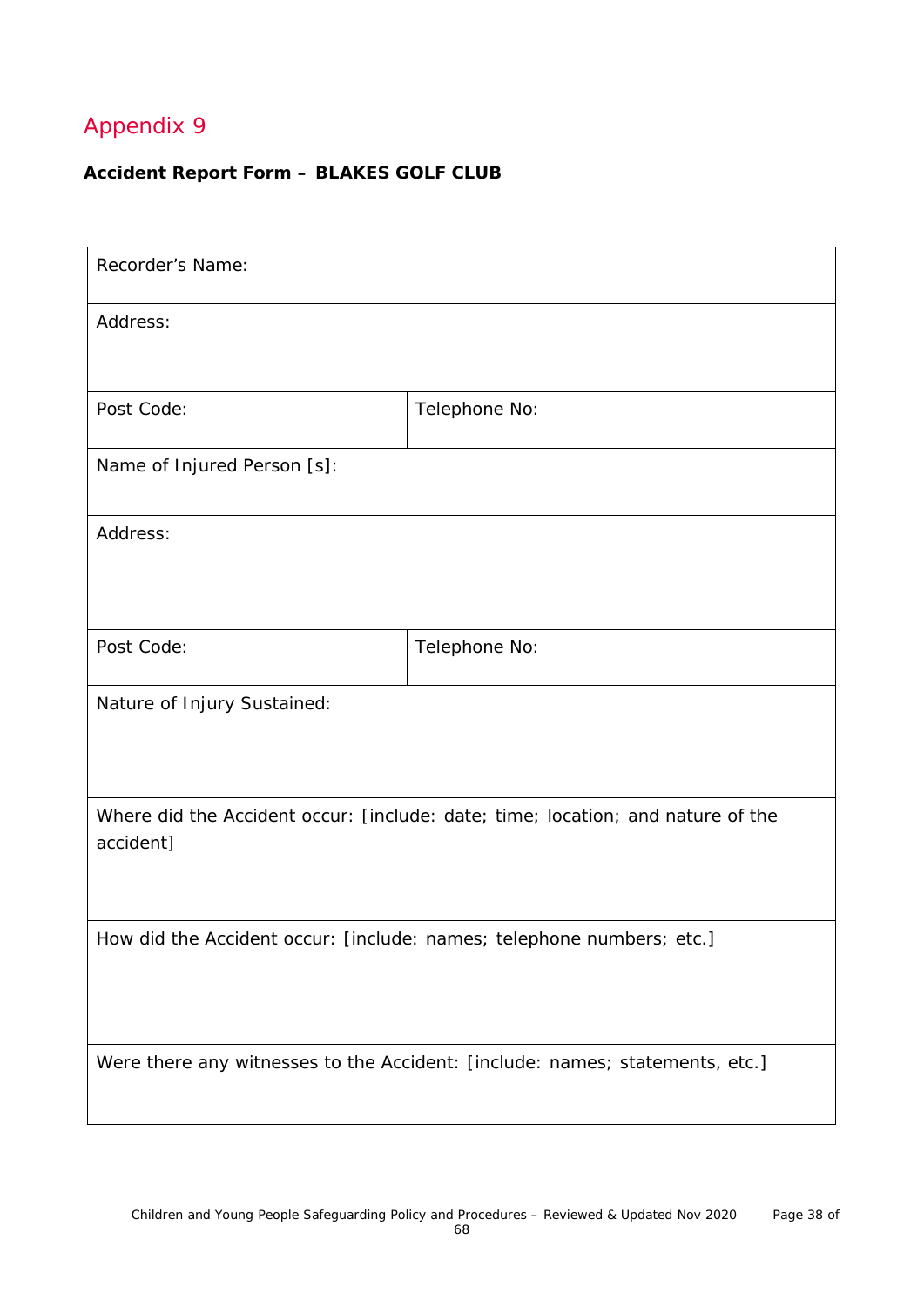What action was taken: [include: treatment administered, by whom, etc.]

Were any other Agencies involved?: [e.g. Ambulance service]

Have the Parents / Carers been contacted? YES NO [Please circle.]

Does the accident need to be referred to England Golf Governance Dept? YES NO

Date: Time:

Signature of Recorder:

### **Data protection:**

BLAKES GOLF CLUB and England Golf Governance Department may use the information in this form (together with other information they obtain as a result of any investigation) to investigate the alleged incident and to take whatever action is deemed appropriate, in accordance with their Children and Young People Safeguarding Policy and Procedures.

Strict confidentiality will be maintained and information will only be shared on a "need to know" basis in the interests of safeguarding and in accordance with the company's data protection policy. This may involve disclosing certain information to a number of organisations and individuals including relevant clubs and County bodies, individuals that are the subject of an investigation and/or Statutory agencies such as the Police and Children's Social Care.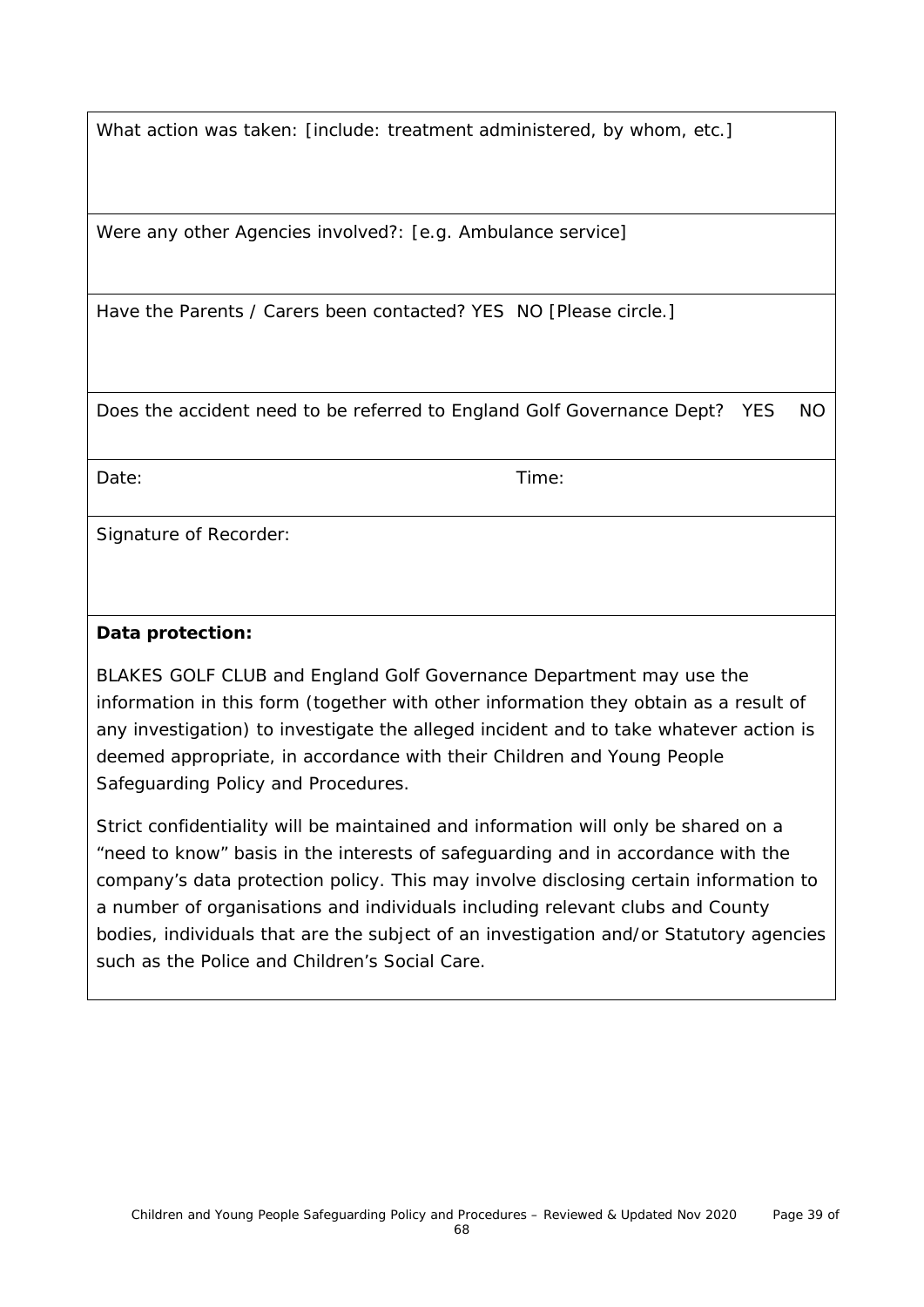### **Junior Profile and Parental Consent Forms - BLAKES GOLF CLUB**

Player profiles forms enable those responsible for children to have the information they need to deal effectively with any emergency situation that arises.

Although information obtained on these forms must be treated as confidential (and only given to those who need it to fulfil a duty of care for the child), it is also critically important this information is **readily to hand at sessions and matches.**

Clubs should devise their own workable system that achieves both objectives. A player profile form template is attached below for clubs to use should they wish:

Player Profile Form Template BLAKES GOLF CLUB

(For Players Under the age of 18)

The safety and welfare of juniors in our care is paramount, and it is therefore important that we are aware of any illness, medical condition and other relevant health details so that their best interests are addressed.

In compliance with the Data Protection Act 2018, GDPR and all relevant data protection legislation, all efforts will be made to ensure that information is accurate, kept up to date and secure and that it is used only in connection with the purpose and activities of the organisation. Information will not be kept once a person is no longer a member of the organisation. The information will be disclosed only to those members of the organisation for whom it is appropriate and relevant officers of England Golf where necessary.

It is the responsibility of the junior and their parent to notify the Club Welfare Officer (CWO) or Secretary if any of the details change at any time.

| Junior Name           |  |
|-----------------------|--|
| Date of Birth         |  |
| Address               |  |
| Telephone Number      |  |
| <b>Parents' Names</b> |  |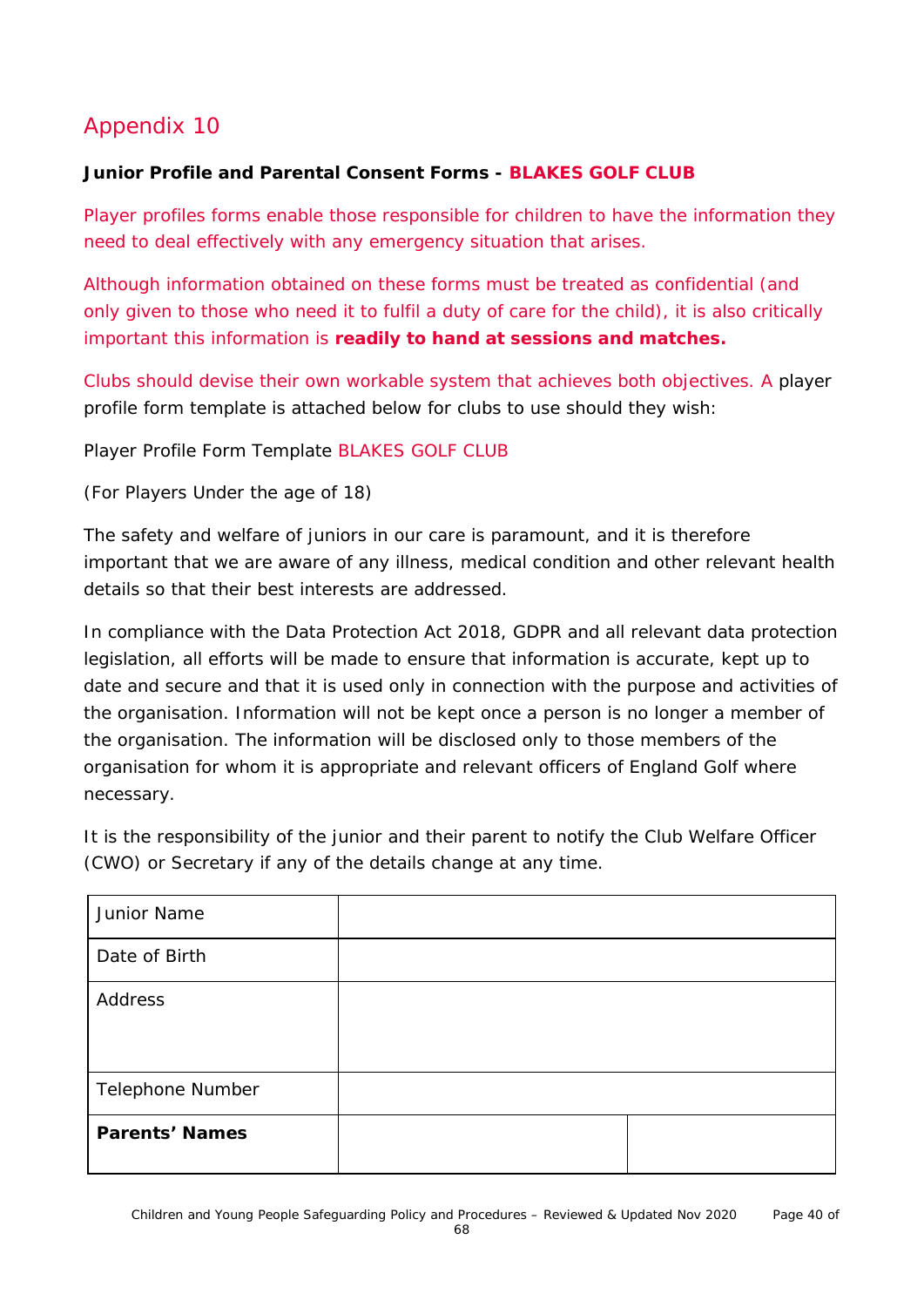| <b>Address</b>            |  | (If different) |
|---------------------------|--|----------------|
|                           |  |                |
|                           |  |                |
| Home Telephone No         |  |                |
| Mobile Telephone No       |  |                |
| Work Telephone No         |  |                |
| <b>Emergency Contacts</b> |  |                |
| <b>Contact 1 Name</b>     |  |                |
| Relationship to child     |  |                |
| Home Telephone Number     |  |                |
| Mobile Telephone Number   |  |                |
| Work Telephone Number     |  |                |
| <b>Contact 2 Name</b>     |  |                |
| Relationship to child     |  |                |
| Home Telephone Number     |  |                |
| Mobile Telephone Number   |  |                |
| Work Telephone Number     |  |                |

| Please confirm details of all those  |  |
|--------------------------------------|--|
| with Parental Responsibility for the |  |
| Child.                               |  |
|                                      |  |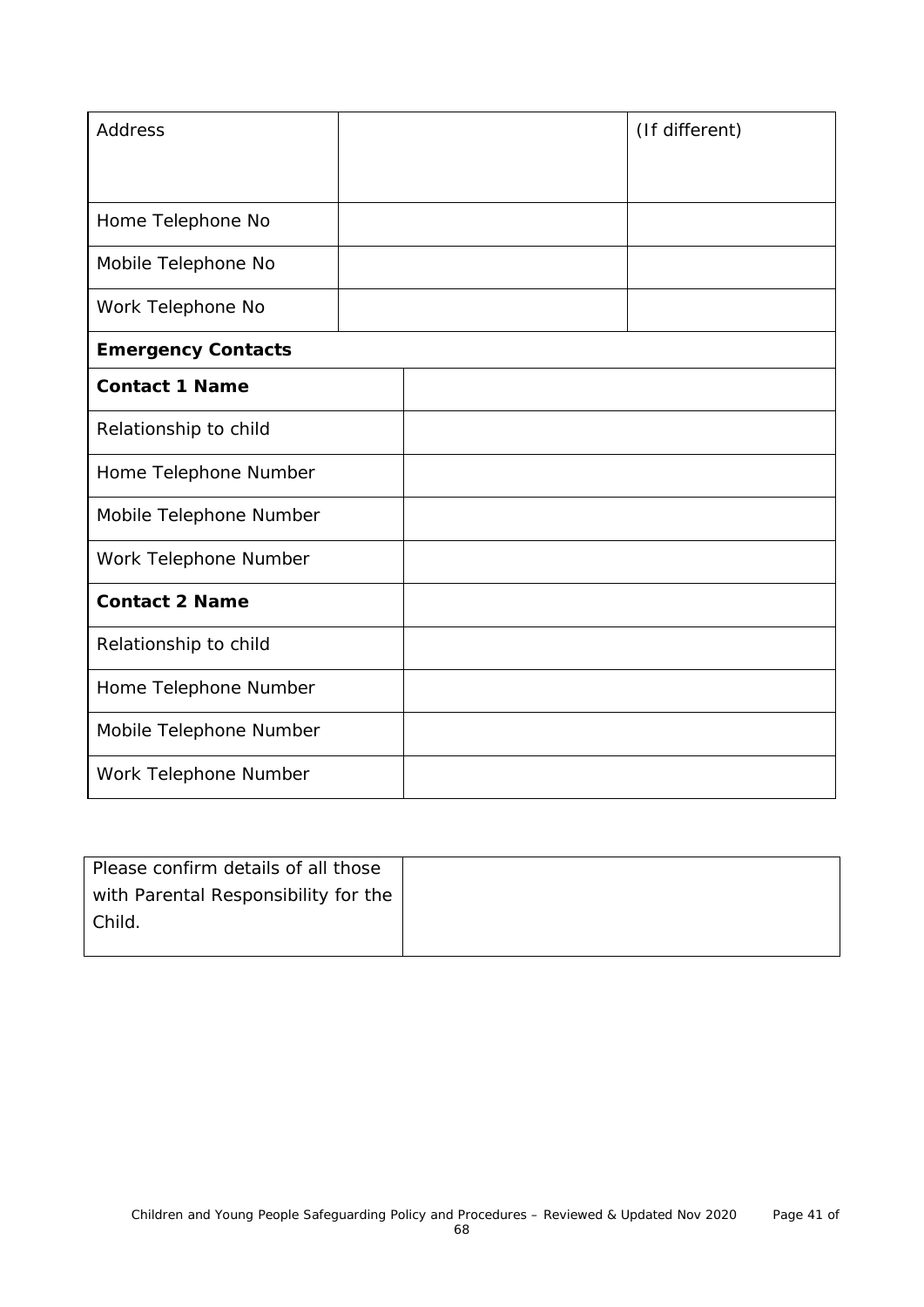#### **Medical Information**

| Child's Doctor's name    |  |
|--------------------------|--|
| Doctor's Surgery Address |  |
|                          |  |
| Telephone Number         |  |

Does your child experience any conditions requiring medical treatment and/or medication? **YES** □ **NO** □

\*If yes please give details, including medication, dose and frequency.

Does your child have any allergies? **YES** □ **NO** □

\*If yes please give details.

Does your child have any specific dietary requirements? **YES □ NO** □

\*If yes please give details.

What additional needs, if any, does your child have e.g. needs help to administer planned medication, assistance with lifting or access, regular snacks?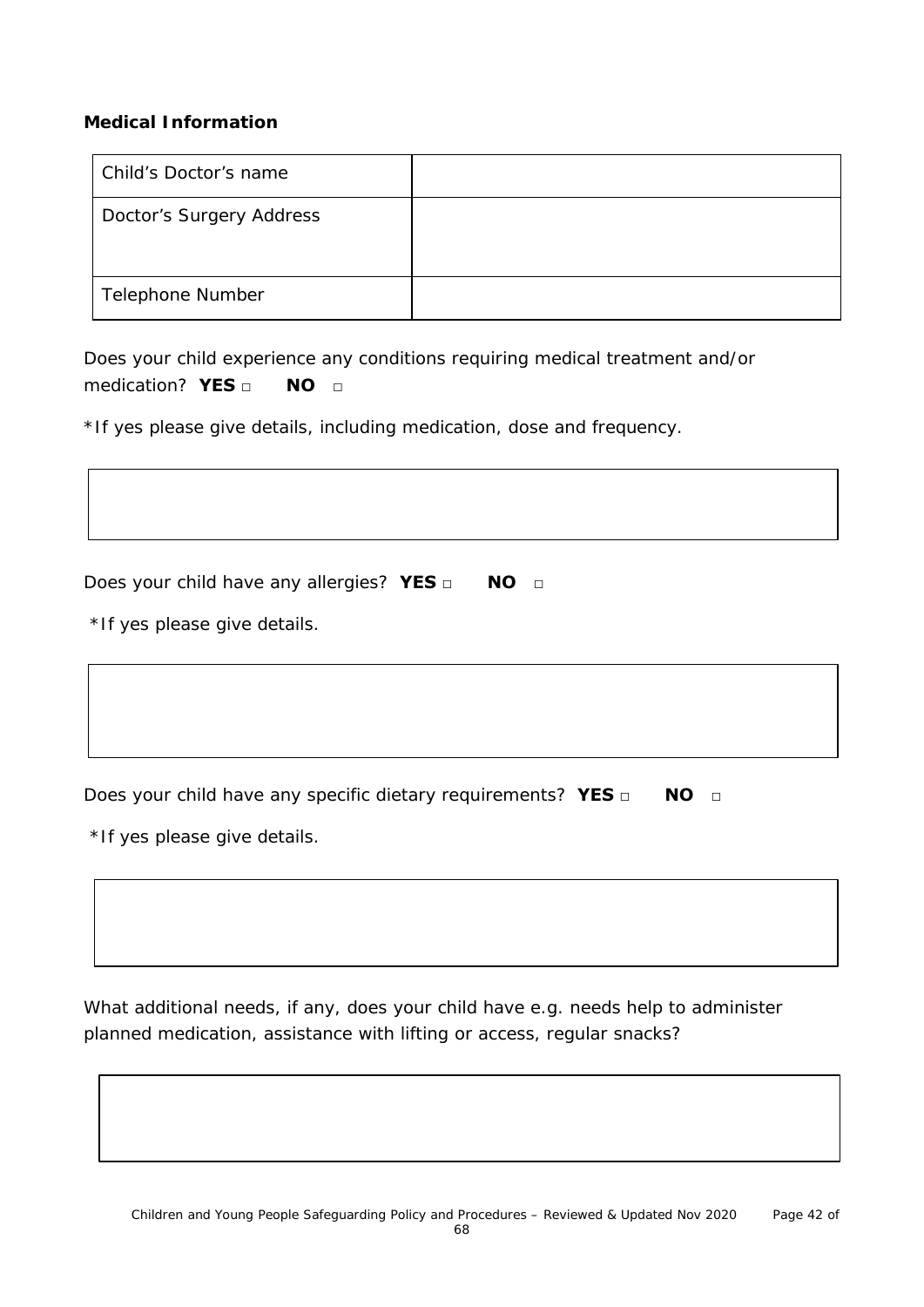### **Disability**

The Equality Act 2010 defines a disabled person as 'anyone with a physical or mental impairment, which has a substantial and long term adverse effect on his or her ability to carry out normal day to day activities'.

Do you consider your child to have a disability? **YES □ NO □**

\*If yes what is the nature of the disability?

Does your child have any communication needs e.g. non-English speaker/ hearing impairment/ sign language user/ dyslexia? If yes, please tell us what we need to do to enable him/her them to communicate with us fully.

### **Consent from Parent/Legal Carer:**

| • I confirm to the best of my knowledge that my child does not suffer from any $\Gamma$ |  |
|-----------------------------------------------------------------------------------------|--|
| medical condition other than those detailed above.                                      |  |

- I agree to notify the Club of any changes to this information.
- I give my consent that in an emergency situation, the club may act in my place (loco parentis), if the need arises for the administration of emergency first aid and/or other medical treatment which, in the opinion of a qualified medical practitioner, may be necessary. I also understand that in such an occurrence all reasonable  $\frac{1}{2}$ will be taken to contact me or the alternative adult named in this form.
- The attached signature will denote that my child has my permission to be on the polf club's premises.
- I acknowledge that the club is not responsible for providing adult supervision for my child, except for formal junior golfing coaching, matches or competition.
- I agree to my child being transported by club representatives to and from venues when he/she is representing the club.

(Please tick the boxes if agreed)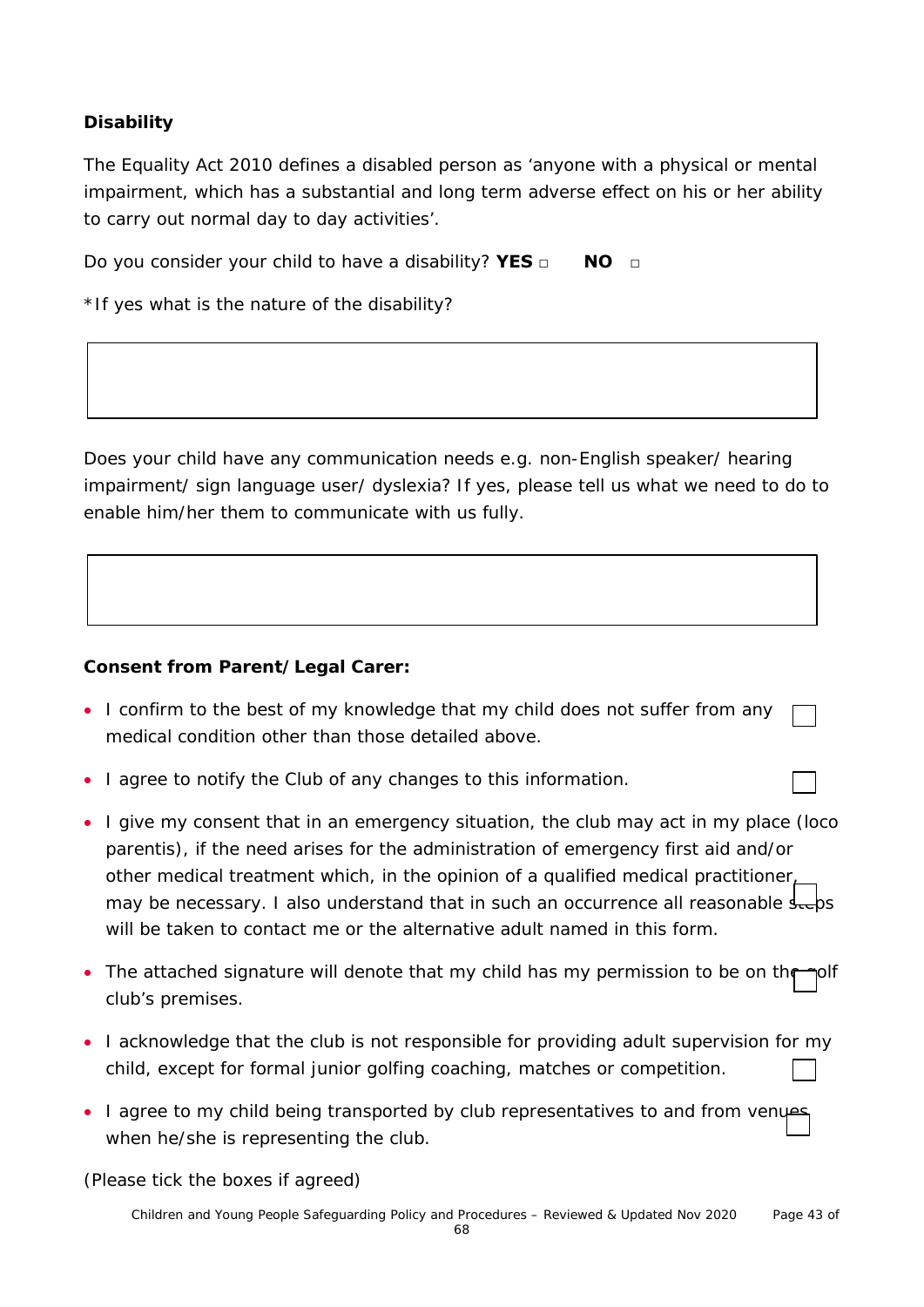| By signing this document I confirm that I have legal responsibility for |  |  |  |  |
|-------------------------------------------------------------------------|--|--|--|--|
| aware of how the information I have provided may be used.               |  |  |  |  |
| Signed - Parent/Carer                                                   |  |  |  |  |
|                                                                         |  |  |  |  |
| <b>Print name</b>                                                       |  |  |  |  |
| Date                                                                    |  |  |  |  |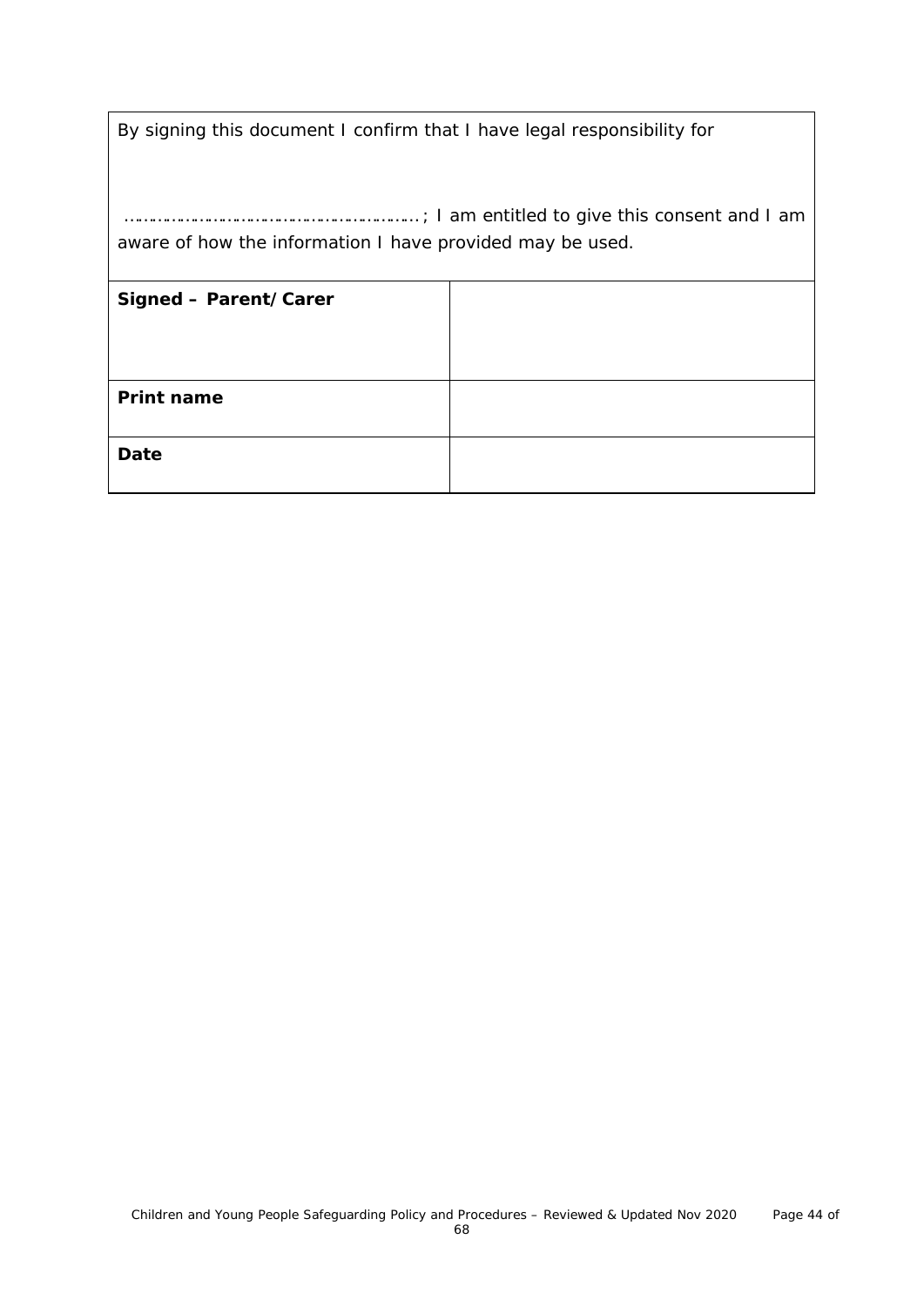### **Photography Consent**

This form is to be signed by the legal carer of a child under the age of 18, together with the child. Please note that if you have more than one child registered you will need to complete separate forms for each.

BBLAKES GOLF CLUB recognises the need to ensure the welfare and safety of all children in golf. As part of our commitment to ensure their safety we will not permit photographs, video images or other images of your child to be taken (except where some incidental inclusion may not be possible to avoid) or used without your consent.

BLAKES GOLF CLUB will ensure that any image of a child where consent has not been obtained will not be published.

BLAKES GOLF CLUB will follow the guidance for the use of images of children as detailed within the Club's Safeguarding Children and Young People Policy.

BLAKES GOLF CLUB will take steps to ensure these images are used solely for the purposes for which they are intended i.e. the promotion and celebration of the activities of the club.

If you become aware that these images are being used inappropriately you should inform the Club Welfare Officer immediately.

The photographs may be available on the website http://\_\_\_\_\_\_\_\_\_\_\_\_\_\_ for the golf season 20xx. If at any time either the parent/ carer or the child wishes the data to be removed from the website, 7 days' notice must be given to the Club Welfare Officer after which the data will be removed.

### **To be completed by parent/carer**

|                                              | (name of organisation) photographing or videoing ______________________ (name of                                                                         |            |
|----------------------------------------------|----------------------------------------------------------------------------------------------------------------------------------------------------------|------------|
|                                              | child) under the stated rules and conditions, and I confirm I have legal parental<br>responsibility for this child and am entitled to give this consent. |            |
| Signature __________________________________ |                                                                                                                                                          |            |
| To be completed by child                     |                                                                                                                                                          |            |
|                                              | I _______________________________(Child full name) consent to ___________________(name                                                                   |            |
|                                              | of organisation) photographing or videoing child under the stated rules and conditions.                                                                  |            |
|                                              |                                                                                                                                                          |            |
|                                              | Children and Young People Safeguarding Policy and Procedures - Reviewed & Updated Nov 2020                                                               | Page 45 of |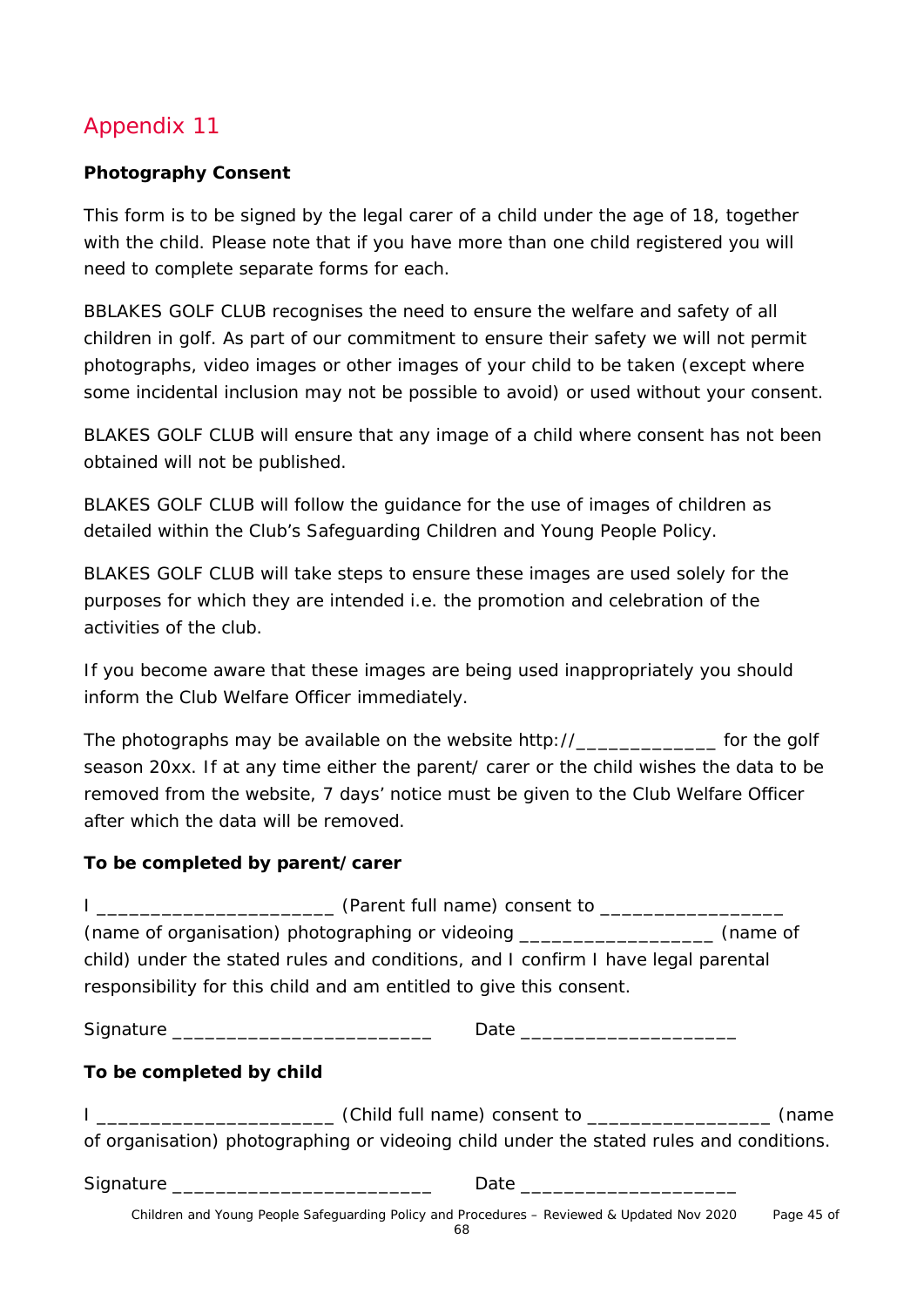### **Guidance for parents**

BLAKES GOLF CLUB is delighted to welcome you and your child to what we hope is the first of many events that you will be taking part in.

The positive effect of your support, as a parent, can't be overstated. Your behaviour has a real influence on the way your child experiences golf.

First things first – why is your child showing an interest in the sport? Is it to learn a new game? To hang out with their friends? Because they did it in school and liked it? Or because you play?

Make sure they're playing for their own reasons, not yours.

To enable us to provide the best possible experience for you and your child, we kindly request that you read through the following guidance and complete the attached forms.

- Take an interest in your child's activity and progress and be supportive.
- Familiarise yourself with BLAKES GOLF CLUB Safeguarding Policy (attached).
- Familiarise yourself with
	- A. Codes of Conduct for parents, coaches, children and young people.
	- B. Transport Policy.
	- C. Changing Room Policy.
	- D. Photography, Videoing and the use of Social Media Policies.
- Complete the attached Parental Consent Form which will enable event organisers to cater for any particular needs that your child may have (e.g. medical conditions and medications, allergies, learning difficulties etc.), as well as contact you in the unlikely event of an emergency.
- Go through the attached Code of Conduct **with** your child and return a signed copy to the club/event organiser.
- Be punctual when dropping off and picking up your child from coaching/ events. It is important to communicate with the club if collecting your child after an event/coaching session may cause a problem.
- Introduce yourself to the adults involved in the supervision of your child.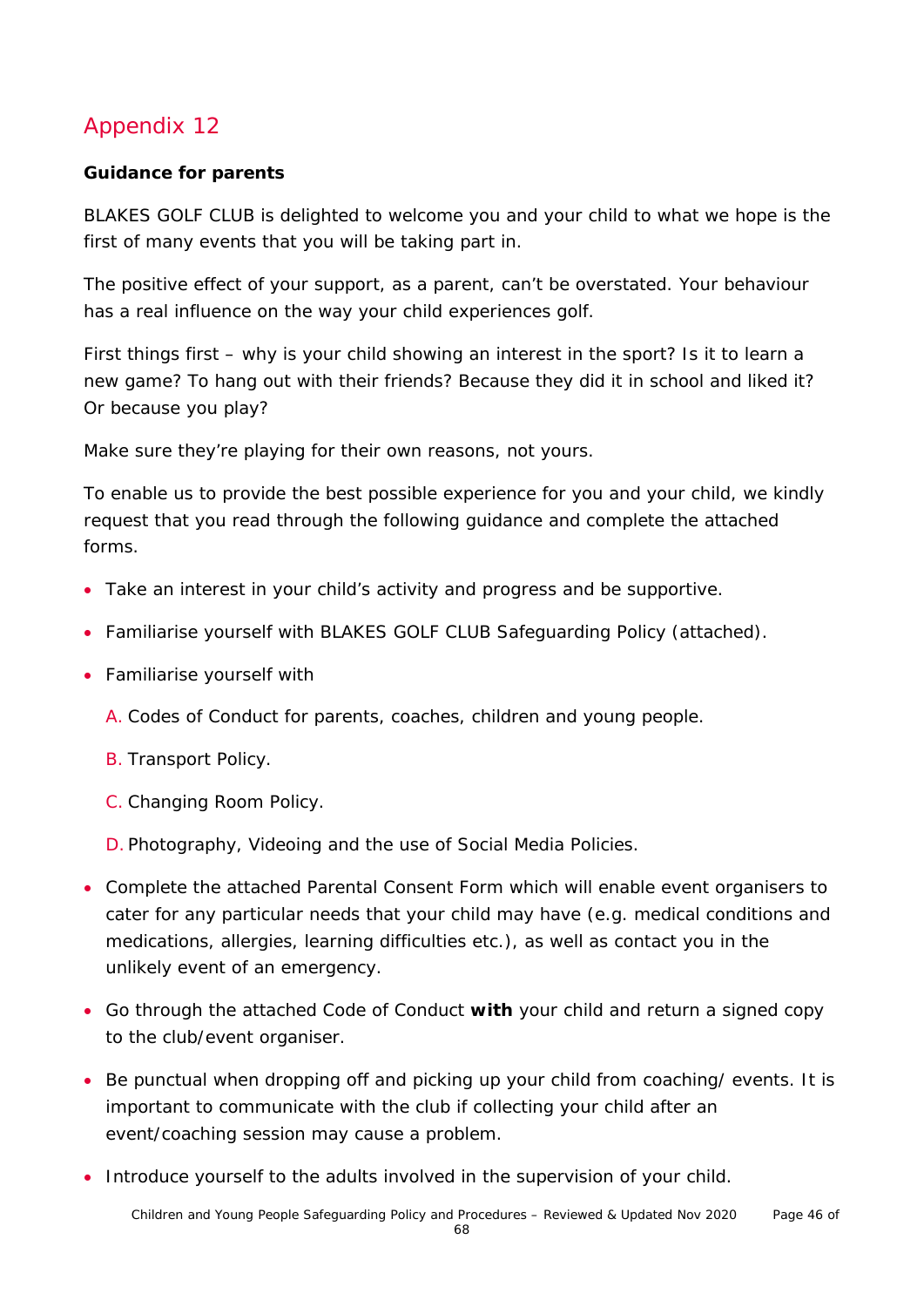- When leaving your child, make sure they have the necessary provisions for the day, including the ability to meet the requirements of changing weather conditions. Please ensure that your mobile is switched on when you are away from the club, so that you can be contacted in an emergency.
- Encourage your child to take part and support club activities such as coaching & competitions.
- Help your child to arrange golf with other juniors away from club organised activities so they have someone to play golf with.

As a parent/carer you are encouraged to:

- Discuss any concerns regarding the organisation of activities or the behaviour of adults towards your child with the Club Welfare Officer, who will treat any concerns you or your child may have in the strictest confidence
- England Golf Lead Safeguarding Officer is also available for advice: 01526 351824

#### **Club Welfare Officer**

Lauren Rogers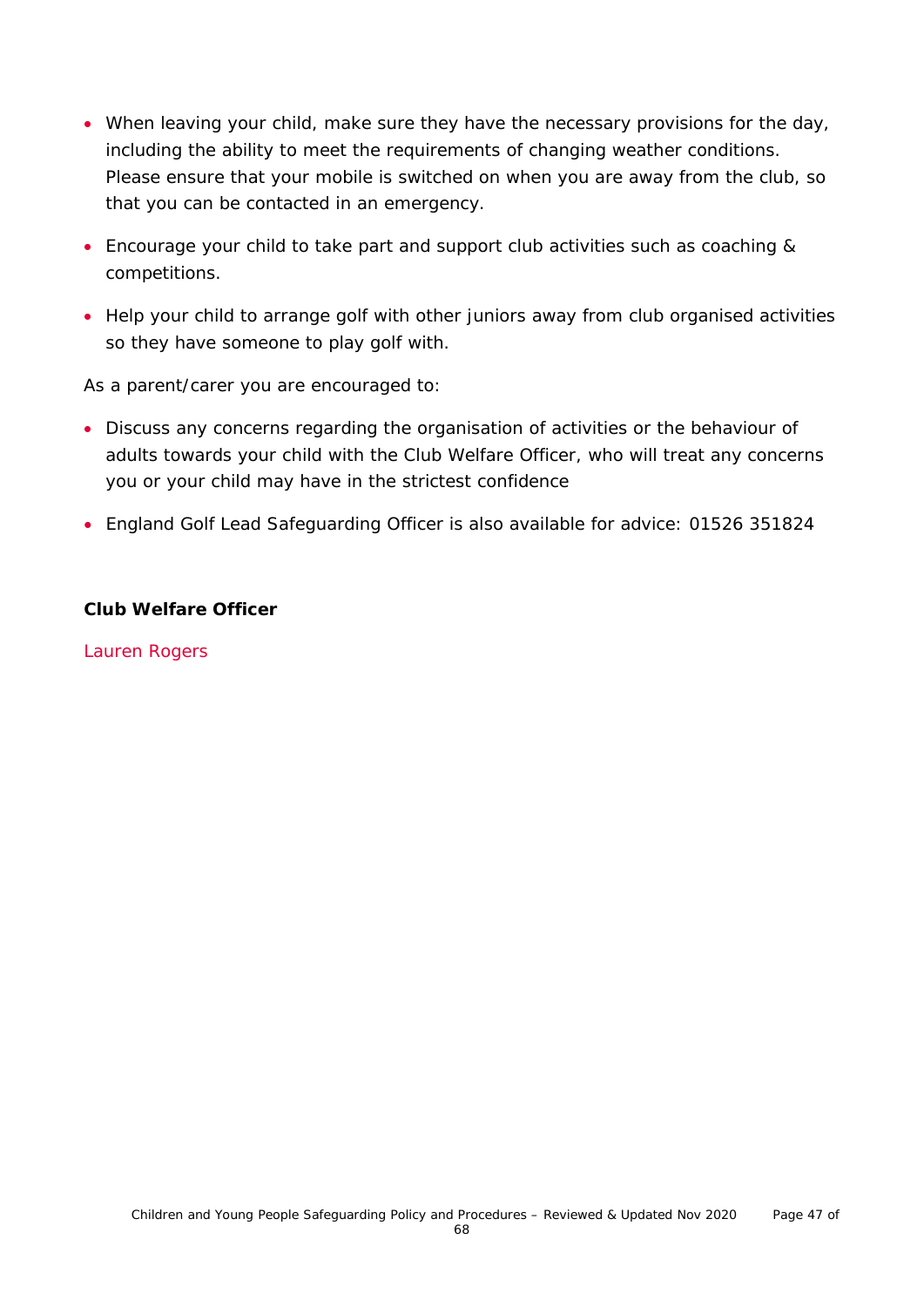### **Managing Young People on Away Trips – BLAKES GOLF CLUB**

The following provides good practice guidance for taking teams on an away fixture for a day (not overnight)

- appoint a team manager with clear roles and responsibilities
- appoint a designated safeguarding lead contact (not the team manager) who is appropriately trained and competent for the role and responsibilities
- establish well in advance where the fixture is
- ensure you have sufficient staff to manage and look after the young people
- obtain written permission from the parents/carers or carers for participation, transporting and supervising. An up to date photograph of each child must be attached to the child's consent form (for use in the event of any child going missing)
- ensure that a welfare plan has been written and communicated to staff, participants and carers
- ensure all staff responsible for the young people have been DBS checked to the appropriate level and staff have had appropriate safeguarding training
- ensure that a risk assessment has been conducted
- ensure that there is a contact available e.g a staff member who is not travelling away, who will act as the key contact point if required.

#### **Accommodation**

Whatever the accommodation, the team manager should ensure that the children are safe. Discuss your code of conduct and discipline policy with the staff at the accommodation. All children must know which rooms staff are in and how to contact them if required.

If rooms are equipped with satellite TV, inappropriate programmes may be available. It may be possible to have these programmes disconnected.

If rooms have fridges, all alcohol must be removed.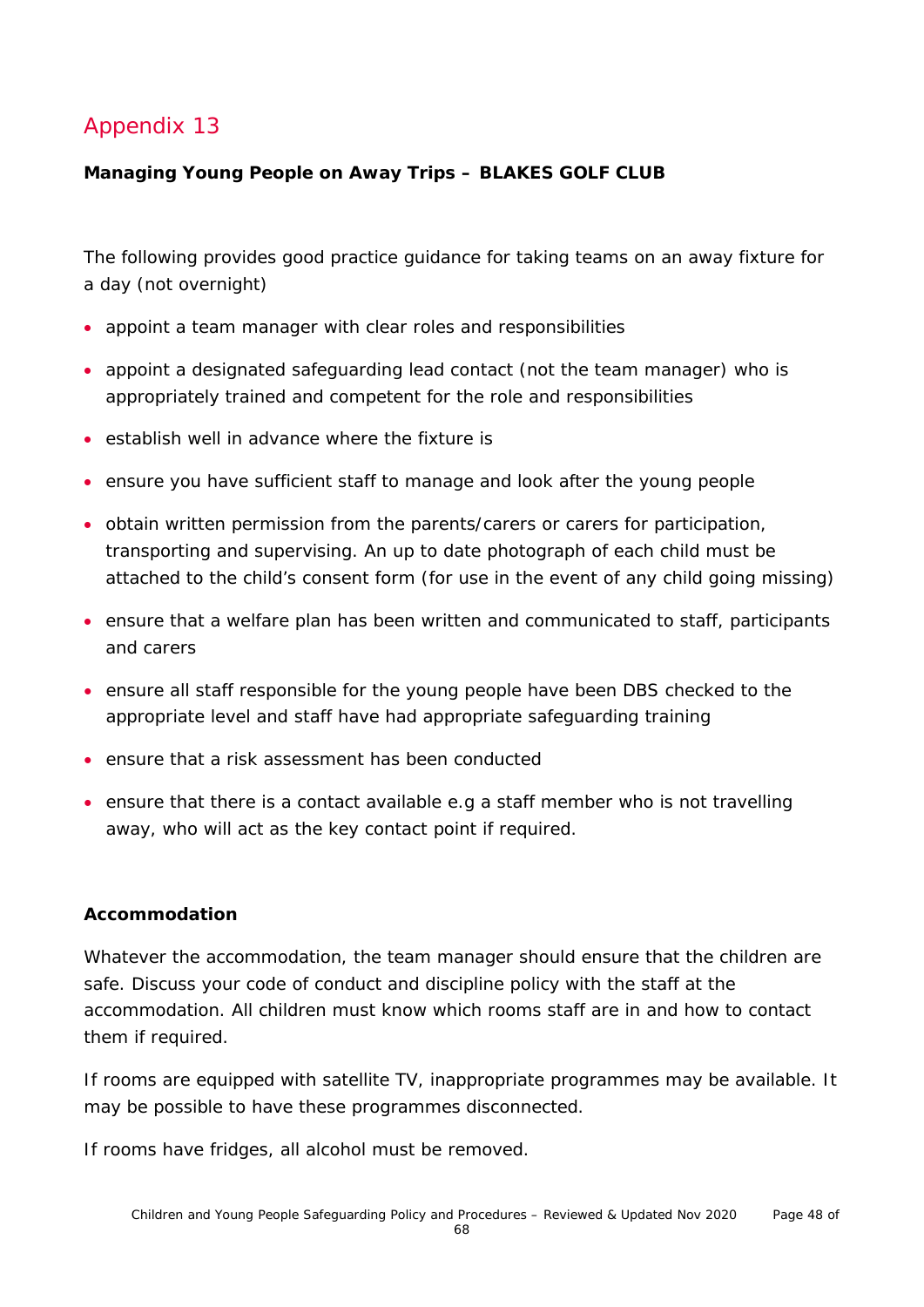Check the accommodation policy for extras on bills, breakages and lost keys. All accommodation must be clean and with access to sufficient toilet and bathing facilities.

It is not acceptable:

- For children to share a bed
- For male and female children to share a room
- For staff to share a room with children

Checks must be made to ensure that the needs of children with disabilities are met. For wheelchair users, it is important to check access to the building, room and bathroom facilities

#### **Overnight Stays**

Those responsible for organising overnight stays should establish the purpose of the trip, confirm the dates, location, and duration. You should also conduct a risk assessment, identify suitable venues and facilities for both fixtures and accommodation and consider the following:

- Purpose of the trip.
- Who will be going, children? Staff?
- How much will it cost? How much spending money is required?
- What insurance cover is required?
- Supervision of children, both playing and non-playing time.
- Catering for all food requirements.
- Communication with parents (see above)
- Ensure a list of the team and staff is left, with contact number and address of the accommodation
- Ensure that there are emergency contact numbers for all the team and staff.
- An itinerary giving as much detail as possible.
- Emergency procedures and telephone contacts.
- Codes of contact for both staff and children.
- Welfare and child protection procedures.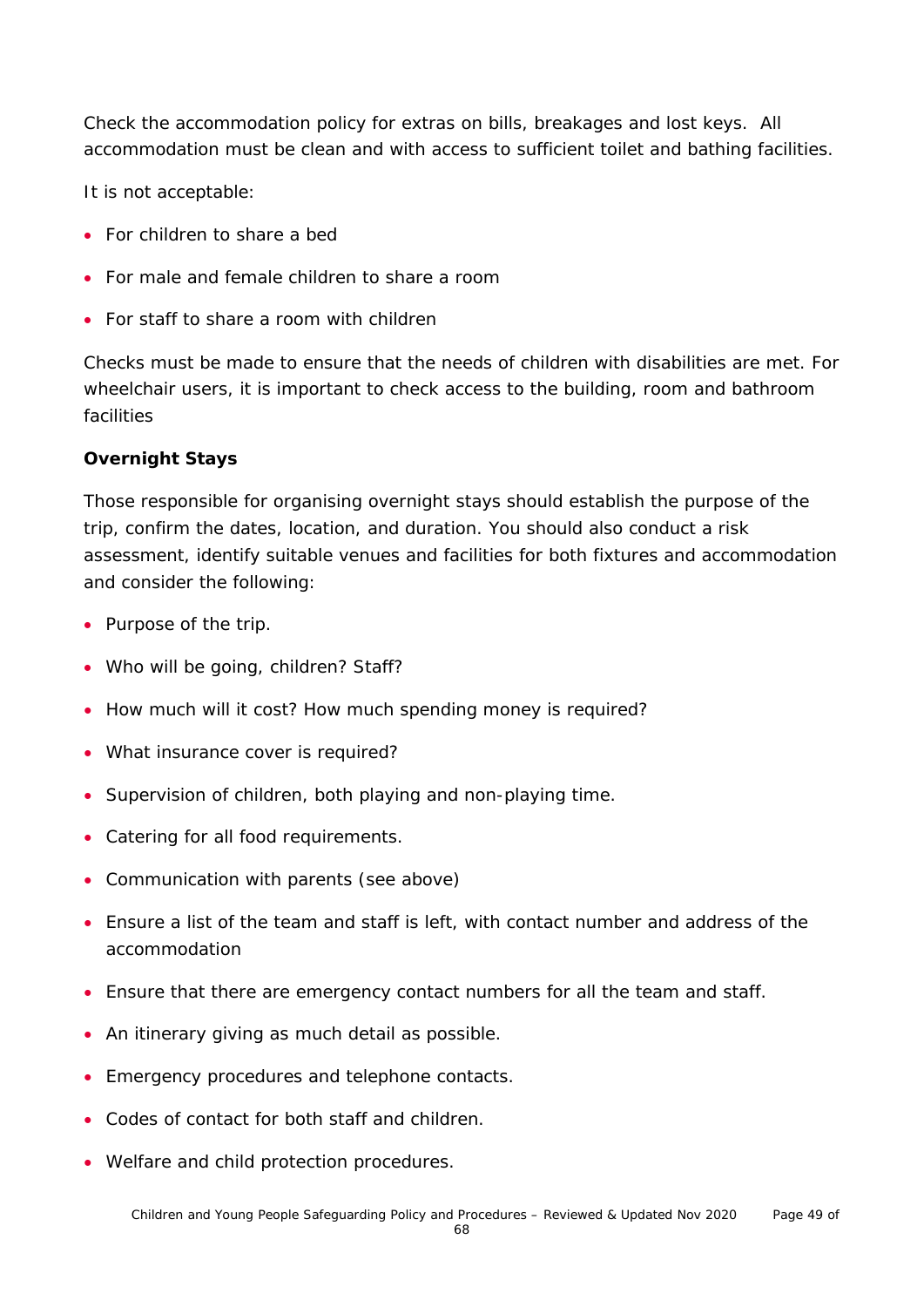#### **Social Media Guidance - BLAKES GOLF CLUB**

This guidance gives procedures that will support and underpin the use of social networking and other online services within **BLAKES GOLF CLUB** . It is important that all members, staff, volunteers, coaches, officials/referees, board members, or anyone working on behalf of **BLAKES GOLF CLUB** are aware of this policy and agree to the following terms.

#### **Advice for Individual**

- Do not accept children as contacts on social networking sites if you hold a position of trust with children/young people.
- Where contact through social networking sites is used for professional reasons, restrict the communication to professional content and obtain written consent from parents prior to establishing contact.
- Include a third party in any communications to children, e.g. copy parents into communications.
- Use the privacy settings on the various sites to ensure that your content will only be viewed by appropriate people.
- Ensure that any content you place on a social networking site is age-appropriate. Do not use the site to criticise or abuse others.
- Know where to direct junior members and their parents for information.
- Know how to report concerns.
- Know how to keep data safe and secure. This should include the personal contact data of individuals, such as mobile numbers, email addresses and social networking profiles.

#### **Advice for Children**

• Consider carefully who you invite to be your friend online and make sure they are who you actually think they are.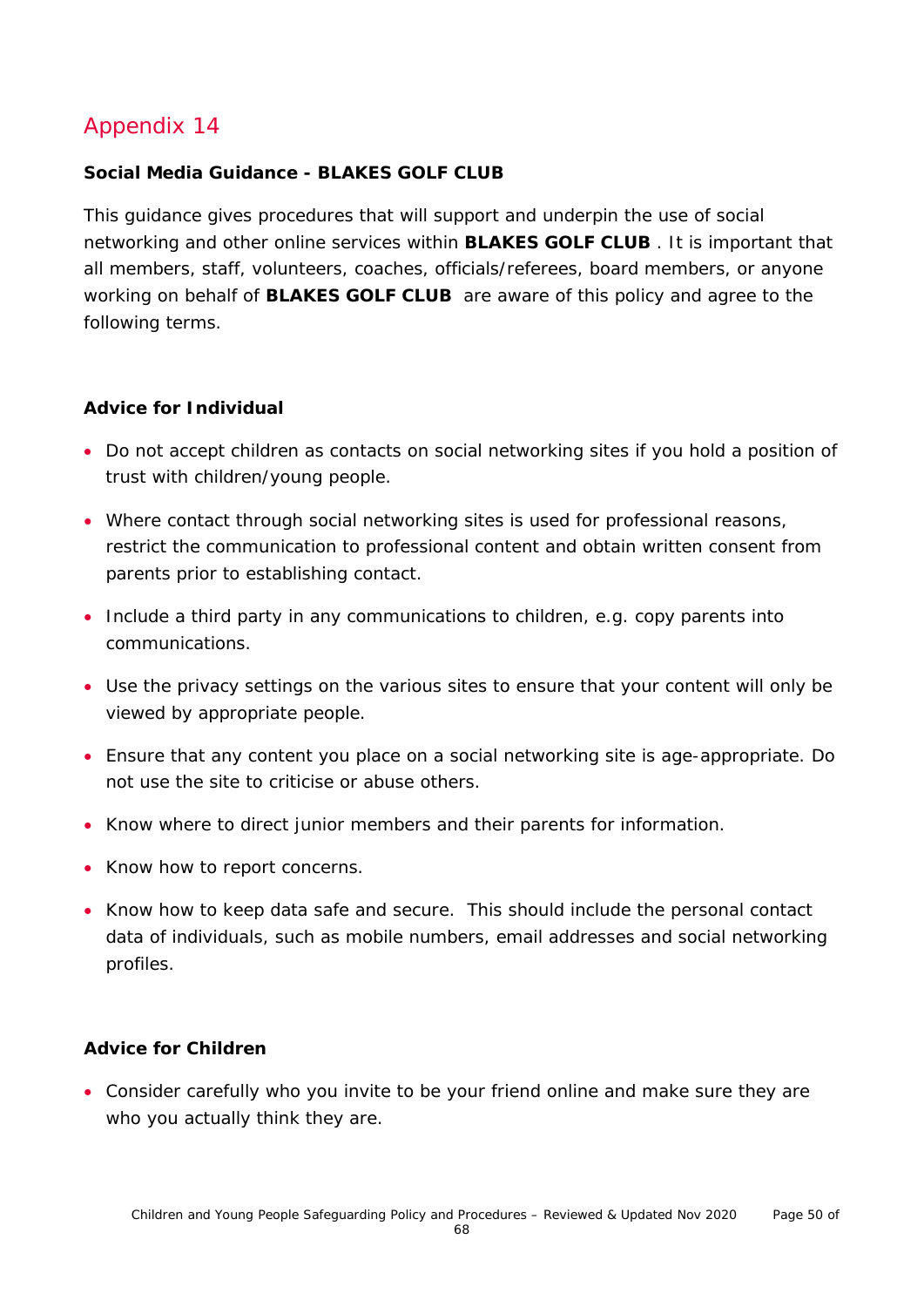- There are websites that offer advice about protecting yourself online, such as [www.ceop.gov.uk](http://www.ceop.gov.uk/) and [www.childnet.com](http://www.childnet.com/)
- Make sure you use privacy settings so that only friends can view your profile.
- Remember that anything you post on websites may be shared with people you don't know.
- Never post comments, photos, videos, etc., that may upset someone, that are untrue or that are hurtful. Think about whether you may regret posting the content at a later date.
- If you are worried or upset about something that's been posted about you, or by texts you receive from other juniors or adults involved with the club, raise this with your Club Welfare Officer. Alternatively contact your National Governing Body Lead Safeguarding Officer (England Golf 01526 351824). Do not suffer alone. You will be listened to and your concerns will be taken seriously.
- If you want to talk to someone anonymously, call Childline on 0800 1111, or contact them on the web at [www.childline.org.uk.](http://www.childline.org.uk/) You can also call the NSPCC on 0808 800 5000.

### **Advice for Parents**

- Make yourself knowledgeable about social networking platforms and how they work.
- Go on the internet with your child and agree what sites are acceptable to visit. Regularly check that they are staying within the agreed limits.
- Encourage your child to talk to you about what they have been doing on the internet.
- Make sure they feel able to speak to you if they ever feel uncomfortable, upset or threatened by anything they see online.
- Encourage children to look out for each other when they're online. Explain that it's all part of staying safe and having fun together.
- Explain to children that it's not safe to reveal personal information, such as their name, address or phone number on the internet. Encourage them to use a cool nickname rather than their own name.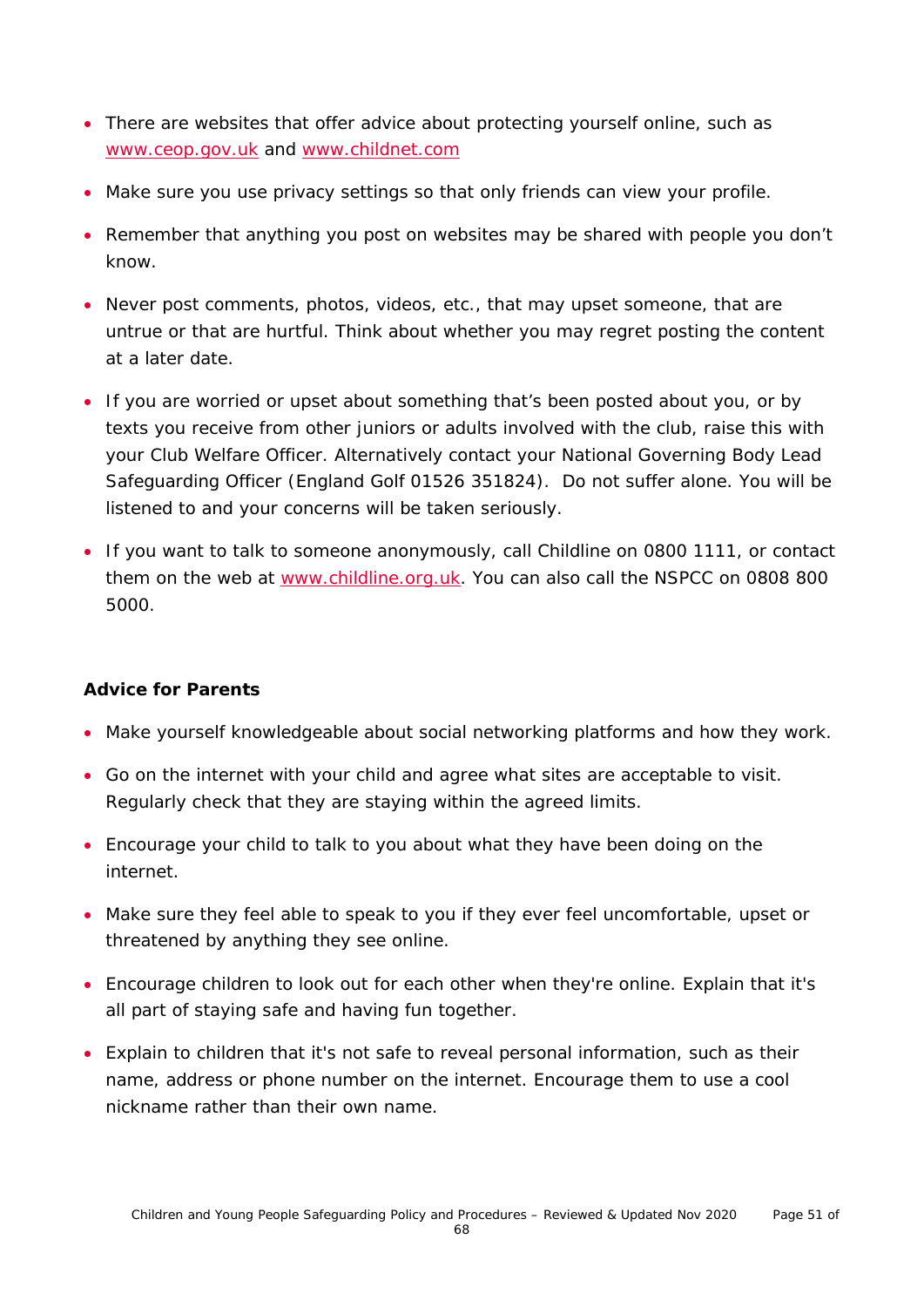• Attachments and links in emails can contain viruses and may expose children and young people to inappropriate material. Teach children to only open attachments or click on links from people they know.

#### **Further Advice for Parents of Young Golfers**

- If you are concerned about any texts, social networking posts or any other use of communication technology by members of the golf club, volunteers or members of staff, raise this with the Club Welfare Officer. They will look into the matter and take appropriate action. Alternatively contact England Golf Lead Safeguarding Officer Tel 01526 351824.
- In addition to reporting concerns to England Golf (National Governing Body), you should immediately report possible online abuse to the Child Exploitation and Online Protection Centre (CEOP) or the police. Law enforcement agencies and the internet service provider may need to take urgent steps to locate a child and/or remove the content from the internet. Where a young person may be in immediate danger, dial 999.
- Do not post/send negative or critical comments or messages about other children in the club, staff or volunteers. If you have concerns about a person, these should be raised using appropriate channels within the club and not using social media.
- If you wish to speak to an external organisation for advice, you can contact the NSPCC helpline on 0808 800 5000.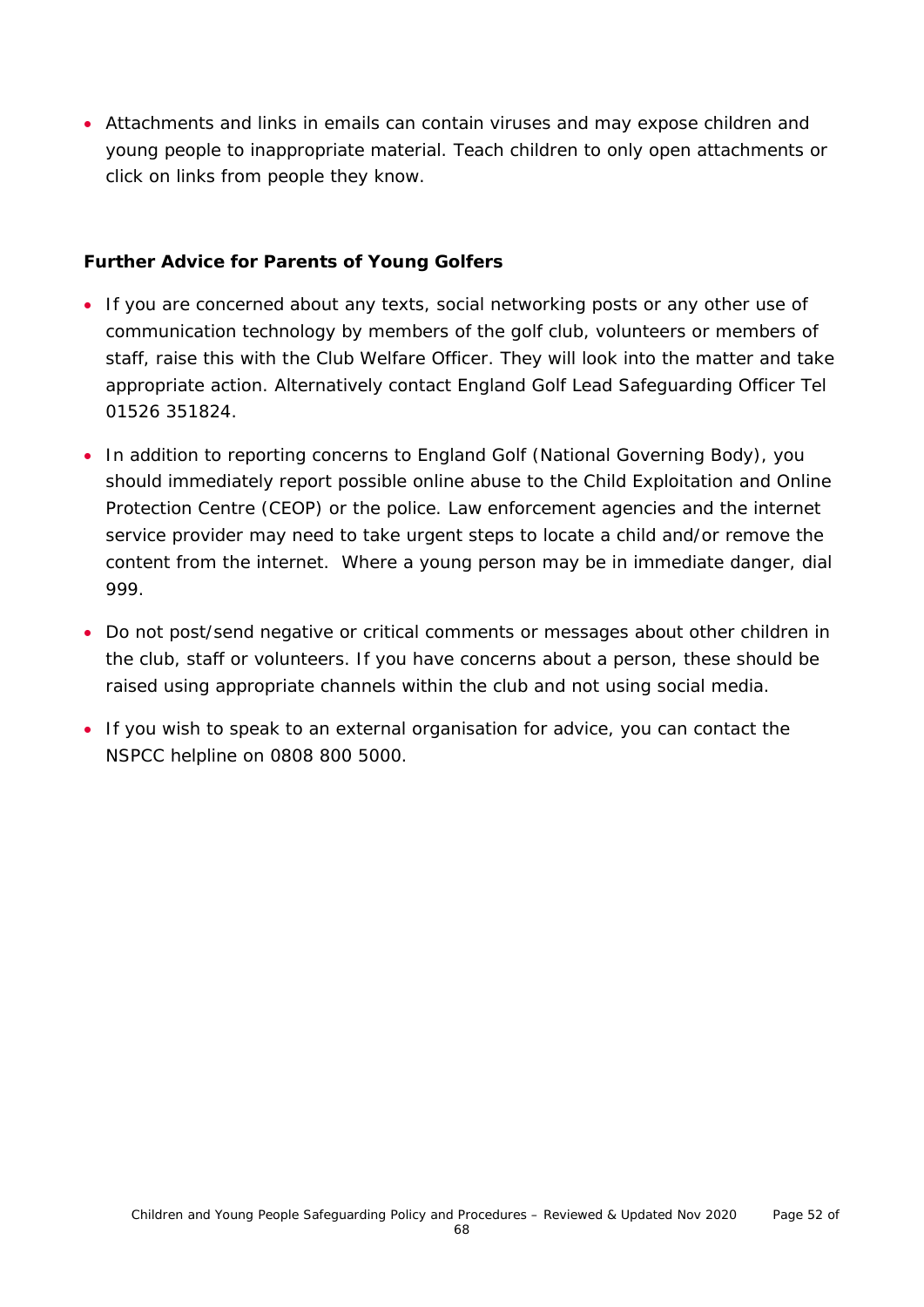### **Whistleblowing Policy - BLAKES GOLF CLUB**

Safeguarding children, young people and adults at risk requires everyone to be committed to the highest possible standards of openness, integrity and accountability.

As a club, we are committed to encouraging and maintaining a culture where people feel able to raise a genuine safeguarding concern and are confident that it will be taken seriously.

You may be the first to recognise that something is wrong but feel that you cannot express your concerns as this may be disloyal to your colleagues or you may that you will be the victim of harassment or victimisation as a result.

Children, Young People and Adults at risk need someone like you to safeguard their welfare.

#### **What is whistle blowing?**

In the context of safeguarding, "whistle blowing" is when someone raises a concern about the well-being of a child or an adult at risk.

A whistle blower may be:

- a player;
- a volunteer;
- a coach:
- other member of staff;
- an official:
- a parent;
- a member of the public.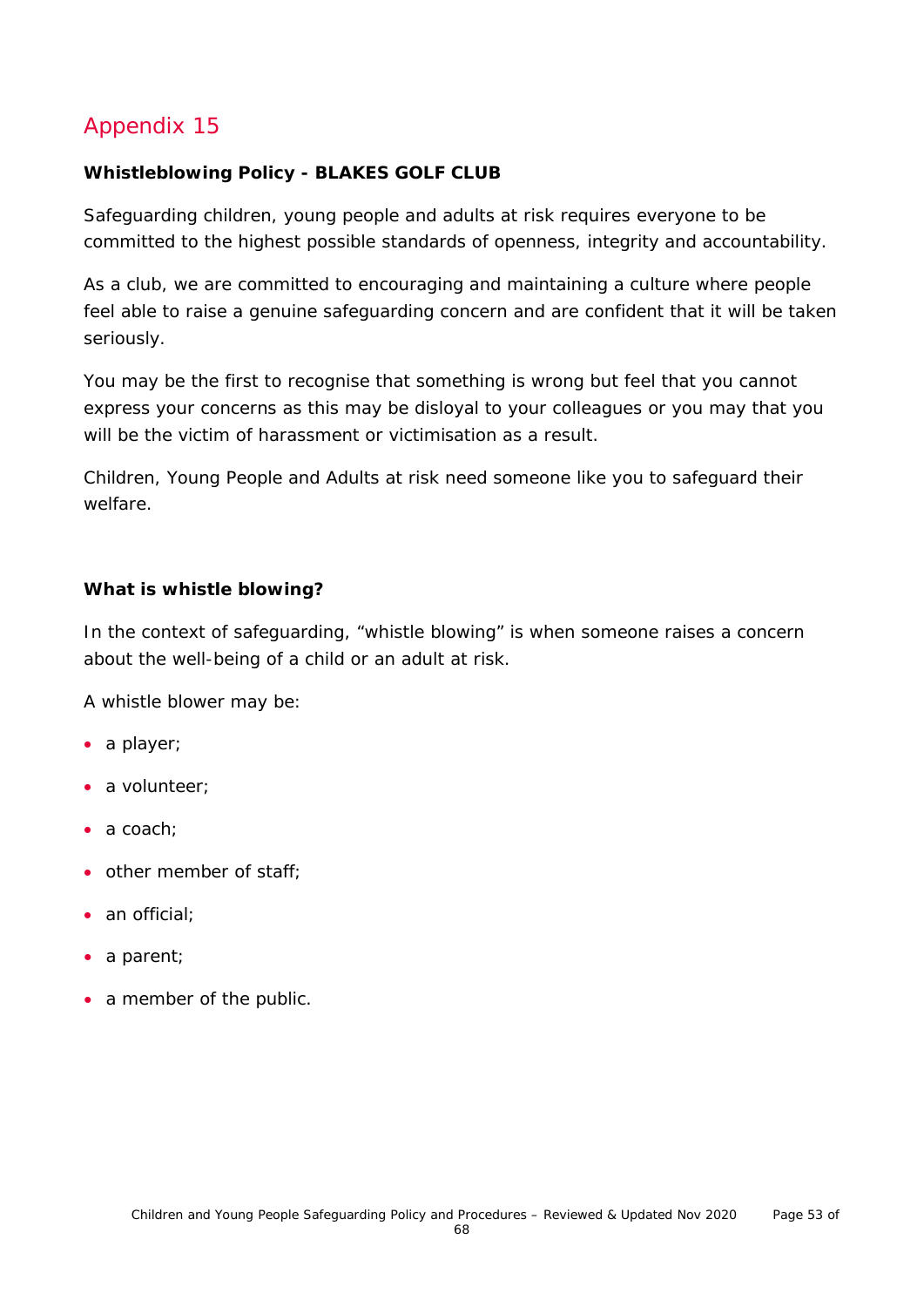### **Reasons for whistle blowing:**

Those involved in sport must acknowledge their individual responsibilities and bring matters of concern to the attention of the relevant people and/or agencies. Although this can be difficult it is particularly important where the welfare of children may be at risk.

Each individual has a responsibility for raising concerns about unacceptable practice or behaviour:

- To protect or reduce risk to others
- To prevent a problem from becoming worse or more widespread
- To prevent becoming implicated yourself

### **What prevents those individuals from whistle blowing:**

- Starting a chain of events that they have no control of
- Disrupting work or training
- Fear of getting it wrong or making a mistake
- Fear of repercussions
- Fear of damaging careers
- Fear of not being believed.

If a child or an adult at risk is in immediate danger or risk of harm, the police should be contacted by calling 999.

Where a child or an adult at risk is not in immediate danger the first person you should report your suspicion or allegation to is your Club Welfare Officer. If for any reason you cannot, or do not wish to report the matter to your Club Welfare Officer please contact the England Golf Lead Safeguarding Officer on 01526 351824 or email [safeguarding@englandgolf.org](mailto:safeguarding@englandgolf.org)

Alternatively you can contact the Local Authority Designated Officer (LADO) or the NSPCC on 0808 800 5000.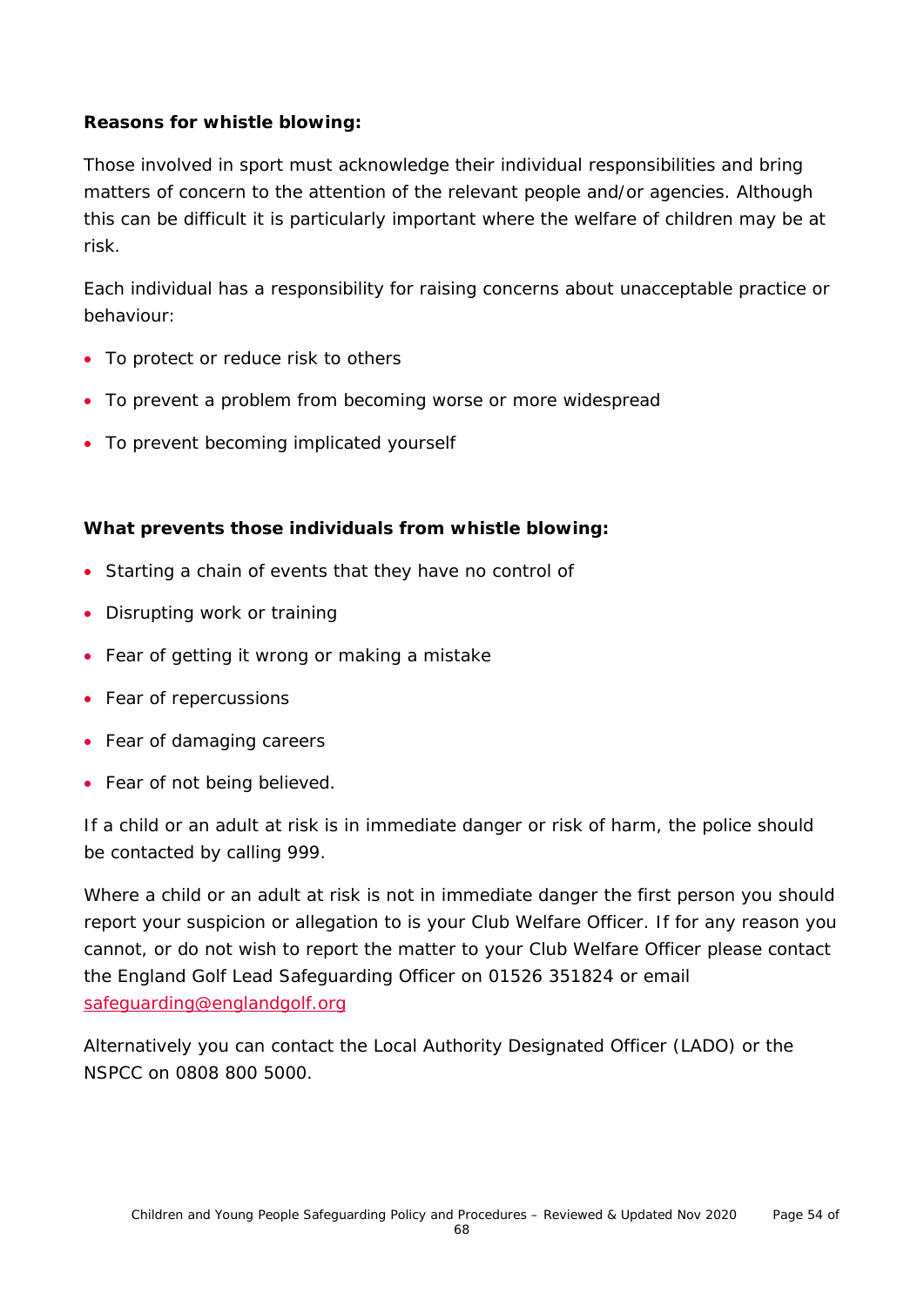### **Information to include when raising a concern**

The whistle blower should provide as much information as possible regarding the incident or circumstance which has given rise to the concern, including:

- their name and contact details (unless they wish to remain anonymous);
- names of individuals involved;
- date, time and location of incident/circumstance; and
- whether any witnesses were present.

BLAKES GOLF CLUB assures that all involved will be treated fairly and that all concerns will be properly considered. In cases where suspicions prove to be unfounded, no action will be taken against those who report their concerns, provided they acted in good faith and without malicious intent.

### **What happens next?**

- You should be given information on the nature and progress of any enquiries this may vary depending on the nature and result of the investigations.
- All concerns will be treated in confidence. During the process of investigating the matter, every effort will be made to keep the identity of those raising the concern to the minimum number of individuals practicable.
- Your Club has a responsibility to protect you from harassment or victimisation
- No action will be taken against you if the concern proves to be unfounded and was raised in good faith
- Malicious allegations may be considered a disciplinary offence

The Public Interest Disclosure Act 1998 protects whistle blowers from victimisation, discipline or dismissal where they raise genuine concerns of misconduct or malpractice.

If the whistle blower does not believe that the concern has been dealt with appropriately and wishes to speak to someone outside the club or the England Golf Governance Department the NSPCC Whistleblowing advice line should be contacted on 0800 028 0285 or by emailing [help@nspcc.org.uk.](mailto:help@nspcc.org.uk)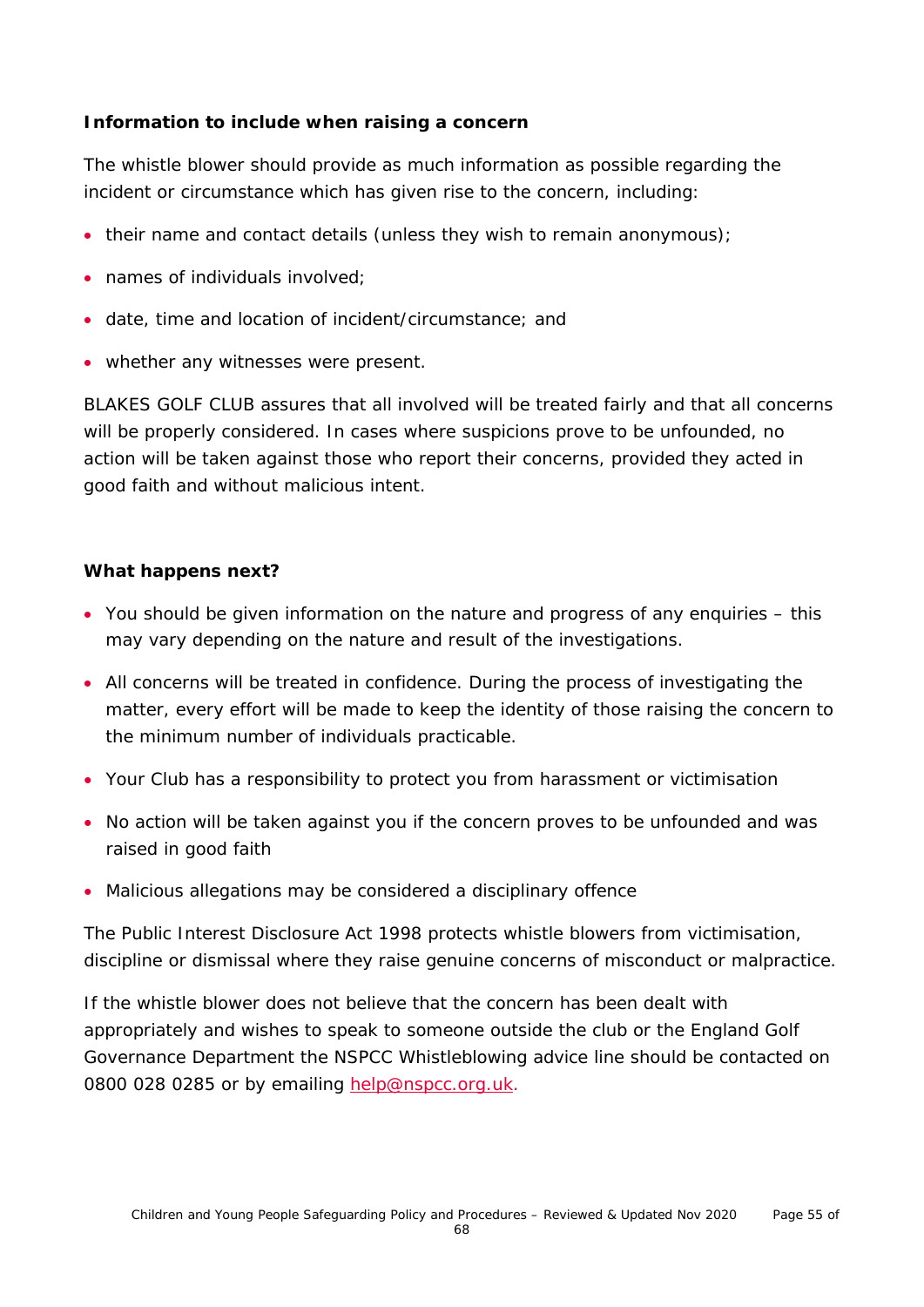### England Golf DBS Flowchart



\* Regular is open to definition - it is suggested that annually would be insufficient but an argument for eligibility could be made if the individual does an acitivity once a month or a number of times over the summer period, for example.

\*\*Supervision must be 'reasonable in all the circumstances to ensure the protection of children'. It must be 'regular and day to day' (supervision must not be concentrated in first few weeks and then tail off). Supervision must be undertaken by someone who is in Regulated Activity themselves.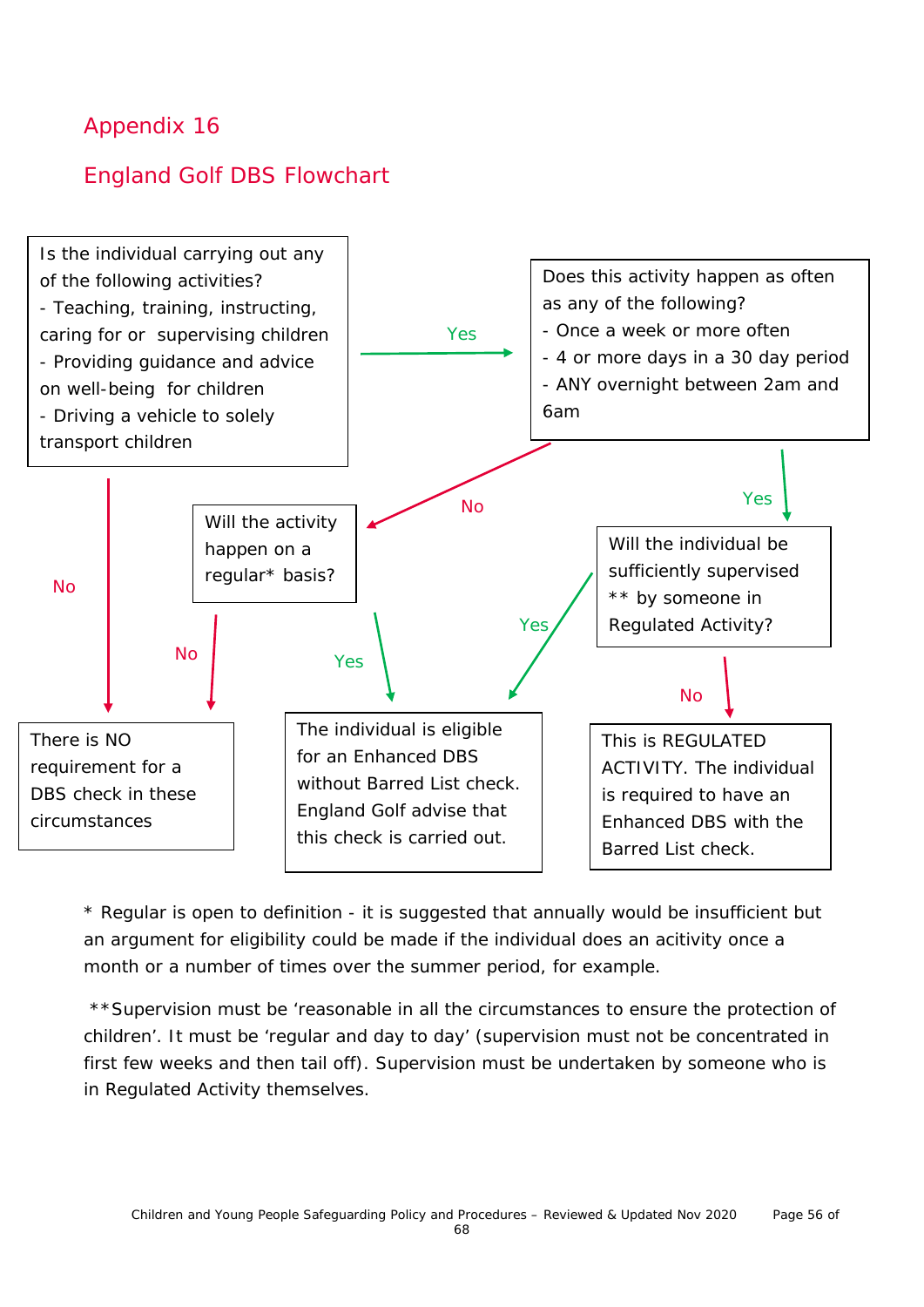### **Categories of child abuse**

### **Abuse can happen on any occasion or in any place where children and young people are present.**

Child abuse is any form of physical, emotional or sexual mistreatment or lack of care that leads to injury or harm. Children may be abused in a family or in an institutional or community setting by those known to them or, more rarely, by a stranger. Children can be abused by adults, either male or female, or by other children.

Safeguarding is defined as:

- Protecting children from maltreatment;
- Preventing impairment of children's health or development;
- Ensuring that children are growing up in circumstances consistent with the provision of safe and effective care; and
- Taking action to enable all children to have the best life chances.

Child Protection is the activity that is undertaken to protect specific children who are suffering or are likely to suffer significant harm.

There are 4 main types of abuse: neglect, physical abuse, sexual abuse and emotional abuse. Children and young people can also be harmed through poor practice and bullying within a sport setting.

**Neglect** is when adults consistently or repeatedly fail to meet a child's basic physical and/or psychological needs which could result in the serious impairment of the child's health or development e.g. failure to provide adequate food, shelter and clothing; failing to protect a child from physical harm or danger; or the failure to ensure access to appropriate medical care or treatment. It may also include refusal to give love, affection and attention.

Examples in sport could include a coach or supervisor repeatedly failing to ensure children are safe, exposing them to undue cold, heat or extreme weather conditions without ensuring adequate clothing or hydration; exposing them to unnecessary risk of injury e.g. by ignoring safe practice guidelines, failing to ensure the use of safety equipment, or by requiring young people to participate when injured or unwell.

**Physical abuse** is when someone physically hurts or injures children by hitting, shaking, throwing, poisoning, burning, biting, scalding, suffocating, drowning or

68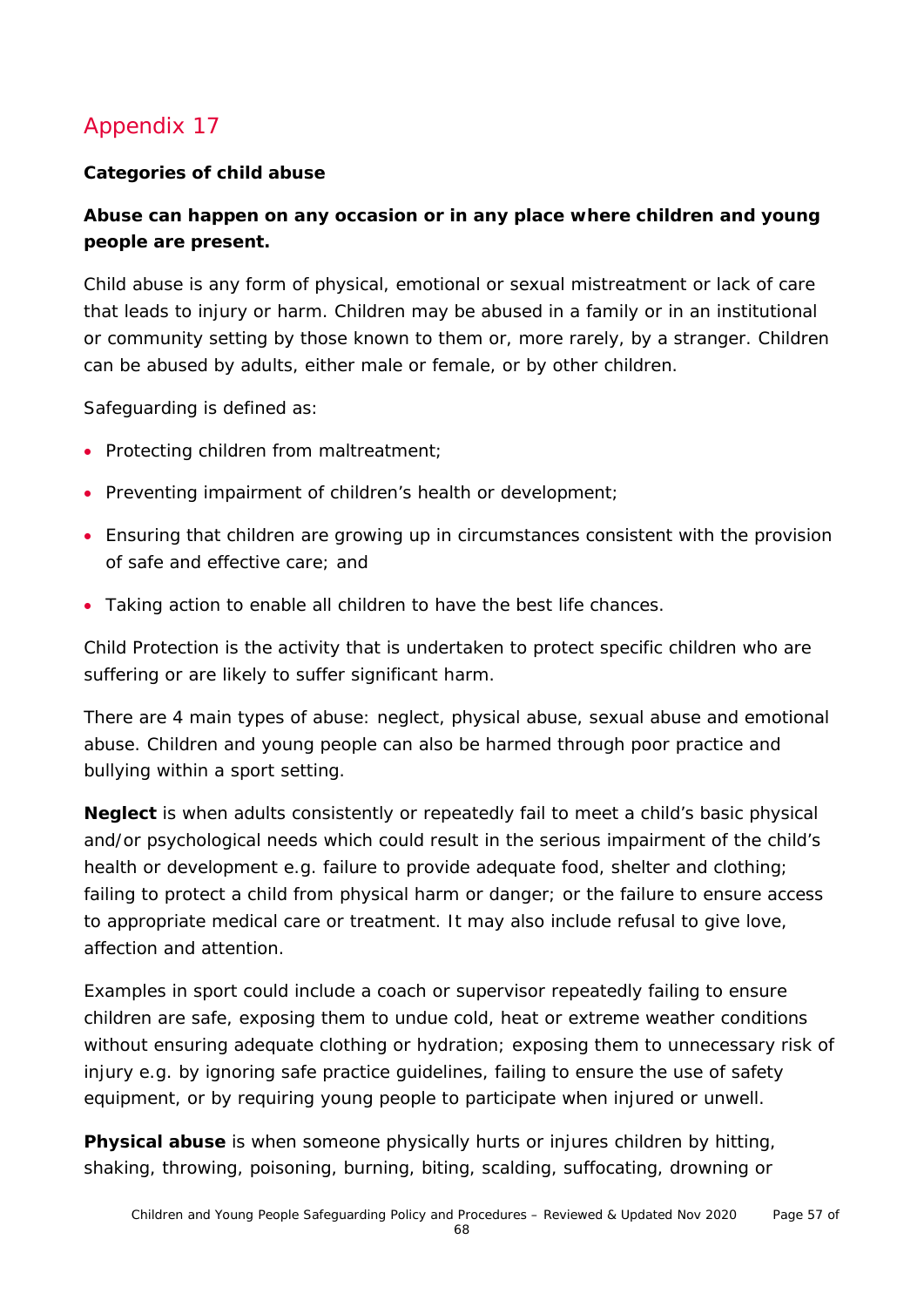otherwise causing harm. Physical harm may also be caused when a parent or carer feigns the symptoms of, or deliberately causes, ill health to a child whom they are looking after.

Examples in sport may be when the nature and intensity of training or competition exceeds the capacity of the child's immature and growing body; where coaches encourage the use of drugs or harmful substances to enhance performance or delay puberty; if athletes are required to participate when injured; or when sanctions used by coaches imposed involve inflicting pain.

**Sexual abuse** is where children and young people are abused by adults (both male and female) or other children who use them to meet their own sexual needs. This could include full sexual intercourse, masturbation, oral sex, anal intercourse, kissing and sexual fondling. Showing children pornographic material (books, videos, pictures) or taking pornographic images of them are also forms of sexual abuse.

Sexual abusers groom children, protective adults and clubs/organisations in order to create opportunities to abuse and reduce the likelihood of being reported.

Examples in sport may include coaching techniques involving physical contact with children creating situations where sexual abuse can be disguised and may therefore go unnoticed. The power and authority of, or dependence on, the coach if misused, may also lead to abusive situations developing. Contacts made within sport and pursued e.g. through texts, Facebook or Twitter have been used to groom children for abuse.

**Child Sexual Exploitation** is a form of child sexual abuse. It occurs where an individual or group takes advantage of an imbalance of power to coerce, manipulate or deceive a child or young person under the age of 18 into sexual activity

(a) in exchange for something the victim needs or wants, and/or

(b) for the financial advantage or increased status of the perpetrator or facilitator.

The victim may have been sexually exploited even if the sexual activity appears consensual. Child sexual exploitation does not always involve physical contact; it can also occur through the use of technology.

**Emotional abuse** is the persistent emotional ill-treatment of a child so as to cause severe and persistent adverse effects on the child's emotional development. It may involve conveying to children that they are worthless or unloved, inadequate, or valued only insofar as they meet the needs of another person.

It may feature age or developmentally inappropriate expectations being imposed on children or even the over protection of a child. It may involve causing children to feel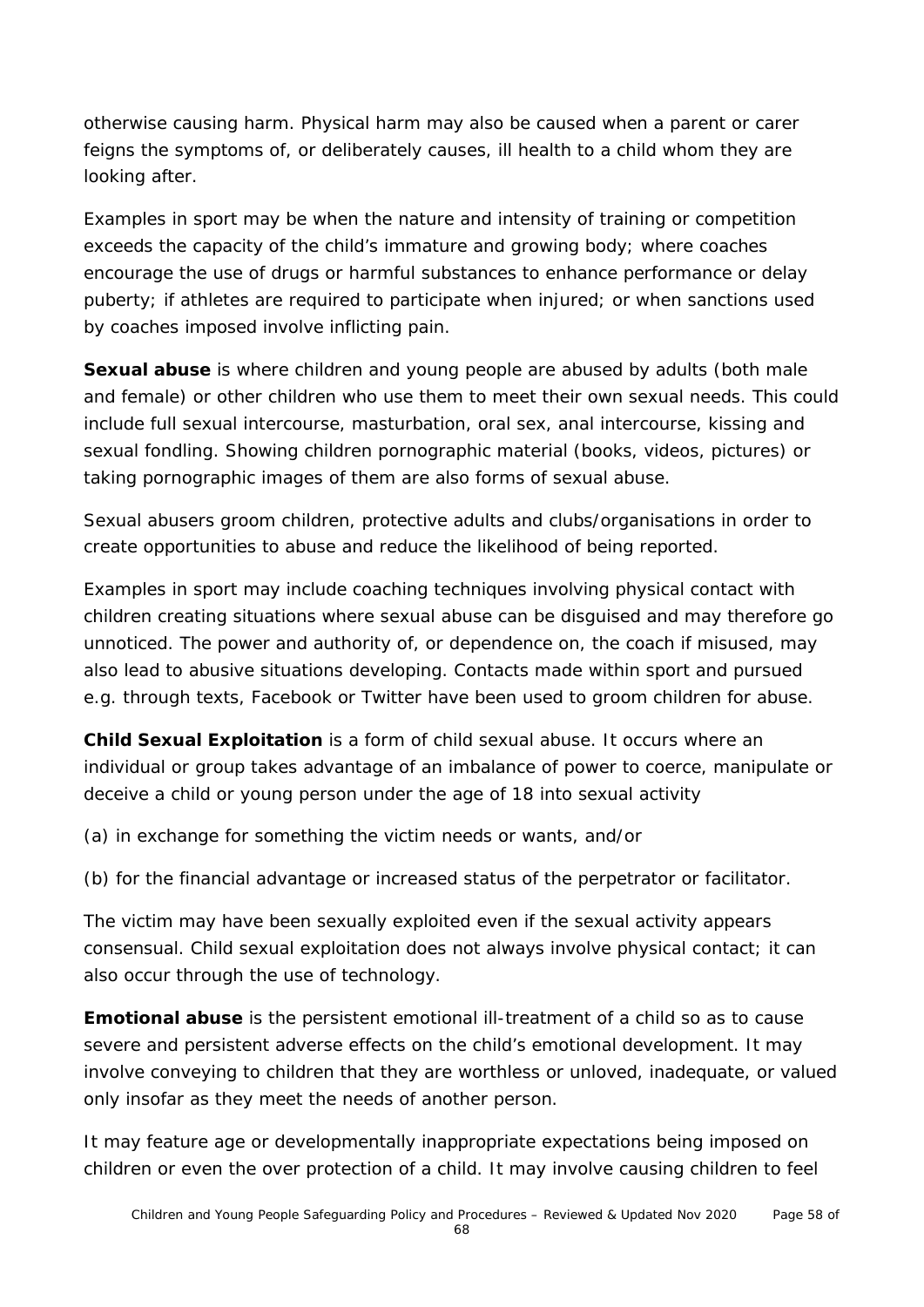frightened or in danger by being constantly shouted at, threatened or taunted which may make the child very nervous and withdrawn. Some level of emotional abuse is involved in all types of ill-treatment of a child.

Examples in sport may include children who are subjected to constant criticism, namecalling, sarcasm, bullying, racism or pressure to perform to unrealistically high expectations; or when their value or worth is dependent on sporting success or achievement.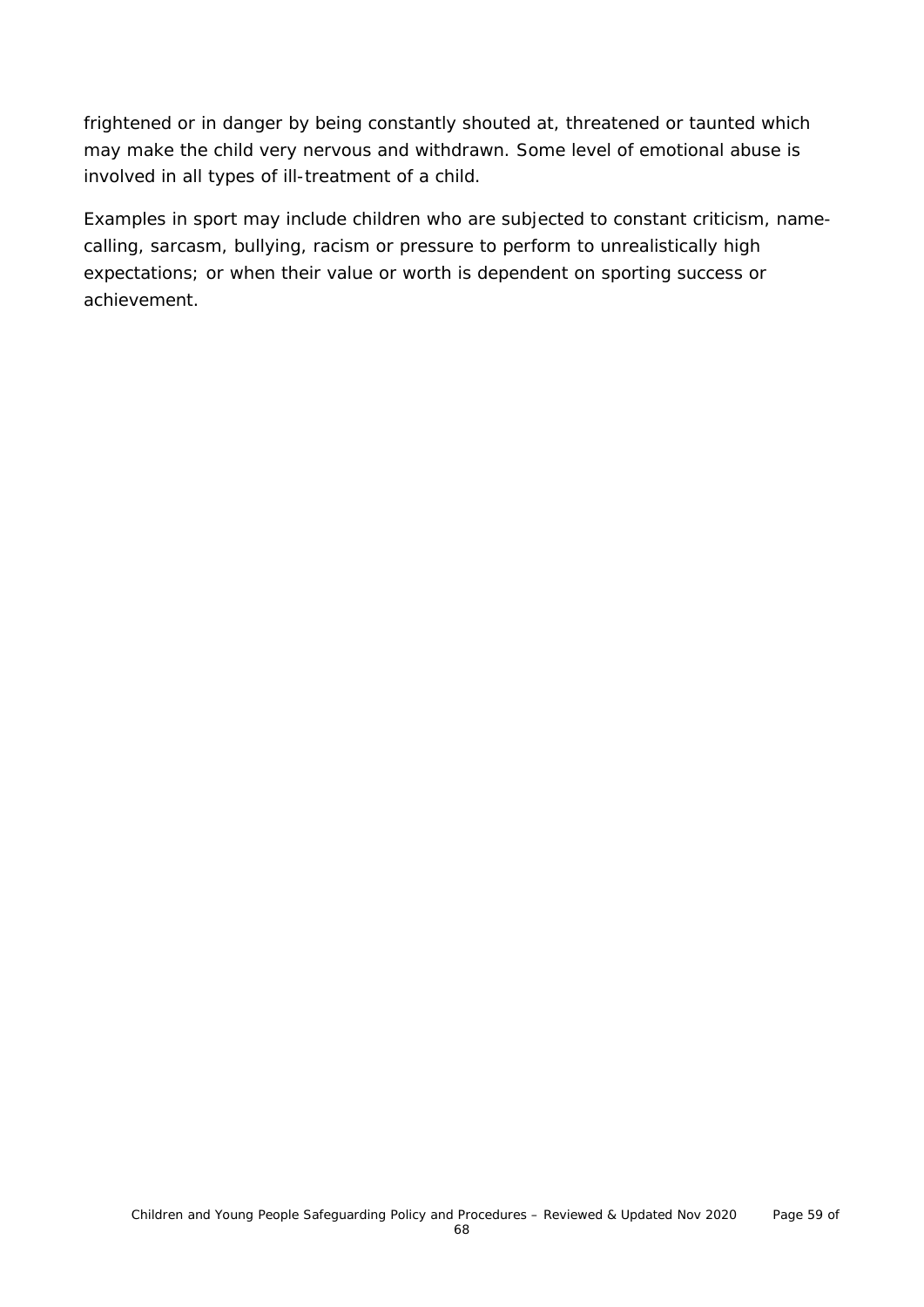Please add a picture of your CWO, so they are easily identifiable, as well as their name, contact information and a short summary about them. You can download this editable poster from our website [here.](https://www.englandgolf.org/download/club-welfare-officer-editable-poster/)



### Appendix 19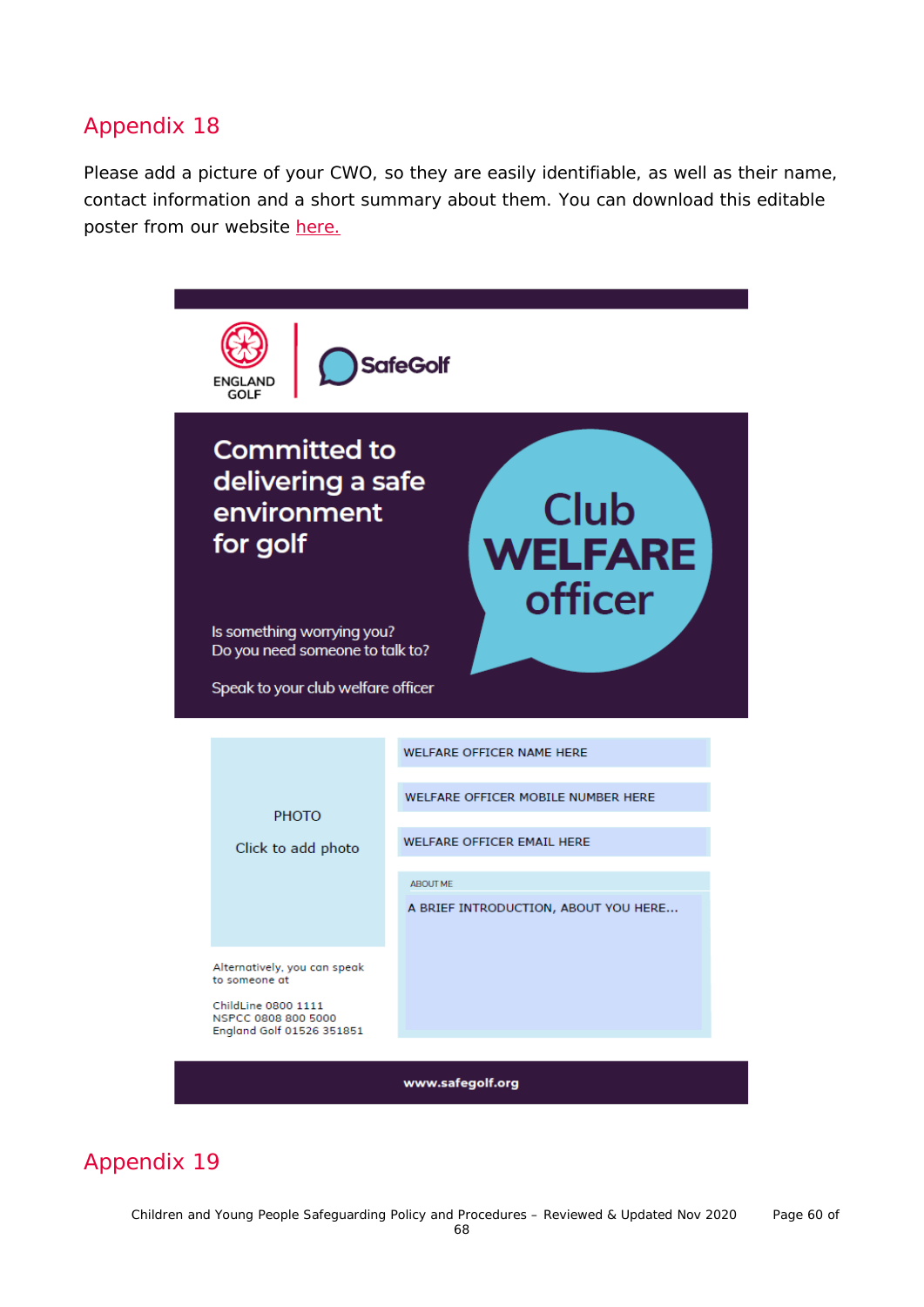

*The purpose of this document is to make all Club members aware of their safeguarding responsibility, identify particular areas of the Safeguarding Policy that they should be aware of and give some guidance on reporting procedures if a concern is identified. A club may choose to display this on a notice board or give a copy to all new/existing members.* 

### **Safeguarding Children and Young People – A Short Guide for Club Members**

BLAKES GOLF CLUB is committed to ensure that the sport of golf is one within which children and young people involved can thrive and flourish in a safe environment and that all children, young people and adults at risk have a fun, safe and positive experience when playing golf.

BLAKES GOLF CLUB is an affiliated member of England Golf and follows the England Golf Safeguarding Children and Young People Policy and procedures.

You might be thinking "**What has safeguarding got to do with me?"**

Government guidance makes it clear that 'Safeguarding is everyone's responsibility'.

Anyone who has a negative experience of sport at a young age is less likely to become a regular long-term participant. It's important for the future of your club and the sport as a whole that children and young people have an enjoyable experience.

### **All club members have a part to play in making that happen.**

All adults should contribute to the club meeting its overall duty of care, be aware of our club's safeguarding policy, and know what to do if they are concerned about a young person.

### BLAKES GOLF CLUB asks our members to

### • **Familiarise yourself with the BLAKES GOLF CLUB Safeguarding Policy.**

*The full copy of the BLAKES GOLF CLUB Safeguarding Children and Young People Policy is available on our website www.blakesgolfclub.com*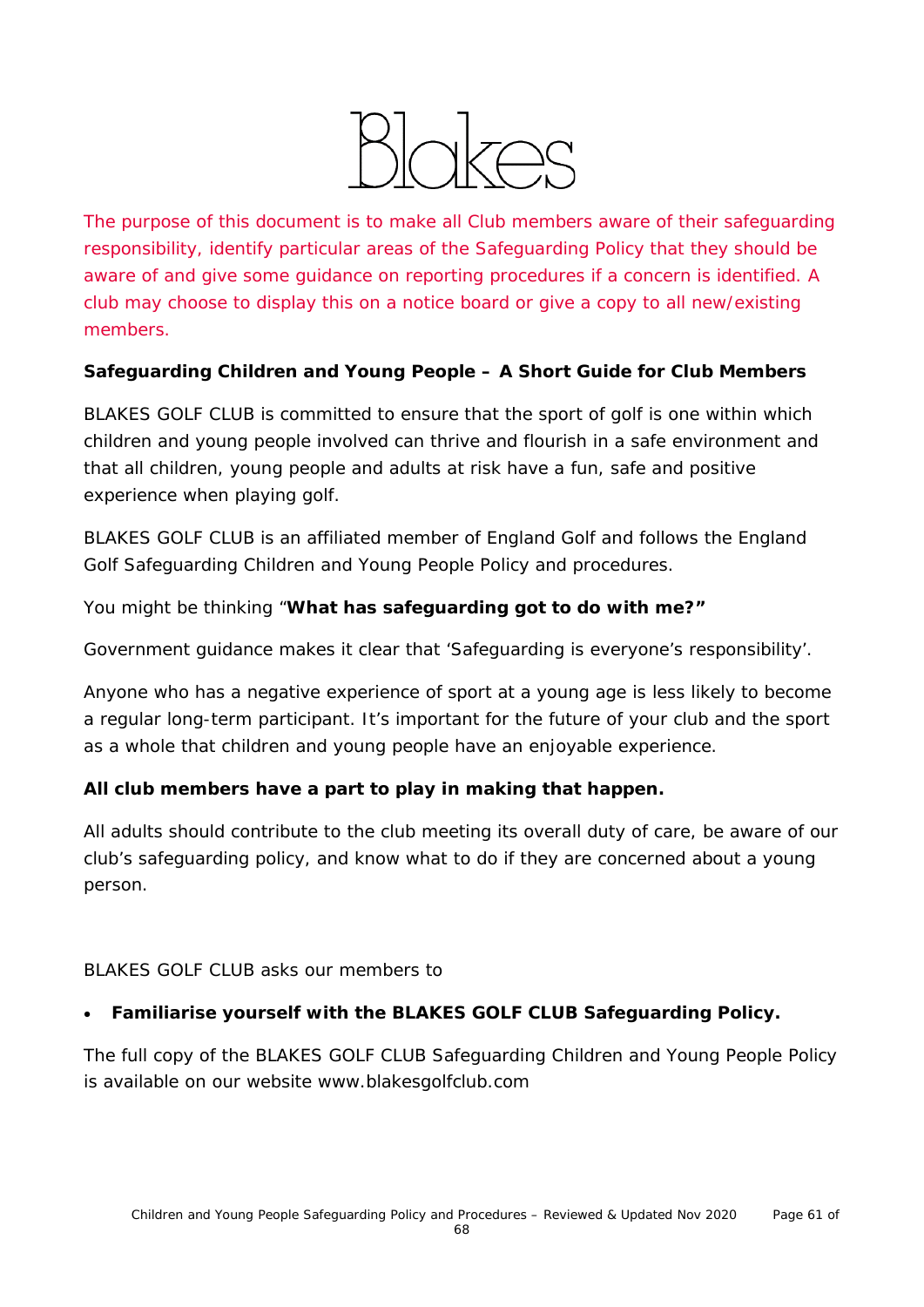• In particular familiarise yourself with: *(Golf Clubs can add relevant information from their Safeguarding Policy in each section)*

### **1. BLAKES GOLF CLUB Codes of Conduct**

Adults should always be aware that age related differences exist and conduct themselves in a manner that both recognises this and prioritises the welfare of children and young people.

### **2. Anti-Bullying Policy**

BLAKES GOLF CLUB believe that every effort must be made to eradicate bullying in all its forms. The Club will not tolerate bullying in any of its forms during club matches, competitions, coaching or at any other time while at the club.

### **3. Transport Policy**

The club believes it is primarily the responsibility of parents/carers to transport their child/children to and from events.

### **4. Changing Room Policy**

The changing rooms are used by all members & visitors. Wherever possible adults will avoid changing or showering at the same time as children but parents will be made aware that with limited changing room space there will be occasions when adults and children may need to share the facilities. Where a parent/carer does not consent to their child accessing the changing rooms, it is their responsibility to either supervise the child while in the changing rooms or ensure that they do not use them.

### **5. Photography, Videoing and the use of Social Media Policies**

Think very carefully before contacting a young person via mobile phone, e-mail or social media.

Do not accept children as contacts on social networking sites if you hold a position of trust with children/young people.

In general stick to group communications, copy the communication to a parent and only communicate about organisational matters.

### **What should I do if I'm concerned about a child or young person?**

A concern may involve the behaviour of an adult towards a child at the club, or something that has happened to the child outside the club.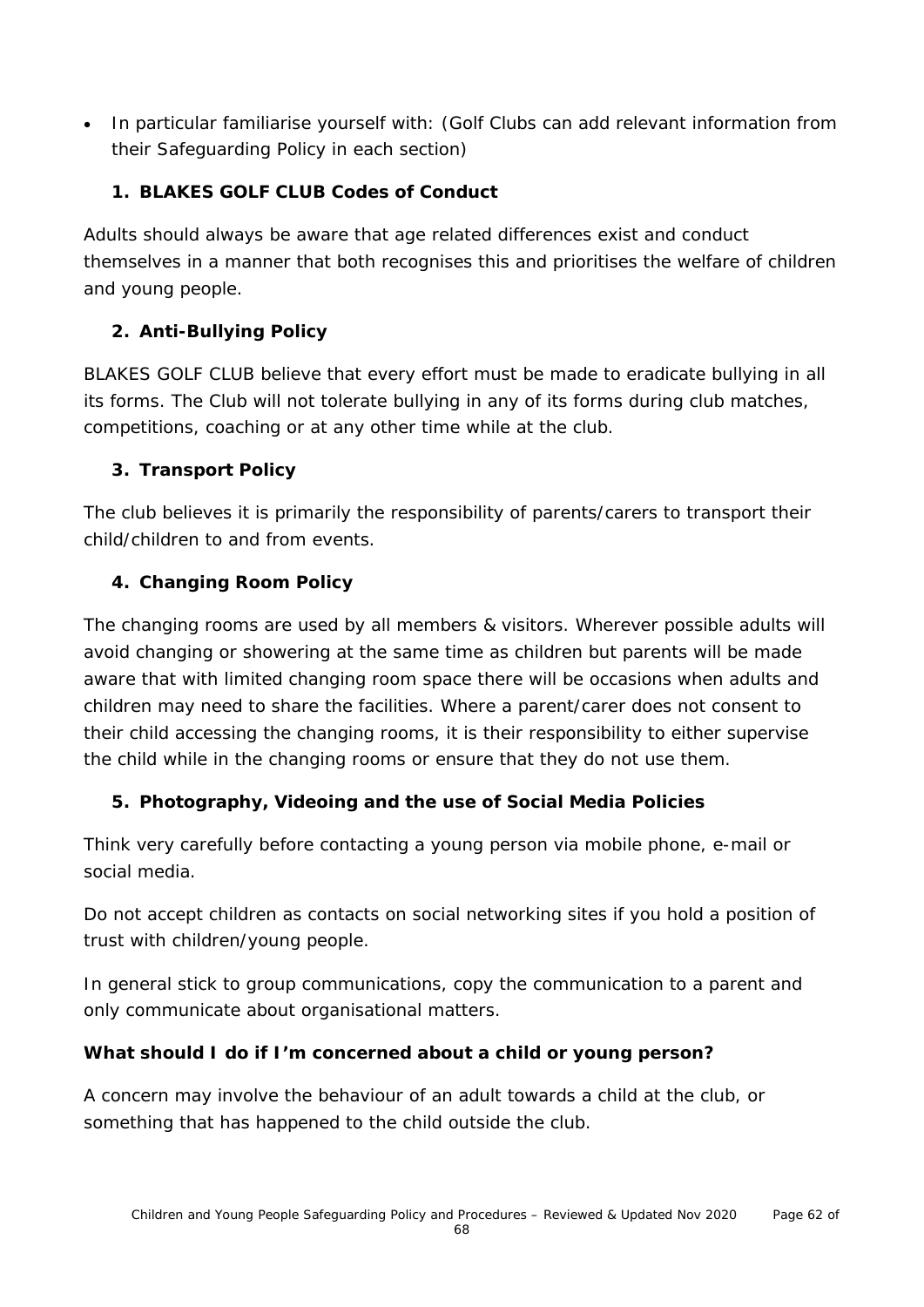Children and young people may confide in adults they trust, in a place where they feel comfortable.

An allegation may range from verbal bullying, to inappropriate contact online, to neglect or emotional abuse, to physical or sexual abuse.

If you are concerned about a child, it is not your responsibility to investigate further, but it is your responsibility to act on your concerns and share them.

Pass the information to BLAKES GC Welfare Officer who will follow the club's Safeguarding procedures.

Name: Lauren Rogers

Email Address: info@blakes.co.uk

Telephone Number: 07399 559349

If you believe the child is at immediate risk of harm, call the Police.

Other useful contacts:

NSPCC 24-hour helpline Tel: 0808 800 5000 | England Golf Lead Safeguarding Officer 01526 351824

### Appendix 20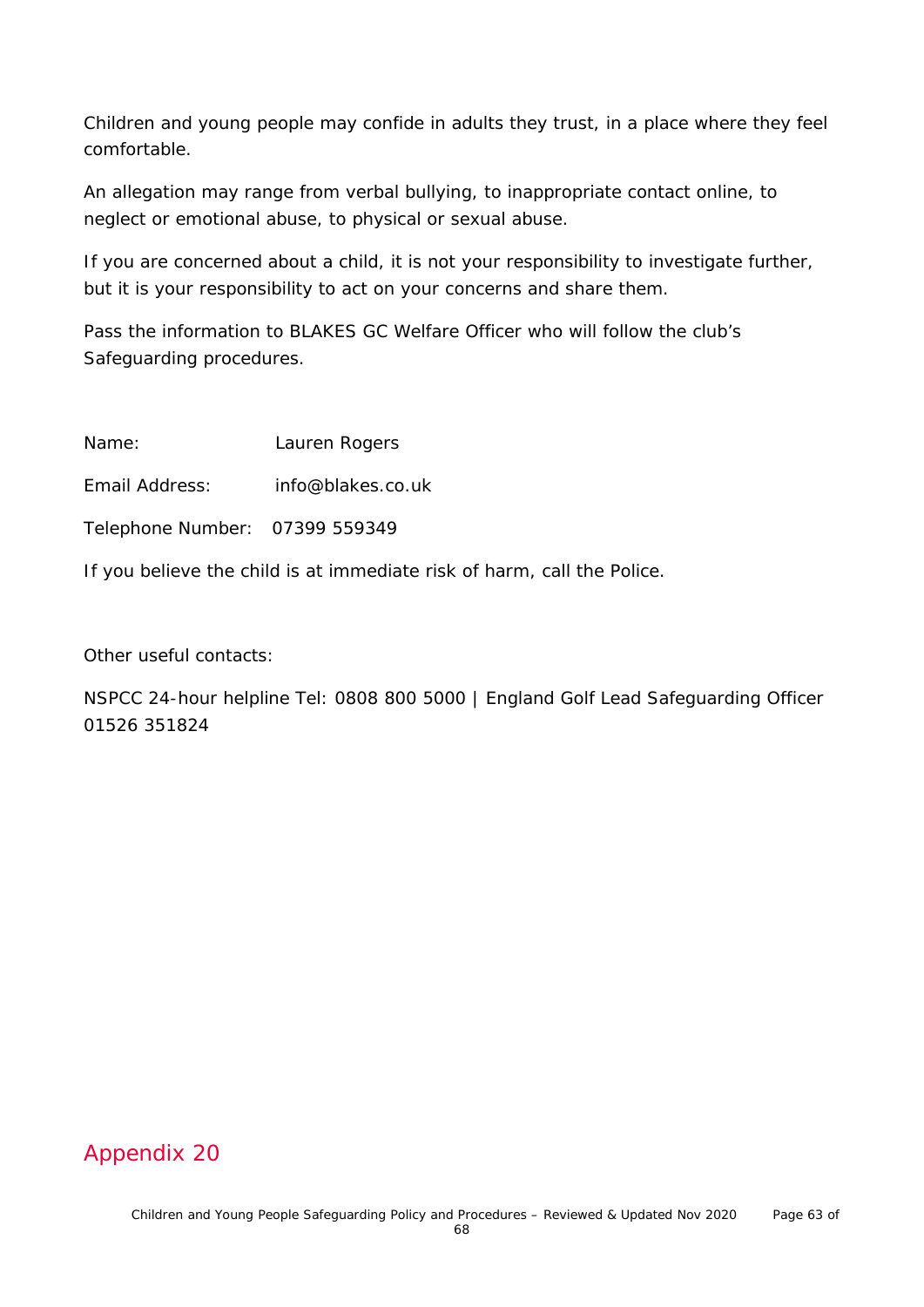### **Photography Policy – BLAKES GOLF CLUB**

Whilst BLAKES GOLF CLUB does not seek to prohibit those with a legitimate interest in filming or photographing children participating in sporting activities it recognises that such activity should take place within an appropriate policy framework.

This policy applies at any BLAKES GOLF CLUB event at which children under the age of 18 are participating.

### **Policy**

BLAKES GOLF CLUB policy is as follows;

The welfare of children taking part in golf is paramount.

Children and their parents/carers and/or BLAKES GOLF CLUB should have control over the images taken of children at BLAKES GOLF CLUB events.

The golfing activity should not be misused purely for the purpose of obtaining images of children.

Images should not be sexual or exploitative in nature or open to misinterpretation and misuse.

The identity of children in a published image should be protected so as not to make the children vulnerable. (If the name of an individual golfer is published with their photograph to celebrate an achievement other personal contact details should never accompany the picture).

### **Procedure**

### **Official/professional photographers and those using 'professional' equipment**

BLAKES GOLF CLUB requires that anyone wishing to take photographic or video images, at any BLAKES GOLF CLUB event at which children under the age of 18 are participating, in an official or professional capacity or using 'professional' camera or video equipment registers their details with BLAKES GOLF CLUB Championship Office. This must be done before carrying out any such activity on the golf course (including the practice ground) or surrounding area or in the clubhouse.

Once registered an identification label will be issued as confirmation of registration. Anyone found using photographic or video equipment without an appropriate identification label will be questioned.

BLAKES GOLF CLUB reserves the right to refuse to grant permission to take photographic or video images if it sees fit.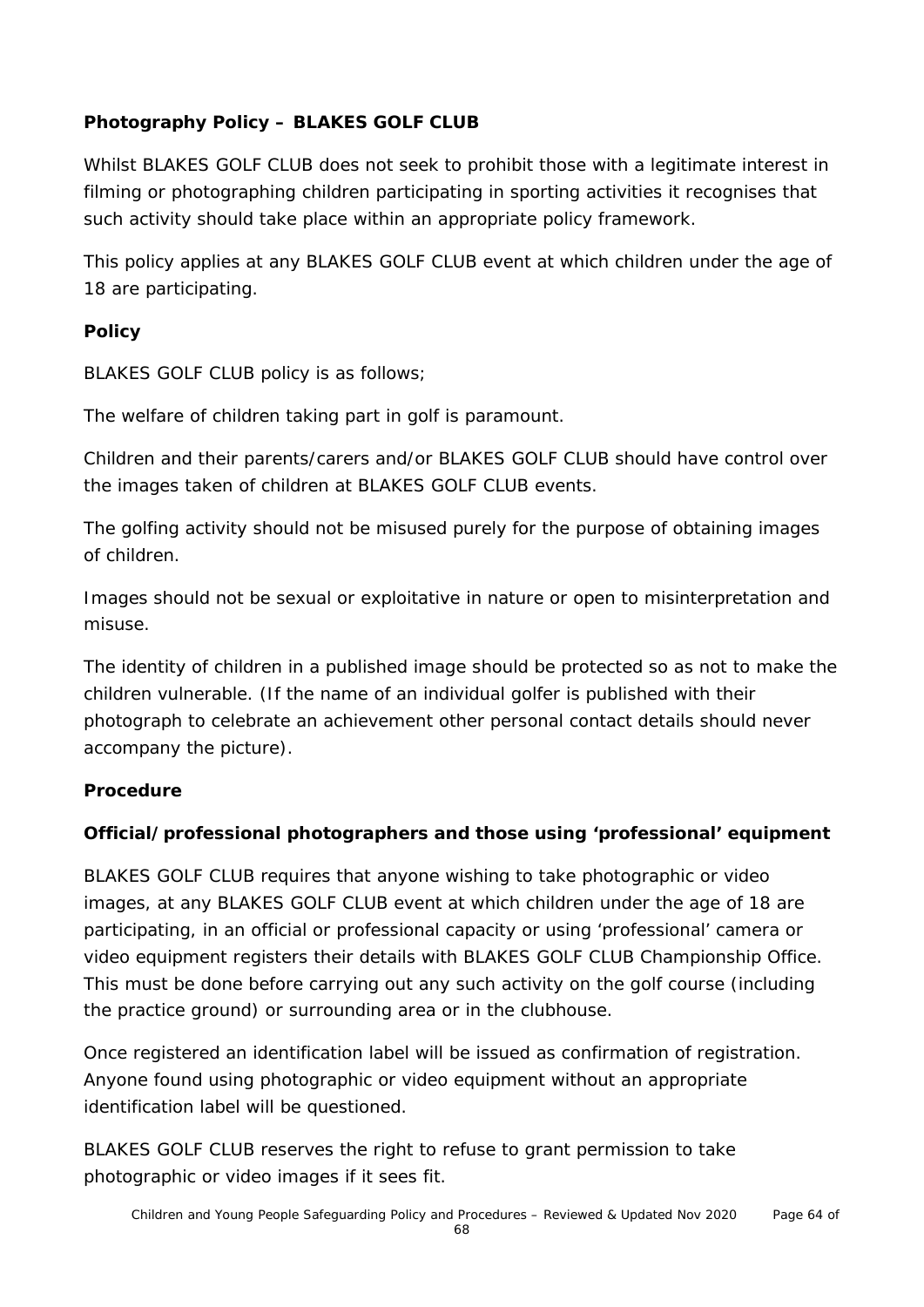Photographers must obtain consent from parents to take and use their child's image.

### **Parents/carers/family members of competitors**

Parents, carers and family members taking occasional informal photographs with mobile devices of their own child, ward or family member at a BLAKES GOLF CLUB event do not need to register their details with the BLAKES GOLF CLUB.

If such photographs include other children (eg at a prize presentation) they should not be publicly displayed or published on social media unless the prior permission of the parents/carers of all the children in the photographs has been obtained.

#### **Concerns**

If competitors or parents have any concerns they should raise them by contacting BLAKES GOLF CLUB Championship Office immediately.

BLAKES GOLF CLUB will notify the relevant authorities should it have any doubts as to the authenticity of any individual taking photographs.

### Appendix 21

### **Anti-bullying policy – BLAKES GOLF CLUB**

### **The BLAKES GOLF CLUB will:**

• recognise its duty of care and responsibility to safeguard all participants from harm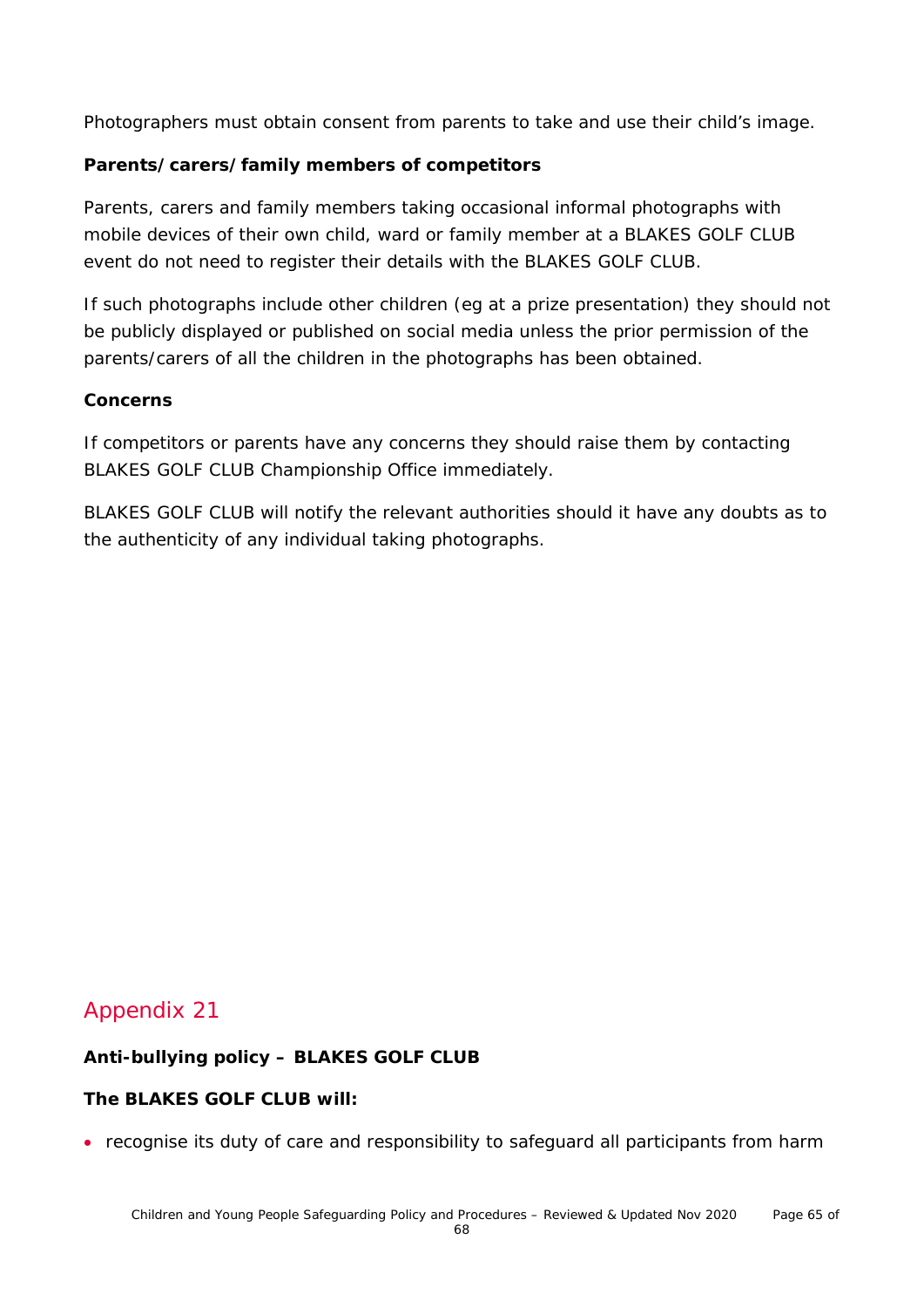- promote and implement this anti-bullying policy in addition to our safeguarding policy and procedures
- seek to ensure that bullying behaviour is not accepted or condoned
- require all members of BLAKES GOLF CLUB to be given information about, and sign up to, this policy
- take action to investigate and respond to any alleged incidents of bullying
- encourage and facilitate children and young people to play an active part in developing and adopting a code of conduct to address bullying
- ensure that staff, volunteers and coaches are given access to information, guidance and/or training on bullying.

### **Each participant, coach, volunteer or official will:**

- respect every child's need for, and rights to, a play environment where safety, security, praise, recognition and opportunity for taking responsibility are available
- respect the feelings and views of others
- recognise that everyone is important and that our differences make each of us special and should be valued
- show appreciation of others by acknowledging individual qualities, contributions and progress
- be committed to the early identification of bullying, and prompt and collective action to deal with it
- ensure safety by having rules and practices carefully explained and displayed for all to see
- report incidents of bullying they see by doing nothing you are condoning bullying.

### **Bullying**

- all forms of bullying will be addressed
- everybody in BLAKES GOLF CLUB has a responsibility to work together to stop bullying
- bullying can include online as well as offline behaviour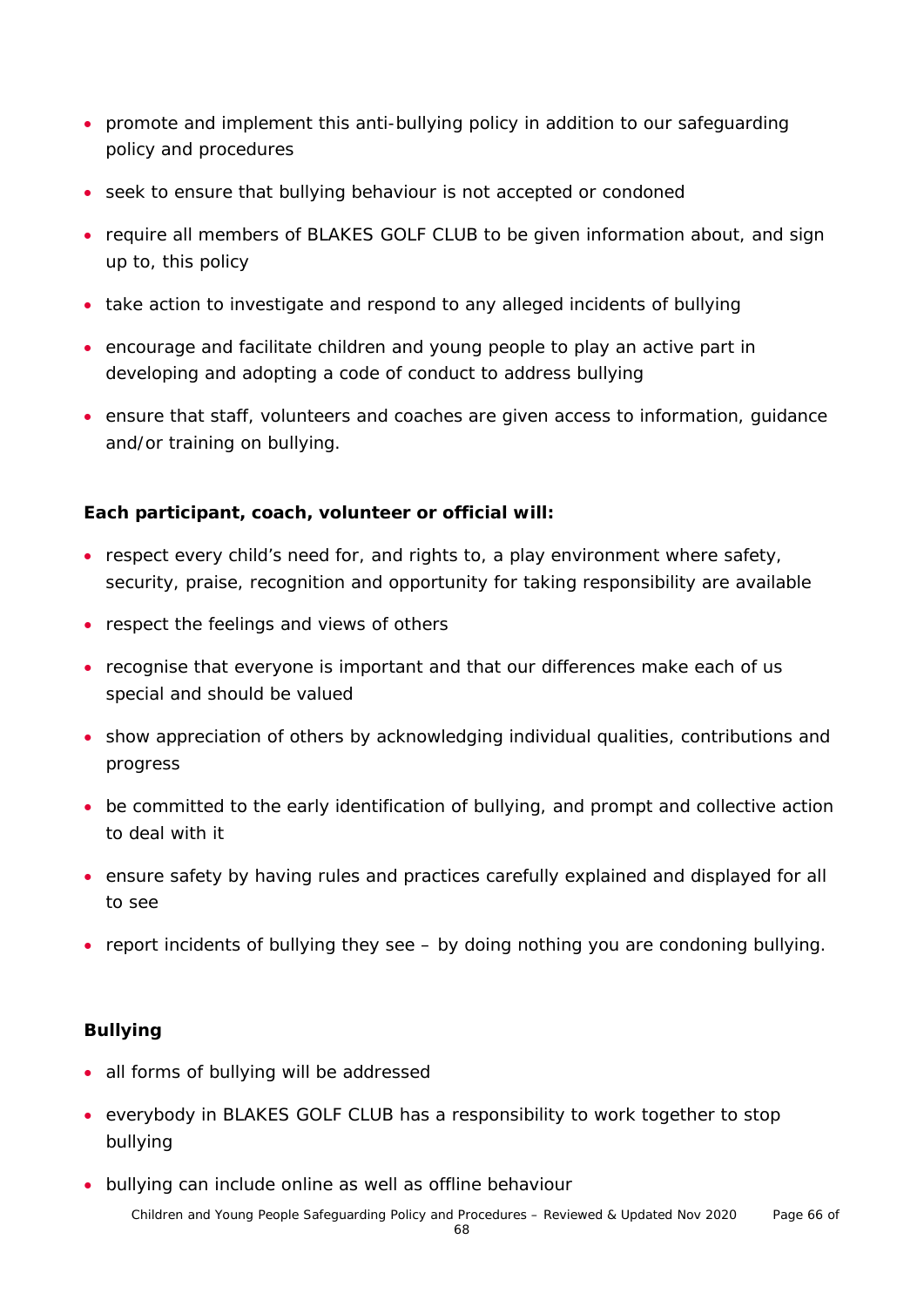- bullying can include:
	- physical pushing, kicking, hitting, pinching etc.
	- name calling, sarcasm, spreading rumours, persistent teasing and emotional torment through ridicule, humiliation or the continual ignoring of individuals
	- posting of derogatory or abusive comments, videos or images on social network sites
	- racial taunts, graffiti, gestures, sectarianism sexual comments, suggestions or behaviour
	- unwanted physical contact
- children with a disability, from ethnic minorities, young people who are gay or lesbian, or those with learning difficulties are more vulnerable to this form of abuse and are more likely to be targeted.

### **Support to the child**

- children should know who will listen to and support them
- systems should be established to open the door to children wishing to talk about bullying or any other issue that affects them
- potential barriers to talking (including those associated with a child's disability or impairment) need to be identified and addressed at the outset to enable children to approach adults for help
- children should have access to helpline numbers
- anyone who reports an incident of bullying will be listened to carefully and be supported
- any reported incident of bullying will be investigated objectively and will involve listening carefully to all those involved
- children being bullied will be supported and assistance given to uphold their right to play and live in a safe environment which allows their healthy development
- those who bully will be supported and encouraged to stop bullying
- sanctions for those bullying others that involve long periods of isolation, or which diminish and make individuals look or feel foolish in front of others, will be avoided.